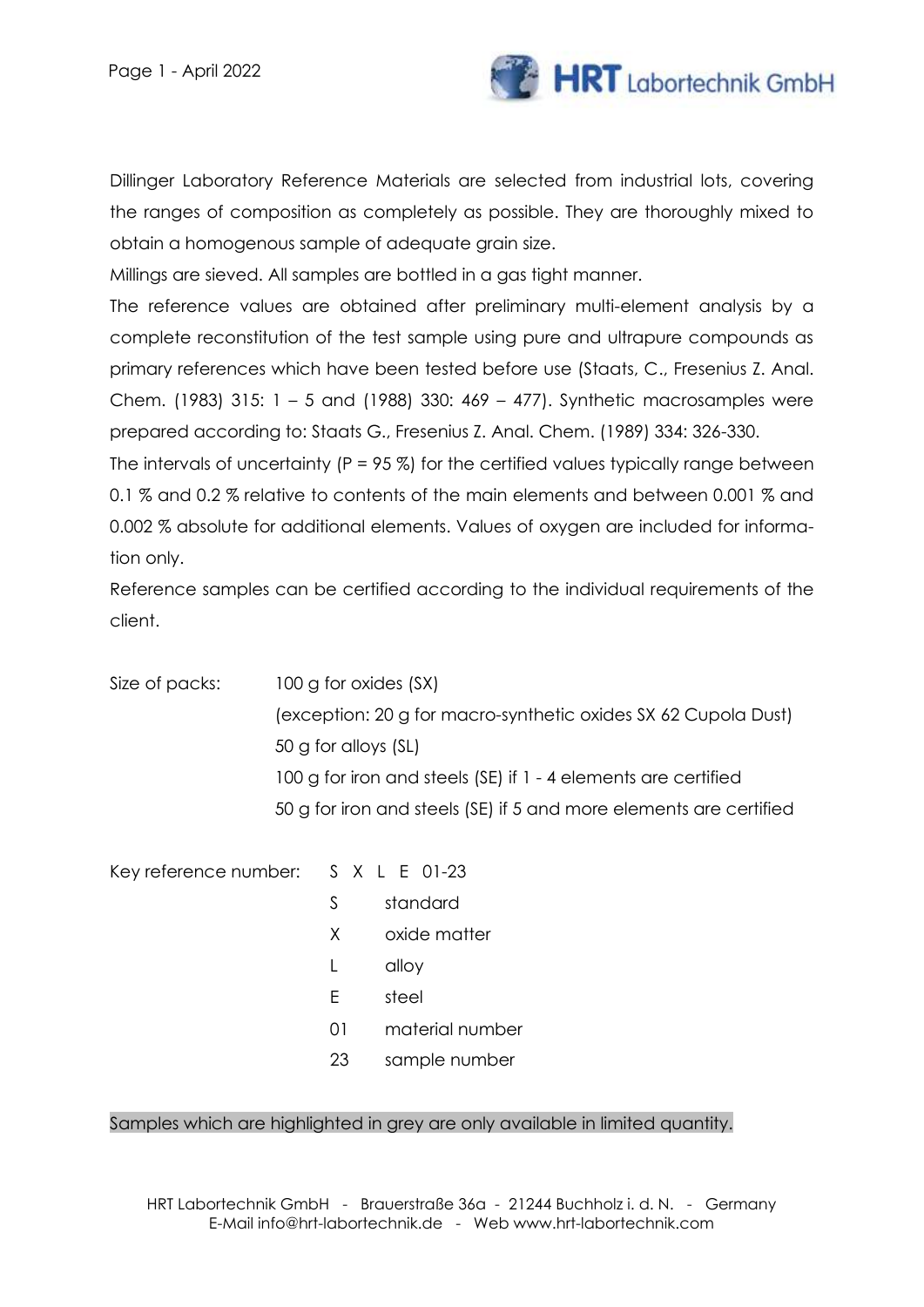

#### **Available Reference material (Alloys)**

| Si-Mn affiné | SL01-06 |
|--------------|---------|
| Cu alloy     | SL02-01 |
|              | SL02-02 |
|              | SL02-03 |
|              | SL02-04 |
|              | SL02-05 |
|              | SL02-06 |
|              | SL02-07 |
|              | SL02-08 |
|              | SL02-09 |
| Si-Mn        | SL03-02 |
| suraffiné    | SL03-03 |
| Ca-Si        | SL04-02 |
| Fe-Mn affine | SL12-06 |
|              | SL12-07 |
|              | SL12-16 |
| Fe-Cr        | SL16-01 |
| Carburé      | SL16-02 |
|              | SL16-03 |
| $Fe-B$       | SL17-04 |
|              | SL17-05 |
| Fe-Mo        | SL20-10 |
| Fe-Si        | SL23-10 |
|              | SL23-11 |
|              | SL23-12 |
|              | SL23-14 |
|              | SL23-15 |
| Fe-Ti        | SL24-09 |
| Fe-V         | SL25-10 |
| Ti           | SL27-01 |

| Fe-Nb    | SL <sub>28</sub> -15 |  |
|----------|----------------------|--|
| Fe-Si-Ti | SL <sub>29</sub> -01 |  |
|          | SL29-02              |  |
| Fe-Si-Zr | SL30-01              |  |
| Fe-Si-Cr | SL54-03              |  |
| Mn       | SL77-01              |  |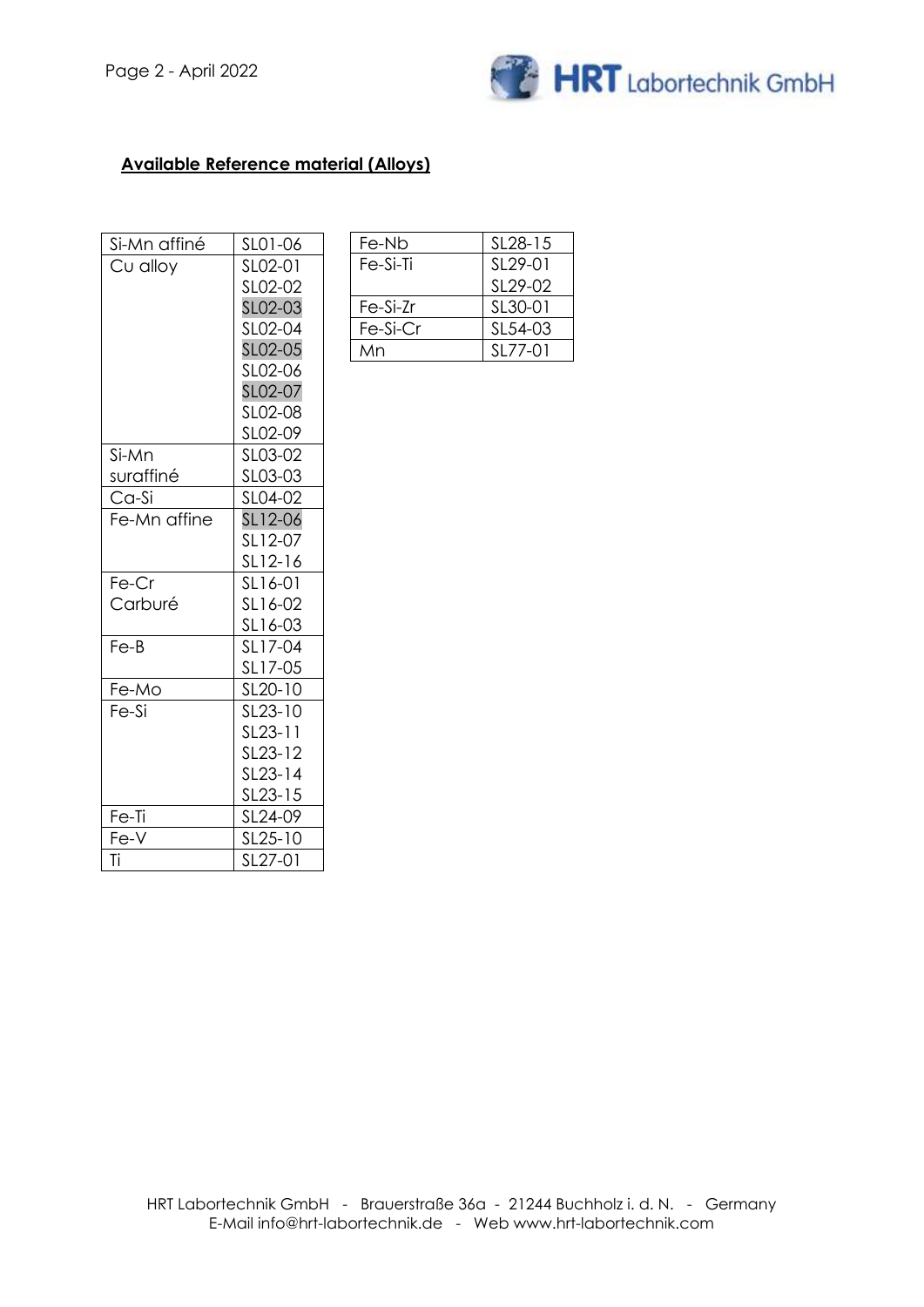

### **Available Reference Material (Oxides)**

| Ca-        | SX01-01   |
|------------|-----------|
| Aluminate  | SX01-02   |
|            | SX01-03   |
| Cement     | SX02-09   |
|            | SX02-10   |
|            | SX02-11   |
|            | SX02-12   |
| Dolomite   | SX07-09   |
| Substitute | SX07-10   |
|            | SX07-11   |
|            | SX07-12   |
| Dolomite   | SX09-15   |
| stone      |           |
| Iron Ore   | $SX11-14$ |
|            | $SX11-15$ |
|            | SX11-16   |
|            | SX11-18   |
|            | SX11-23   |
|            | $SX11-35$ |
|            | SX11-36   |
|            | SX11-37   |
| Feldspar   | SX16-02   |
| Nb-Ore     | SX18-02   |
| Concentr.  | SX18-03   |
|            | SX18-06   |
| Refractory | SX26-09   |
|            | SX26-12   |
|            | SX26-13   |
| Fluorspar  | SX27-09   |
|            | SX27-12   |
| Cont.      | SX28-01   |
| Casting    | SX28-02   |
| Powder     |           |

| Blast Furnace | SX29-01 |  |
|---------------|---------|--|
| Flue Dust     | SX29-02 |  |
|               | SX29-03 |  |
| Blast         | SX32-19 |  |
| Furnace-Slag  | SX32-24 |  |
|               | SX32-26 |  |
|               | SX32-28 |  |
|               | SX32-31 |  |
|               | SX32-32 |  |
|               | SX32-33 |  |
|               | SX32-34 |  |
|               | SX32-35 |  |
| Limestone     | SX35-13 |  |
| Gravel        | SX36-09 |  |
|               | SX36-10 |  |
| Coke Ash      | SX37-11 |  |
|               | SX37-13 |  |
| LD-Slag       | SX39-08 |  |
|               | SX39-11 |  |
| Mg-Stone      | SX42-08 |  |
| Slide Sand    | SX45-01 |  |
|               | SX45-02 |  |
|               | SX45-06 |  |
|               | SX45-07 |  |
|               |         |  |

| SX47-06 |
|---------|
| SX47-07 |
| SX49-12 |
| SX51-20 |
| SX51-21 |
| SX56-16 |
| SX56-30 |
| SX56-31 |
| SX56-32 |
| SX56-35 |
| SX57-04 |
| SX57-05 |
| SX57-06 |
| SX57-07 |
| SX57-08 |
| SX59-05 |
| SX59-06 |
|         |
| SX62-04 |
| SX62-05 |
| SX62-06 |
| SX66-04 |
| SX66-05 |
| SX66-06 |
| SX67-06 |
| SX74-02 |
| SX74-03 |
| SX74-04 |
|         |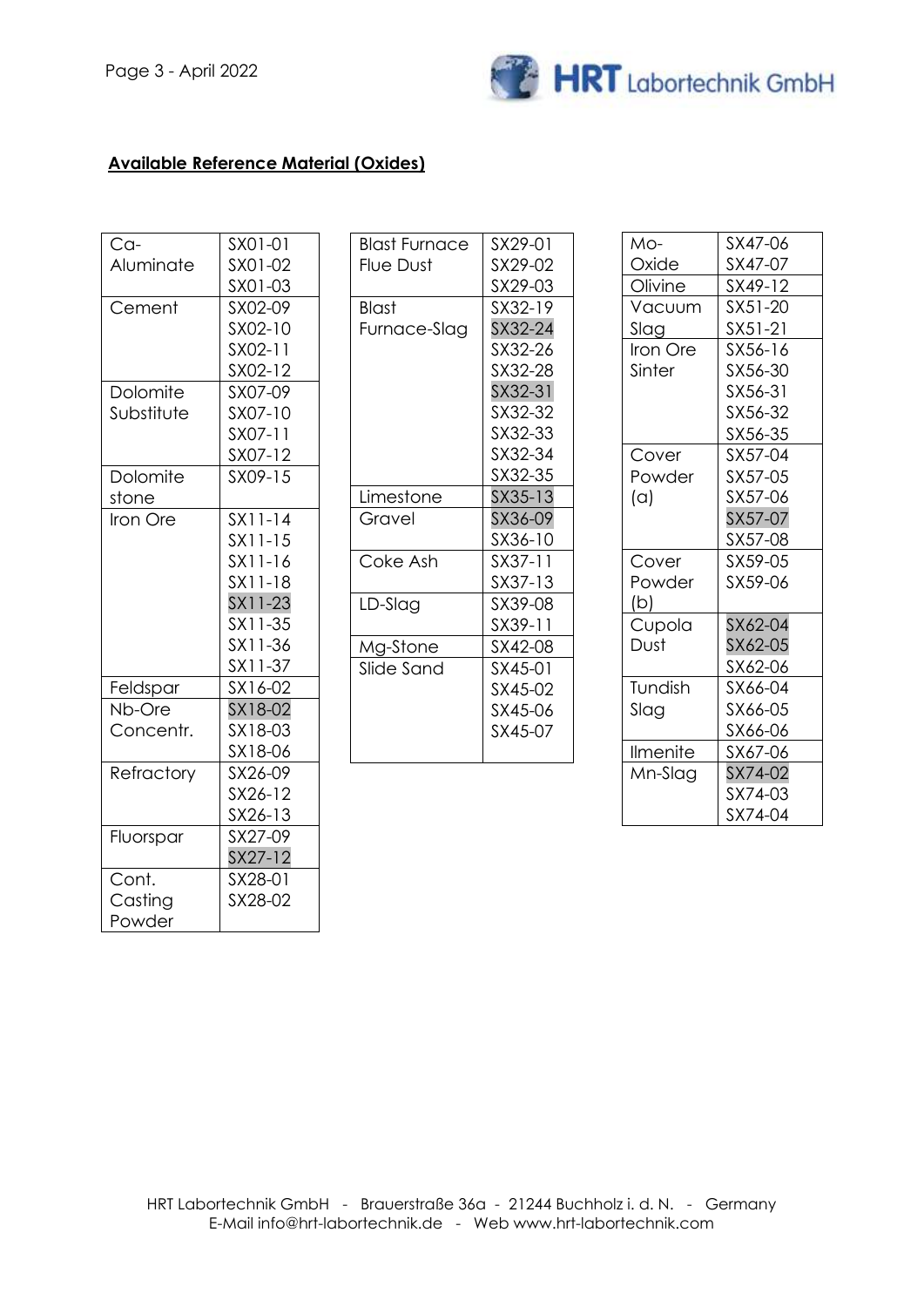

#### **Available Reference material (Iron/Steel)**

| SE23-03<br>SE23-09<br>SE23-12<br>SE23-14<br>SE23-15<br>SE23-17<br>SE23-18<br>SE23-19<br>SE23-201<br>SE23-211<br>SE23-221<br>SE23-26<br>SE23-27<br>SE23-29<br>SE23-291<br>SE23-33<br>SE24-01                                                                                                                                                |                                           |
|--------------------------------------------------------------------------------------------------------------------------------------------------------------------------------------------------------------------------------------------------------------------------------------------------------------------------------------------|-------------------------------------------|
| <b>Alloyed Steel</b><br>Highly<br><b>Alloyed Steel</b>                                                                                                                                                                                                                                                                                     |                                           |
|                                                                                                                                                                                                                                                                                                                                            |                                           |
| SE21-02<br>SE21-06<br>SE21-10<br>SE21-14<br>SE21-19<br>SE21-22<br>SE 21-261<br>SE21-30<br>SE21-31<br>SE21-32<br>SE21-35<br>SE21-372<br>SE21-38<br>SE21-39<br>SE21-40<br>SE21-41<br>SE21-44<br>SE21-54<br>SE21-56<br>SE21-61<br>SE21-63<br>SE21-72<br>SE21-75<br>SE21-79<br>SE21-84<br>SE21-93<br>SE21-94<br>SE21-961<br>SE22-01<br>SE22-03 | SE22-041<br>SE22-08<br>SE22-10<br>SE22-18 |
| Unalloyed<br>Steel                                                                                                                                                                                                                                                                                                                         |                                           |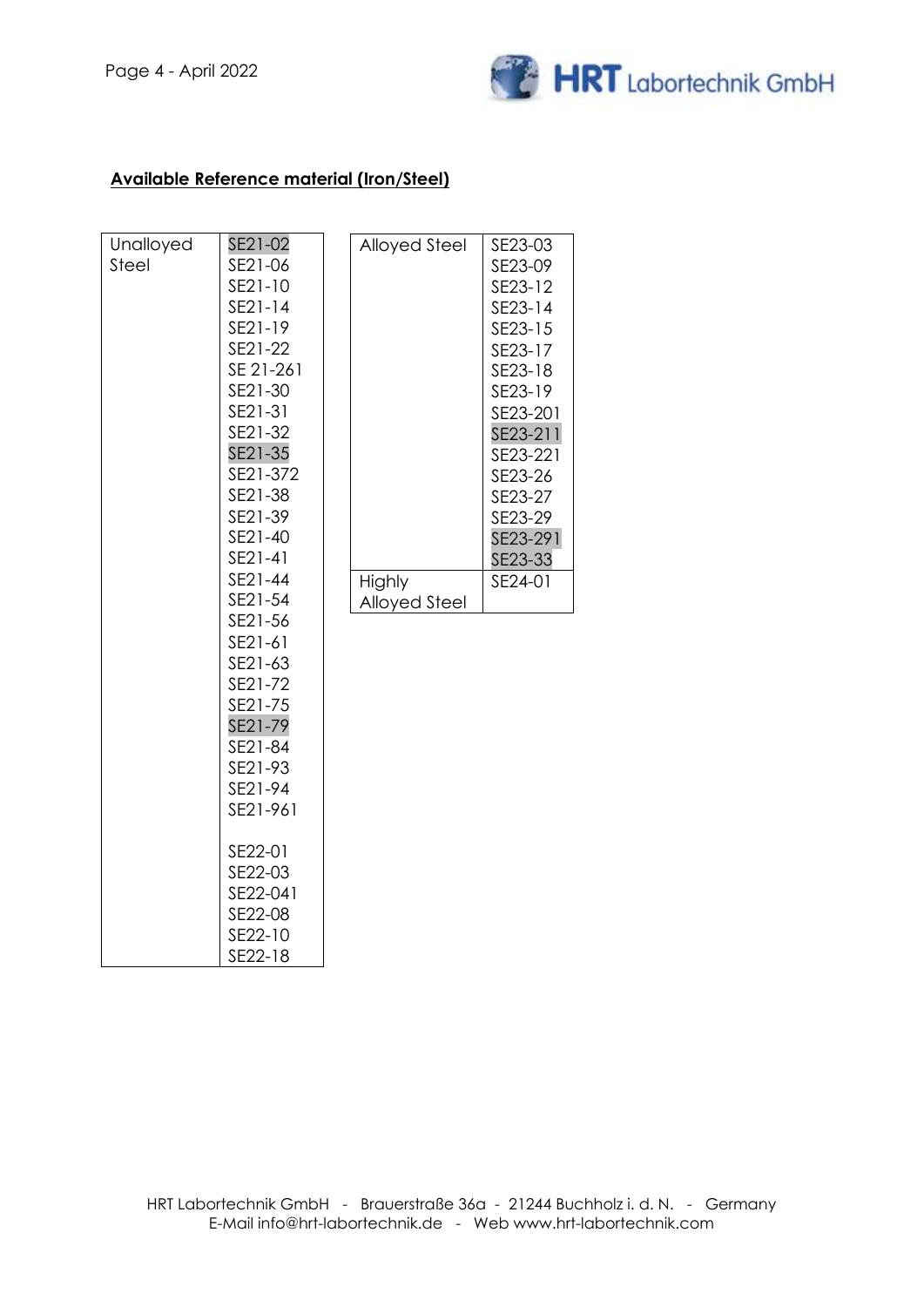

| Content<br>Analyte<br>in |   | SL 01-06    |  |
|--------------------------|---|-------------|--|
| Si                       | % | 18.38       |  |
| Fe                       | % | 14.60       |  |
| Mn                       | % | 65.24       |  |
| Ρ                        | % | 0.080       |  |
| AI                       | % |             |  |
| Τi                       | % | 0.121       |  |
| V                        | % | 0.015       |  |
| Cr                       | % | 0.011       |  |
| Co                       | % | 0.013       |  |
| Ni                       | % | 0.042       |  |
| Cu                       | % | 0.017       |  |
| Β                        | % |             |  |
| $\mathsf{C}$             | % | 1.21        |  |
| S<br>%                   |   | 0.010       |  |
| Dimension                |   | Powder      |  |
|                          |   | 0.090-0.315 |  |

### **Certified reference material Si-Mn Affiné (Code: SL01)**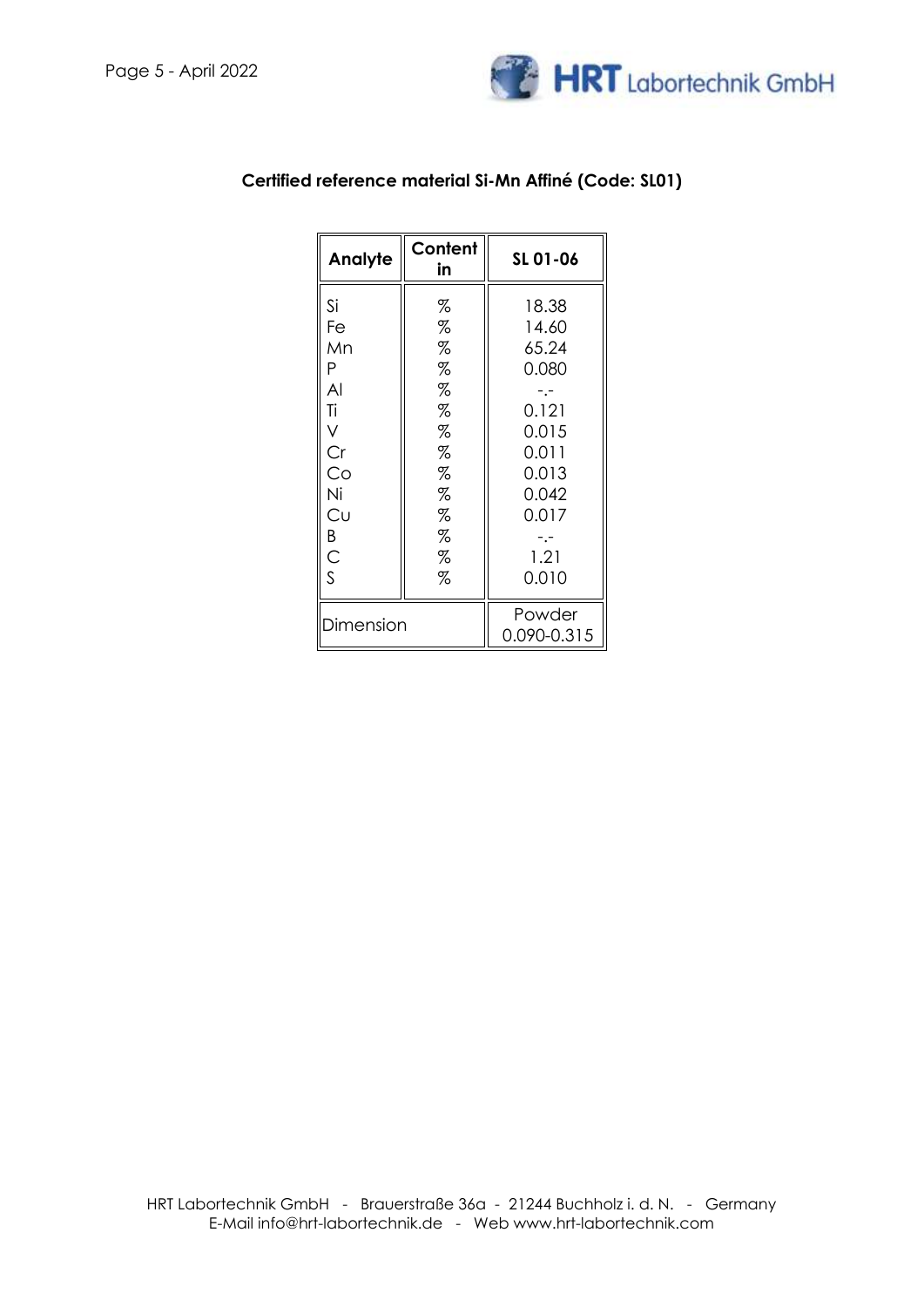

| Analyte                                                            | <b>Content</b><br>in                                                                                                                                                                                                                                                                                                                                                                                                                                                                                                                                                                      | SL 02-01                                                                                   | SL 02-02                                                                                                 | SL 02-03                                                          | SL 02-04                                                                                            | SL 02-05                                                                 |
|--------------------------------------------------------------------|-------------------------------------------------------------------------------------------------------------------------------------------------------------------------------------------------------------------------------------------------------------------------------------------------------------------------------------------------------------------------------------------------------------------------------------------------------------------------------------------------------------------------------------------------------------------------------------------|--------------------------------------------------------------------------------------------|----------------------------------------------------------------------------------------------------------|-------------------------------------------------------------------|-----------------------------------------------------------------------------------------------------|--------------------------------------------------------------------------|
| Si<br>Fe<br>Mn<br>P<br>S<br>AI<br>Cr<br>Ni<br>Cu<br>Zn<br>Sn<br>Pb | $% \mathcal{L}_{\mathrm{C}}\times\mathcal{L}_{\mathrm{C}}\times\mathcal{L}_{\mathrm{C}}\times\mathcal{L}_{\mathrm{C}}\times\mathcal{L}_{\mathrm{C}}\times\mathcal{L}_{\mathrm{C}}\times\mathcal{L}_{\mathrm{C}}\times\mathcal{L}_{\mathrm{C}}\times\mathcal{L}_{\mathrm{C}}\times\mathcal{L}_{\mathrm{C}}\times\mathcal{L}_{\mathrm{C}}\times\mathcal{L}_{\mathrm{C}}\times\mathcal{L}_{\mathrm{C}}\times\mathcal{L}_{\mathrm{C}}\times\mathcal{L}_{\mathrm{C}}\times\mathcal{L}_{\mathrm{C}}\times\mathcal{L}_{\mathrm{C}}$<br>%<br>%<br>%<br>%<br>%<br>%<br>$\%$<br>$\%$<br>%<br>%<br>% | $-,-$<br>0.677<br>0.035<br>0.046<br>0.022<br>-.-<br>0.795<br>81.84<br>6.30<br>8.84<br>1.17 | $-,-$<br>0.911<br>0.007<br>$-,-$<br>0.037<br>$-,-$<br>$-,-$<br>0.034<br>98.15<br>0.229<br>0.381<br>0.139 | 0.226<br>5.76<br>0.057<br>12.50<br>76.88<br>1.36<br>2.17<br>0.588 | 0.220<br>5.70<br>0.057<br>$-1$<br>$-,-$<br>12.51<br>0.009<br>$-1$<br>77.00<br>1.36<br>2.16<br>0.581 | 0.22<br>5.66<br>0.056<br>0.008<br>12.53<br>76.82<br>1.36<br>2.14<br>0.76 |
| As<br>Sb<br>Bi                                                     | %<br>%<br>$\%$                                                                                                                                                                                                                                                                                                                                                                                                                                                                                                                                                                            | 0.076<br>0.104<br>0.006                                                                    | 0.032<br>0.008                                                                                           | 0.329                                                             | 0.336                                                                                               | 0.350<br>-.-                                                             |
| Dimension                                                          |                                                                                                                                                                                                                                                                                                                                                                                                                                                                                                                                                                                           | Filings<br>0.200-0.500                                                                     | Filings<br>0.200-0.630                                                                                   | Powder<br>0.200-0.500                                             | Powder<br>0.100-0.200                                                                               | Powder<br>$< 0.100$ mm                                                   |

## **Certified reference material Cu Alloy (Code: SL02)**

| Analyte                                                  | Content<br>in                                                 | SL 02-06                                                                             | SL 02-07                                                | SL 02-08                                                                         | SL 02-09                                                                           |
|----------------------------------------------------------|---------------------------------------------------------------|--------------------------------------------------------------------------------------|---------------------------------------------------------|----------------------------------------------------------------------------------|------------------------------------------------------------------------------------|
| Si<br>Fe<br>Mn<br>Ρ<br>S                                 | %<br>%<br>%<br>$\%$<br>%                                      | 0.043<br>1.79<br>0.044<br>0.017<br>0.059                                             | 0.936<br>0.027                                          | 0.052<br>2.54<br>0.711<br>0.027                                                  | $-$ .-<br>$-$ .-<br>$-,-$<br>$-,-$<br>$-1 -$                                       |
| Al<br>Cr<br>Ni<br>Cυ<br>Zn<br>Sn<br>Pb<br>As<br>Sb<br>Bi | $\%$<br>%<br>$\%$<br>$\%$<br>%<br>%<br>$\%$<br>%<br>$\%$<br>% | 0.059<br>$-1$<br>0.221<br>83.05<br>10.89<br>2.78<br>0.891<br>0.025<br>0.060<br>$-,-$ | 0.174<br>65.66<br>30.20<br>0.74<br>2.16<br>0.014<br>-.- | 4.15<br>0.009<br>2.82<br>81.67<br>1.85<br>4.78<br>1.31<br>$-1$<br>0.083<br>$-,-$ | -.-<br>$-,-$<br>0.265<br>87.01<br>-.-<br>11.92<br>$-,-$<br>$-,-$<br>$-,-$<br>$-,-$ |
| Dimension                                                |                                                               | Filings<br>$< 0.500$ mm                                                              | Powder<br>0.200-0.500                                   | Powder<br>0.200-0.500                                                            | Powder<br>0.200-0.500                                                              |

HRT Labortechnik GmbH - Brauerstraße 36a - 21244 Buchholz i. d. N. - Germany E-Mail info@hrt-labortechnik.de - Web www.hrt-labortechnik.com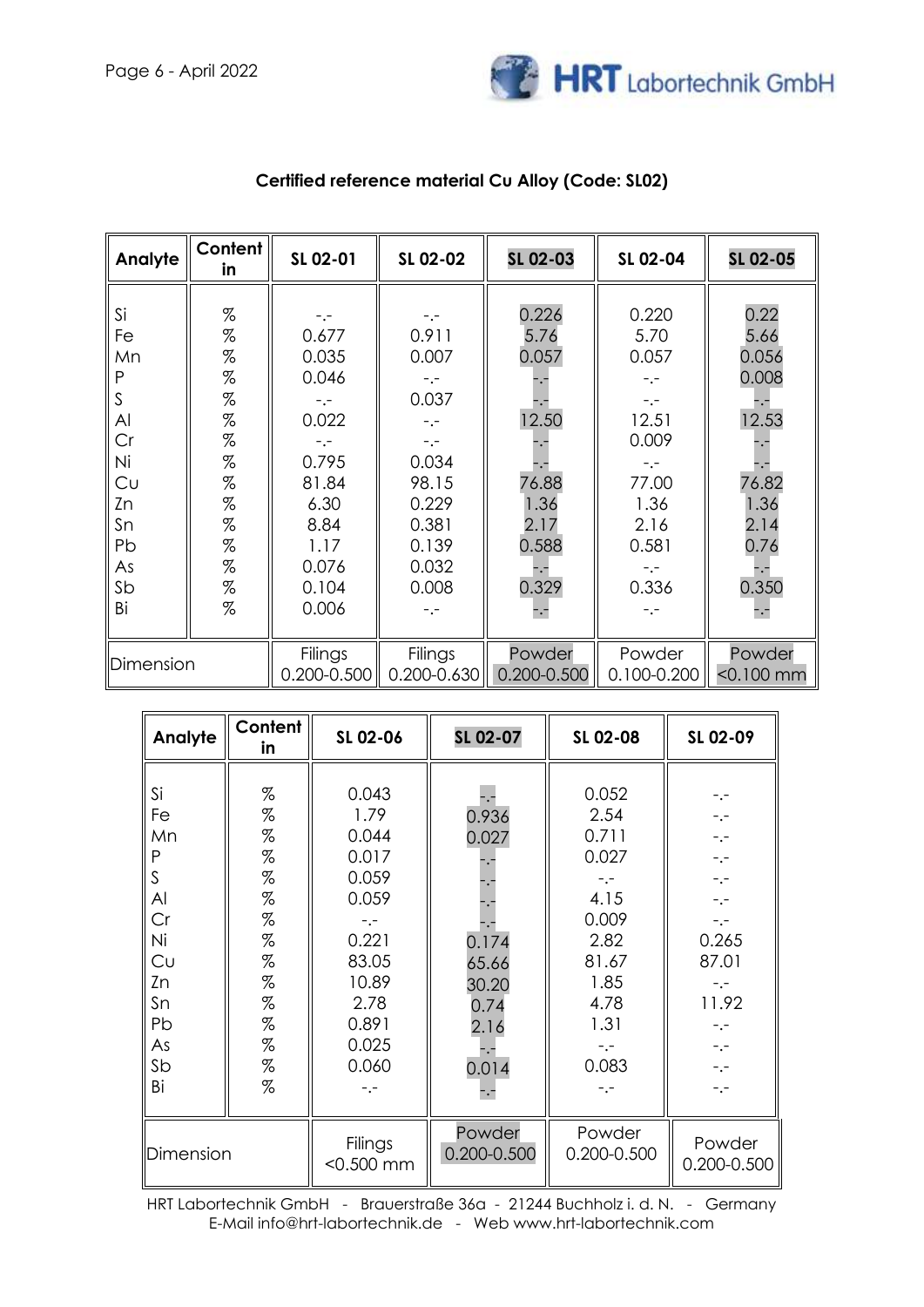

| Analyte   | <b>Content in</b> | SL 03-02  | SL 03-03  |
|-----------|-------------------|-----------|-----------|
|           |                   |           |           |
| Si        | %                 | 27.95     | 30.66     |
| Fe        | %                 | 8.69      | 7.52      |
| Mn        | %                 | 62.17     | 60.60     |
| Ρ         | %                 | 0.089     | 0.060     |
| Al        | %                 | 0.016     | 0.012     |
| Τi        | %                 | 0.288     | 0.444     |
| Zr        | %                 | 0.008     | 0.010     |
| V         | %                 | 0.015     | 0.015     |
| Cr        | %                 | 0.016     | 0.024     |
| Co        | %                 | 0.054     | 0.022     |
| Ni        | %                 | 0.032     | 0.039     |
| Cυ        | %                 | 0.031     | 0.016     |
| Β         | %                 |           |           |
| Ć         | %                 | 0.092     | 0.029     |
|           |                   |           |           |
| Dimension |                   | Powder    | Powder    |
|           |                   | <0.315 mm | <0.315 mm |

## **Certified reference material Si-Mn Suraffiné (Code: SL03)**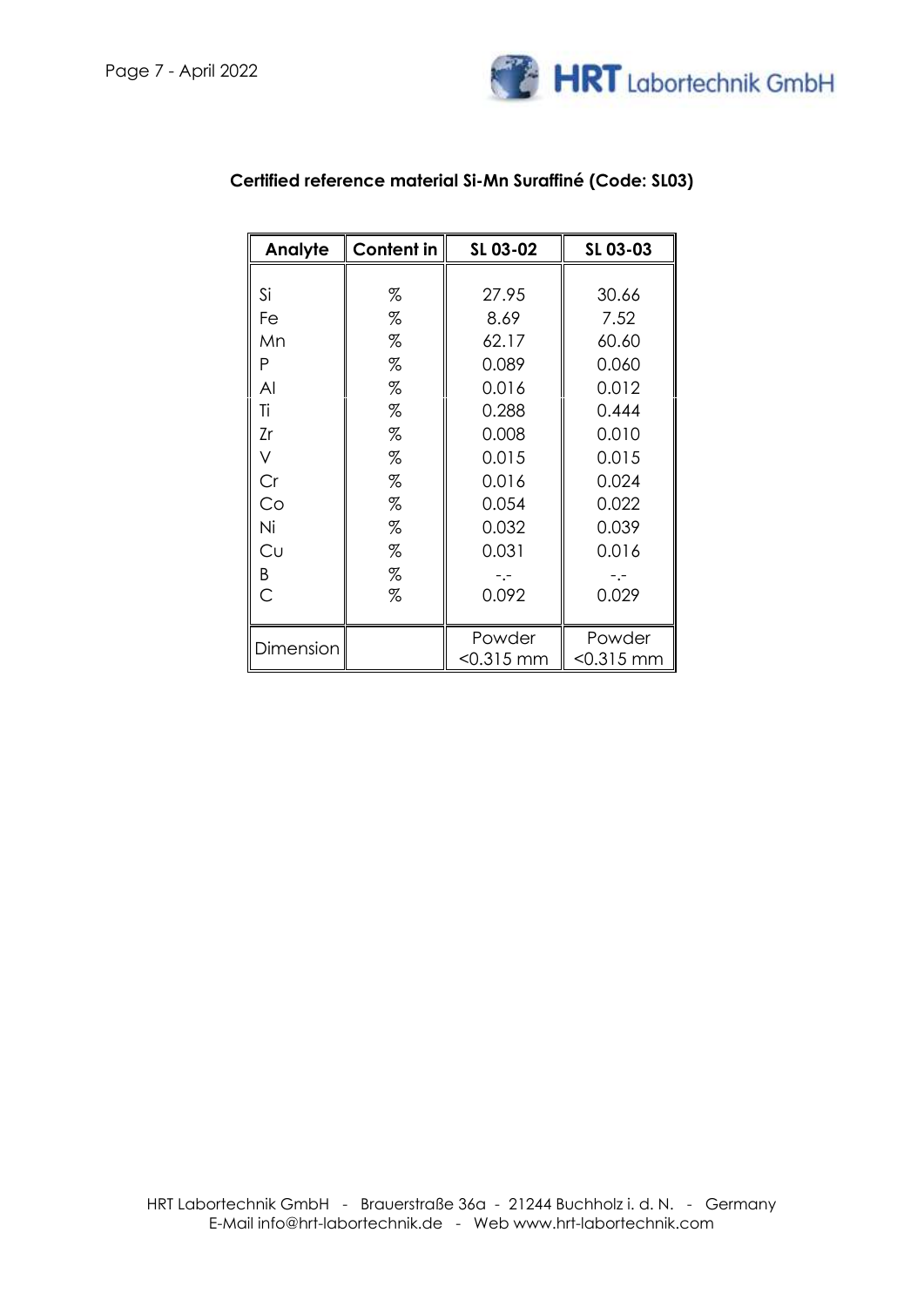

| Content<br>Analyte<br>in |   | SL 04-02     |  |
|--------------------------|---|--------------|--|
| Ca                       | % | 28.48        |  |
| Si                       | % | 58.68        |  |
| Fe                       | % | 6.74         |  |
| Mn                       | % | 0.051        |  |
| Ρ                        | % | 0.014        |  |
| S                        | % |              |  |
| Al                       | % | 1.13         |  |
| Mg                       | % | 0.049        |  |
| Τi                       | % |              |  |
| Cr                       | % | 0.010        |  |
| Mo                       | % |              |  |
| Ni                       | % |              |  |
| Cυ                       | % | 0.014        |  |
| Ć<br>%                   |   |              |  |
| Dimension                |   | Powder       |  |
|                          |   | $<$ 0.200 mm |  |

### **Certified reference material Ca-Si (Code: SL04)**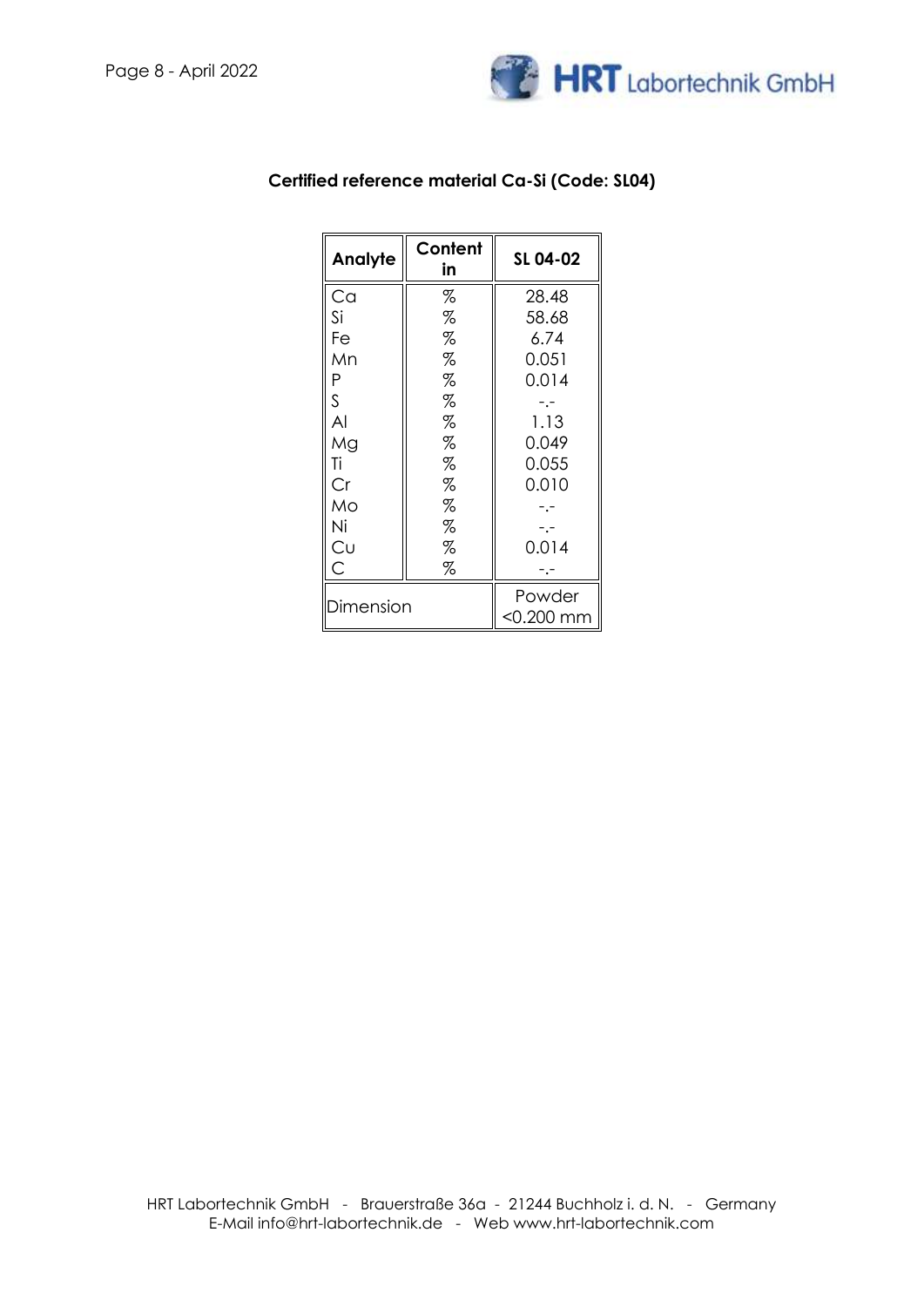

| Analyte                                                                             | Content<br>in                                                                    | SL 12-06                                                                                                        | SL 12-07                                                                                                      | SL 12-16                                                                              |
|-------------------------------------------------------------------------------------|----------------------------------------------------------------------------------|-----------------------------------------------------------------------------------------------------------------|---------------------------------------------------------------------------------------------------------------|---------------------------------------------------------------------------------------|
| Si<br>Fe<br>Mn<br>P<br>ΤI<br>V<br>Cr<br>Mo<br>Co<br>Ni<br>Cυ<br>Zn<br>Pb<br>As<br>Ć | %<br>%<br>%<br>%<br>%<br>%<br>$\%$<br>%<br>%<br>$\%$<br>%<br>%<br>%<br>$\%$<br>% | 0.350<br>15.91<br>80.24<br>0.229<br>-.-<br>0.072<br>0.105<br>0.028<br>0.167<br>0.140<br>0.088<br>0.158<br>1.482 | 1.113<br>8.780<br>88.00<br>0.081<br>0.026<br>0.060<br>0.038<br>0.022<br>0.016<br>0.009<br>-.-<br>-.-<br>1.630 | 17.03<br>78.30<br>0.123<br>0.019<br>0.071<br>0.019<br>0.047<br>0.005<br>0.007<br>1.44 |
| Dimension                                                                           |                                                                                  | Powder<br>$<$ 0.315 mm                                                                                          | Powder<br>$< 0.315$ mm                                                                                        | Powder<br>$< 0.315$ mm                                                                |

## **Certified reference material Fe-Mn Affiné (Code: SL12)**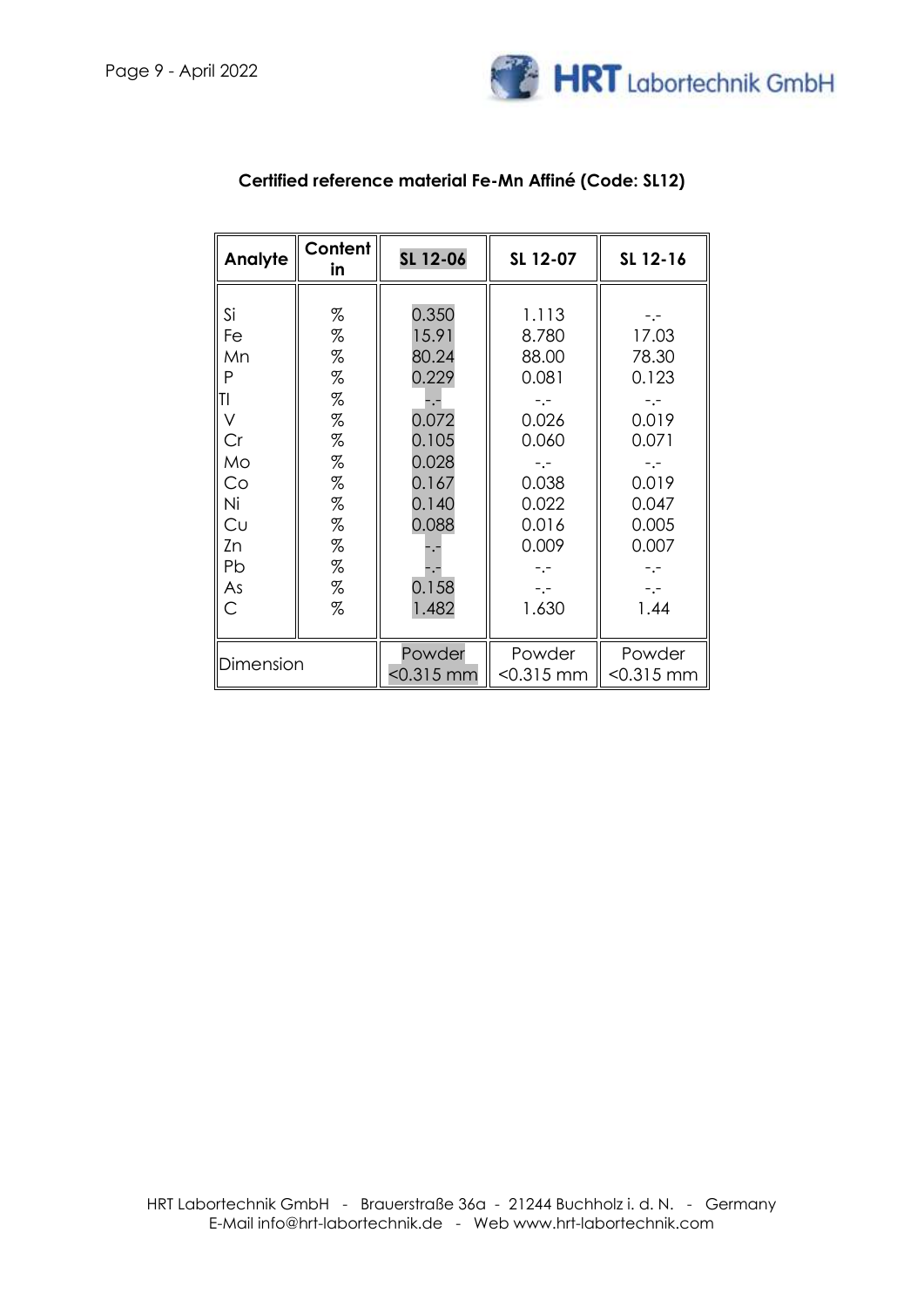

| Analyte      | Content<br>in | SL 16-01 | SL 16-02     | SL 16-03    |
|--------------|---------------|----------|--------------|-------------|
|              |               |          |              |             |
| Si           | %             | 0.225    | 0.153        | 0.216       |
| Fe           | $\%$          | 18.91    | 19.38        | 24.03       |
| Mn           | %             | 0.164    | 0.103        | 0.115       |
| $\mathsf{P}$ | %             |          | 0.014        | 0.024       |
| S            | %             | $-,-$    |              | 0,059       |
| Al           | %             | 0.040    | 0.017        | 0.011       |
| Mg           | %             | 0.091    | 0.049        | 0.019       |
| Τi           | $\%$          | 0.015    | 0.009        | 0.010       |
| V            | %             | 0.103    | 0.102        | 0.095       |
| <b>Nb</b>    | $\%$          | -.-      | 0.006        | $-,-$       |
| Cr           | %             | 71.04    | 71.20        | 67.21       |
| Mo           | $\%$          | 0,051    | -.-          | $-,-$       |
| Co           | $\%$          | 0,040    | $-,-$        | 0,055       |
| W            | %             |          | 0.038        | $-,-$       |
| Ni           | %             | 0.281    | 0.304        | 0.509       |
| С            | %             | 8.13     | 8.12         | 7.49        |
|              |               | Powder   | Powder       | Powder      |
| Dimension    |               | < 0.200  | $<$ 0.100 mm | 0.100-0.200 |

## **Certified reference material Fe-Cr Carburé (Code: SL16)**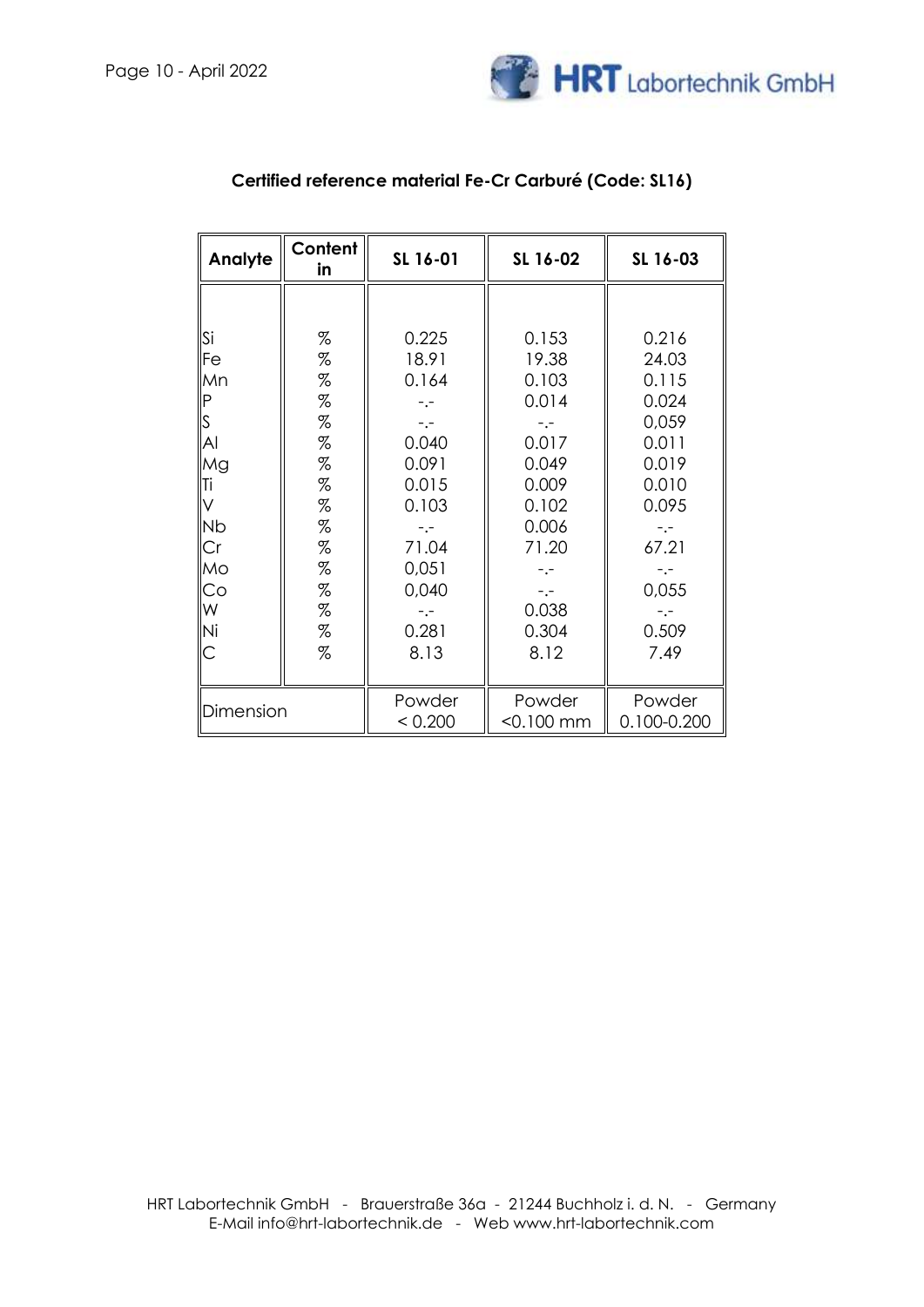

| Analyte   | Content<br>in | SL 17-04       | SL 17-05 |
|-----------|---------------|----------------|----------|
|           |               |                |          |
| Si        | %             | 0.229          | 1.011    |
| Fe        | %             | 79.94          | 75.71    |
| Mn        | %             | 0.299          | 0.416    |
| Ρ         | %             | 0.015          | 0.061    |
| Al        | %             | 0.064          | 0.085    |
| Ti        | %             | 0.011          | 0.025    |
|           | %             |                | 0.006    |
| Сr        | %             | 0.038          | 0.925    |
| Mo        | %             |                | 0.023    |
| W         | %             | 0.015          | 0.127    |
| Co        | %             | $-1 -$         | 0.025    |
| Ni        | %             | 0.012          | 0.097    |
| Cυ        | %             | 0.013          | 0.072    |
| Β         | %             | 19.13          | 20.23    |
| С         | %             | 0.322          | 0.62     |
|           |               |                |          |
|           |               | Powder         | Powder   |
| Dimension |               | 0.125-0.200 mm | 0.063 mm |

### **Certified reference material Fe-B (Code: SL17)**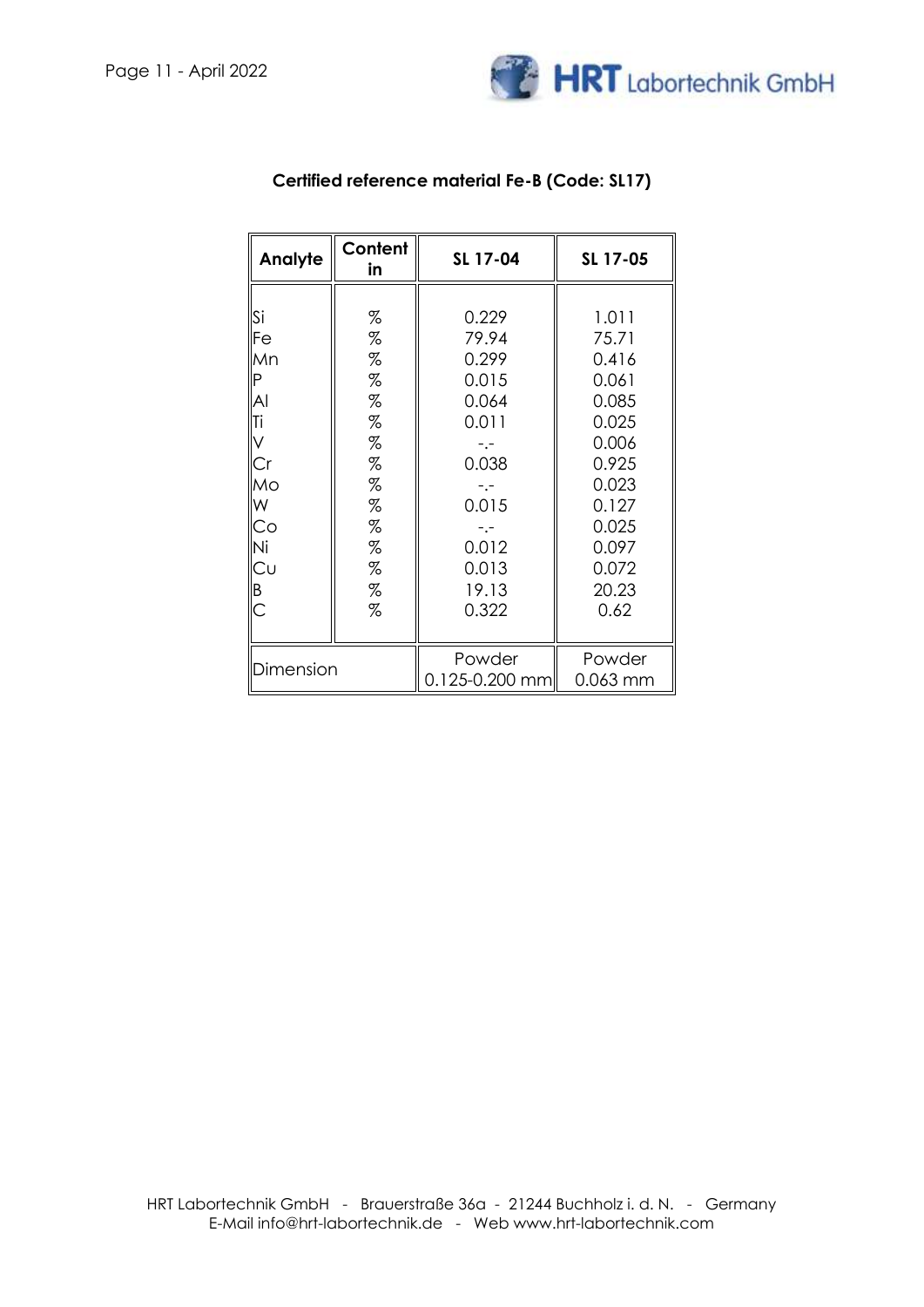

| Analyte                                                                                                           | Content<br>in                                                                        | SL 20-10                                                                                                        |
|-------------------------------------------------------------------------------------------------------------------|--------------------------------------------------------------------------------------|-----------------------------------------------------------------------------------------------------------------|
| Si<br>Fe<br>Mn<br>Ρ<br>S<br>AI<br>Mg<br>V<br>Сr<br>Mo<br>W<br>Co<br>Ni<br>Cu<br>C<br>$\overline{\mathsf{N}}$<br>Ó | %<br>%<br>$\%$<br>%<br>%<br>%<br>%<br>%<br>%<br>%<br>%<br>%<br>%<br>%<br>%<br>%<br>% | 0.161<br>20.66<br>0.010<br>0.015<br>0.092<br>0.008<br>-.-<br>0.035<br>78.09<br>0.020<br>0.112<br>0.464<br>0.026 |
| Dimension                                                                                                         |                                                                                      | Powder<br>0.100-0.200                                                                                           |

### **Certified reference material Fe-Mo (Code: SL20)**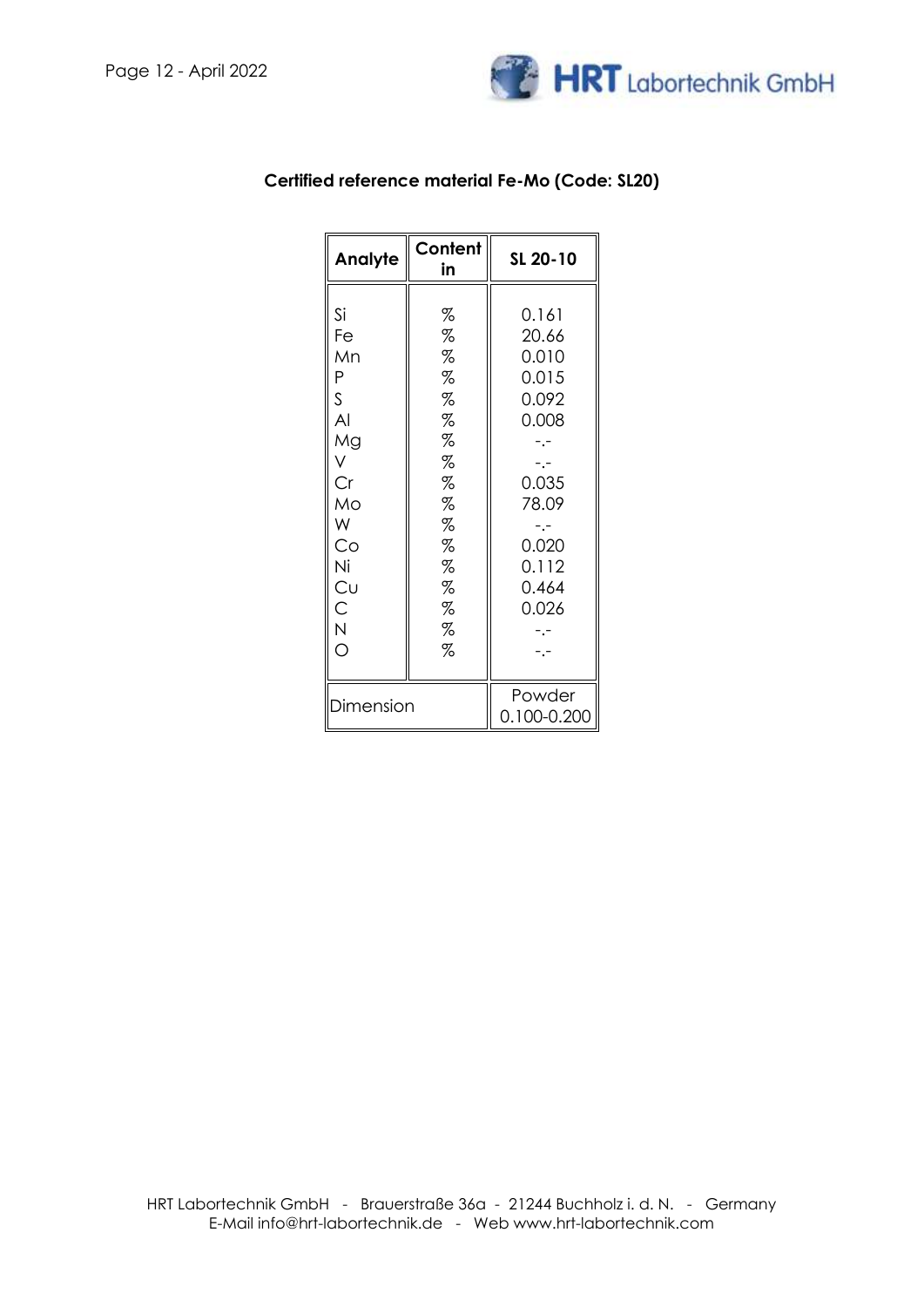

| Analyte                                                      | Content<br>in                                            | SL 23-10                                                                                             | SL 23-11                                                                                    | SL 23-12                                                                                     |
|--------------------------------------------------------------|----------------------------------------------------------|------------------------------------------------------------------------------------------------------|---------------------------------------------------------------------------------------------|----------------------------------------------------------------------------------------------|
| Ca<br>Si<br>Fe<br>Mn<br>P<br>S<br>Al<br>Mg<br>Τi<br>Ba<br>Cr | %<br>%<br>%<br>%<br>%<br>%<br>%<br>%<br>%<br>%<br>%<br>% | 1.019<br>75.94<br>19.42<br>0.139<br>0.021<br>-.-<br>2.041<br>0.029<br>0.093<br>0.042<br>-.-<br>0.019 | 7.84<br>50.00<br>9.06<br>0.080<br>0.011<br>0.048<br>4.36<br>1.15<br>0.070<br>$-,-$<br>0.027 | 10.48<br>48.30<br>12.38<br>0.114<br>0.011<br>0.056<br>3.40<br>0.193<br>0.062<br>-.-<br>0.083 |
| Ni<br>Cυ<br>С                                                | %<br>%<br>%                                              | 0.006<br>0.011<br>0.11                                                                               | 0.007<br>0.016<br>8.31                                                                      | 0.013<br>0.020<br>4.96                                                                       |
| Dimension                                                    |                                                          | Powder<br>$< 0.100$ mm                                                                               | Powder<br>$< 0.200$ mm                                                                      | Powder<br>$< 0.200$ mm                                                                       |

## **Certified reference material Fe-Si (Code: SL23)**

|           | Analyte Content in | SL 23-14     | SL 23-15     |
|-----------|--------------------|--------------|--------------|
|           |                    |              |              |
| Ca        | %                  | 0.094        | 0.357        |
| Si        | %                  | 78.33        | 77.17        |
| Fe        | %                  | 19.89        | 19.88        |
| Mn        | %                  | 0.190        | 0.159        |
| Ρ         | %                  | 0.028        | 0.023        |
| S         | %                  | -.-          |              |
| Al        | %                  | 0.410        | 1.316        |
| Mg        | %                  | -.-          | 0.025        |
| Τi        | %                  | 0.067        | 0.086        |
| Ba        | %                  |              |              |
| V         | %                  | $-1$         | $- - -$      |
| Cr        | $\%$               | 0.082        | 0.143        |
| Ni        | %                  | 0.044        | 0.048        |
| Cυ        | %                  | 0.049        | 0.042        |
| С         | %                  | 0.031        | 0.042        |
| Zr        | %                  |              | 0.008        |
|           |                    |              |              |
|           |                    |              | Powder       |
| Dimension |                    | $<$ 0.100 mm | $<$ 0.100 mm |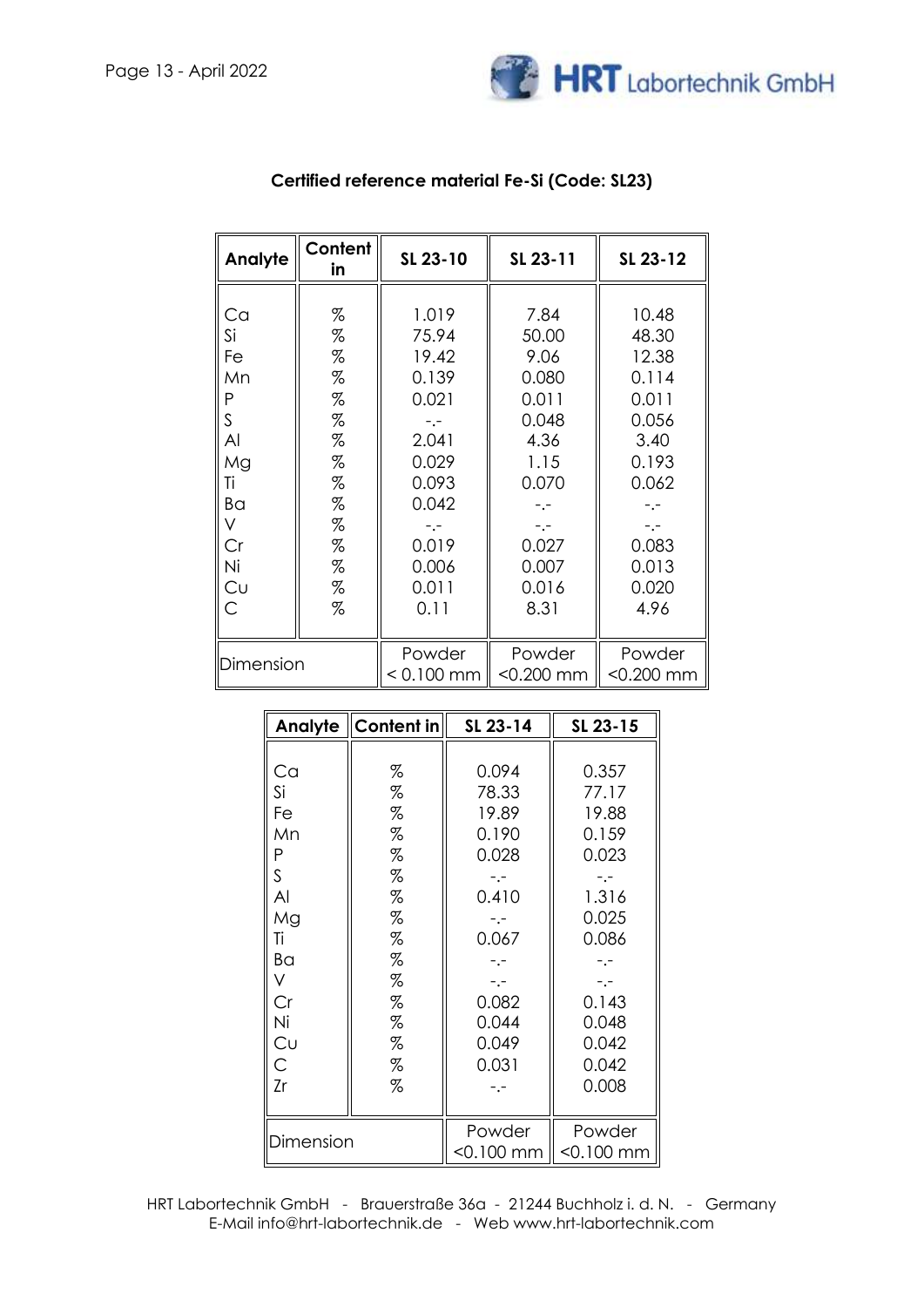

| <b>Analyte</b>                                                                       | Content<br>in                                                           | SL 24-09                                                                                                                           |
|--------------------------------------------------------------------------------------|-------------------------------------------------------------------------|------------------------------------------------------------------------------------------------------------------------------------|
| Si<br>Fe<br>Mn<br>P<br>Al<br>Mg<br>Τi<br>Zr<br>V<br>Nb<br>Cr<br>Mo<br>Ni<br>Cυ<br>Sn | %<br>%<br>%<br>%<br>%<br>%<br>%<br>%<br>%<br>%<br>%<br>%<br>%<br>%<br>% | 0.180<br>19.27<br>0.192<br>0.004<br>2.93<br>0.070<br>72.74<br>0.383<br>1.167<br>0.072<br>0.384<br>0.814<br>0.047<br>0.074<br>0.246 |
| Dimension                                                                            |                                                                         | Powder<br>0.040-0.200<br>mm                                                                                                        |

## **Certified reference material Fe-Ti (Code: SL24)**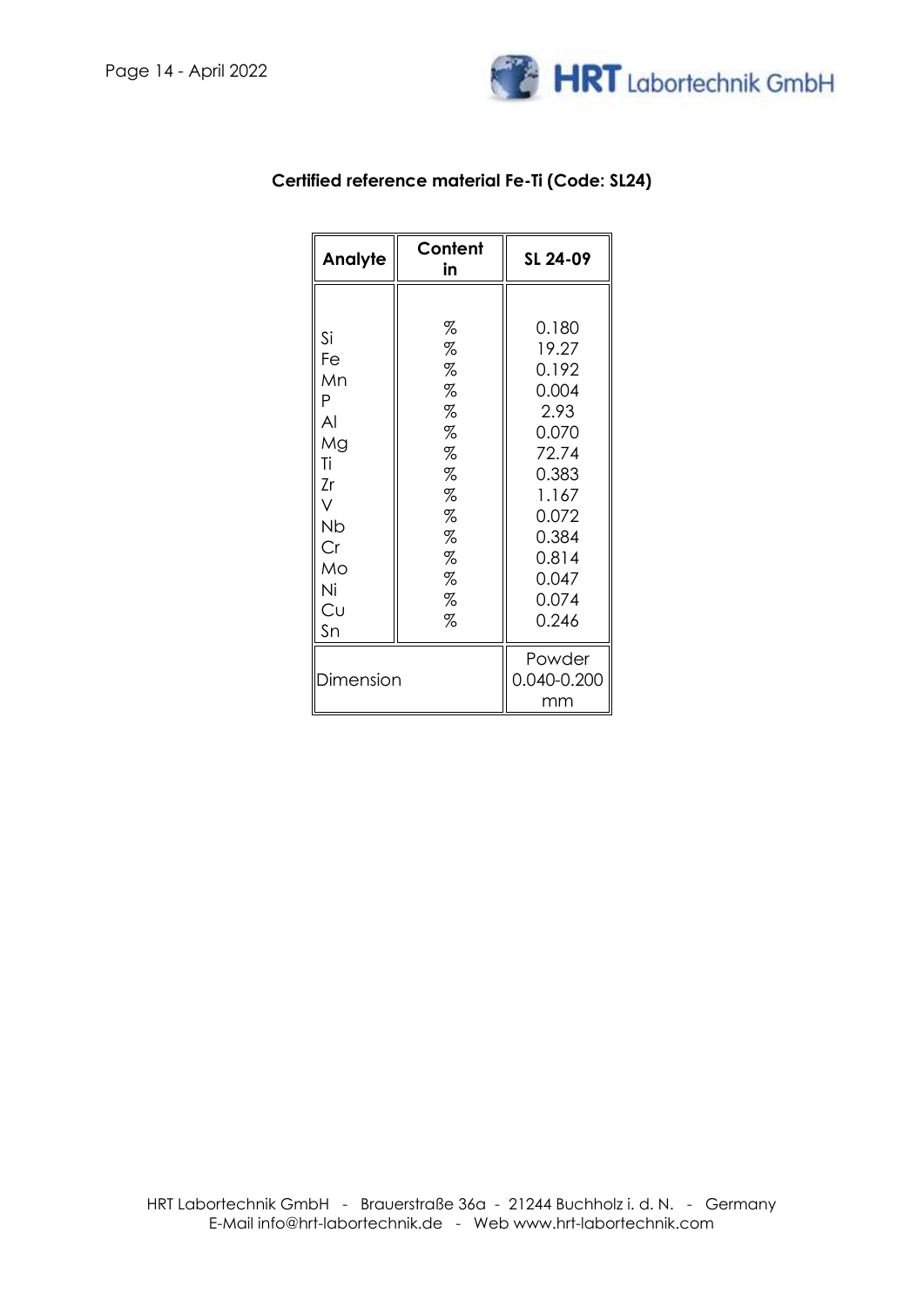

| Analyte   | Content<br>in | SL 25-10       |
|-----------|---------------|----------------|
|           |               |                |
| Si        | %             | 0.894          |
| Fe        | %             | 14.25          |
| Mn        | %             | 1.154          |
| P         | %             | 0.051          |
| S         | %             | 0.016          |
| AI        | %             | 0.783          |
| Mg        | %             | 0.010          |
| Τi        | %             | 0.071          |
| V         | %             | 80.85          |
| Nb        | %             | 0.013          |
| Cr        | %             | 0.201          |
| Mo        | %             | 0.029          |
| W         | %             | 0.025          |
| Co        | %             | 0.008          |
| Ni        | %             | 0.009          |
| Cu        | %             | 0.038          |
| Ć         | %             | 0.120          |
|           |               |                |
|           |               | Powder         |
| Dimension |               | 0.040-0.160 mm |

## **Certified reference material Fe-V (Code: SL25)**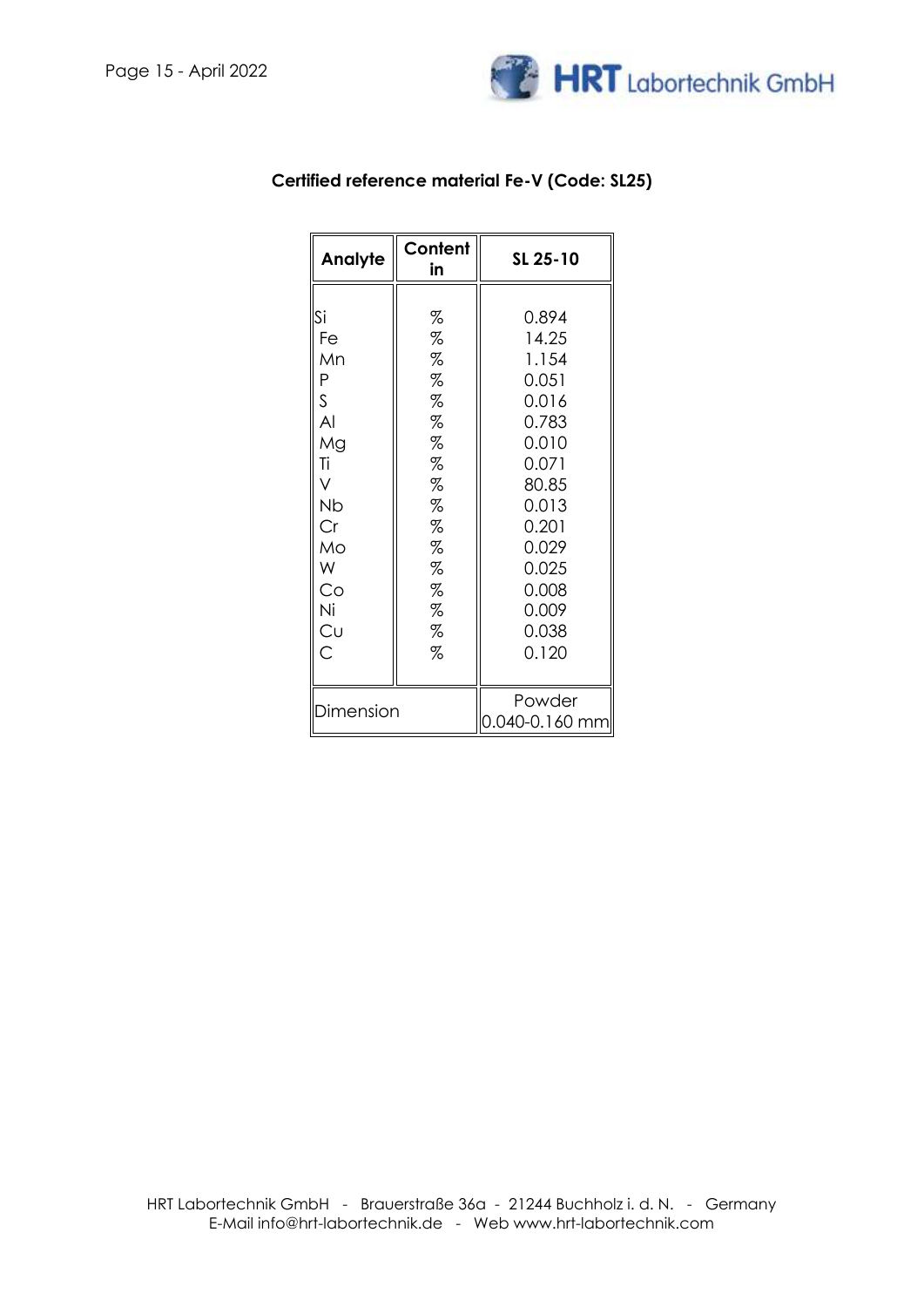

| Analyte                                                       | Content                                           | SL 27-01                                                                  |
|---------------------------------------------------------------|---------------------------------------------------|---------------------------------------------------------------------------|
| Si<br>Fe<br>Mn<br>P<br>$\overline{A}$<br>Ti<br>Zr<br>Cr<br>Mo | in<br>%<br>%<br>%<br>%<br>%<br>%<br>ppm<br>%<br>% | 0.021<br>0.174<br>0.009<br>-.-<br>0.018<br>98.52<br>1.0<br>0.046<br>$- -$ |
| W<br>Co<br>Νi<br>Cu<br>Zn<br>Pb                               | %<br>ppm<br>%<br>%<br>ppm<br>%                    | 0.011<br>12.3<br>0.029<br>0.001<br>2.7<br>-.-                             |
| Dimension                                                     |                                                   | Powder<br>0.125-0.200                                                     |

### **Certified reference material Ti (Code: SL27)**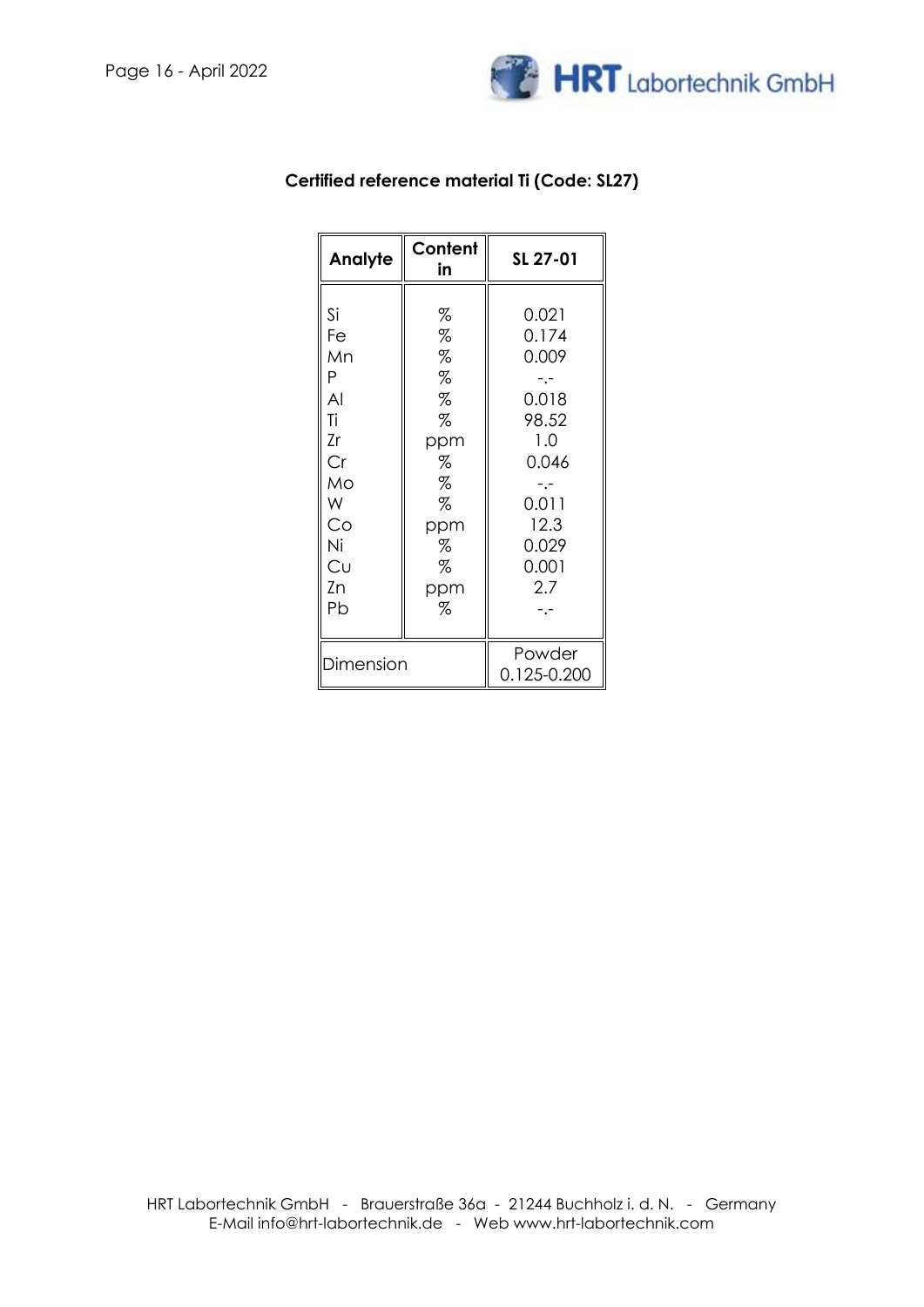

| <b>Analyte</b>                                                                                                                                                                                       | Content<br>in                                                                                                   | SL 28-15                                                                                                                                                                               |
|------------------------------------------------------------------------------------------------------------------------------------------------------------------------------------------------------|-----------------------------------------------------------------------------------------------------------------|----------------------------------------------------------------------------------------------------------------------------------------------------------------------------------------|
| Si<br>Fe<br>Mn<br>Ρ<br>$\mathsf S$<br>$\overline{A}$<br>Mg<br>Τi<br>Zr<br>V<br>Nb<br>Ta<br>Cr<br>W<br>Co<br>Ni<br>Cυ<br>Sn<br>Pb<br>$\mathsf{C}$<br>$\overline{N}$<br>$\overline{\mathcal{O}}$<br>Mo | %<br>%<br>%<br>%<br>%<br>%<br>%<br>%<br>%<br>%<br>%<br>%<br>%<br>%<br>%<br>%<br>%<br>%<br>%<br>%<br>%<br>%<br>% | 1.580<br>28.77<br>0.842<br>0.065<br>0.056<br>4.82<br>0.076<br>0.185<br>0.105<br>0.013<br>60.15<br>0.856<br>0.028<br>0.061<br>$-1$<br>0.019<br>0.209<br>1.38<br>0.140<br>0.043<br>0.020 |
| Dimension                                                                                                                                                                                            |                                                                                                                 | Powder<br>0.100-0.125                                                                                                                                                                  |

### **Certified reference material Fe-Nb (Code: SL28)**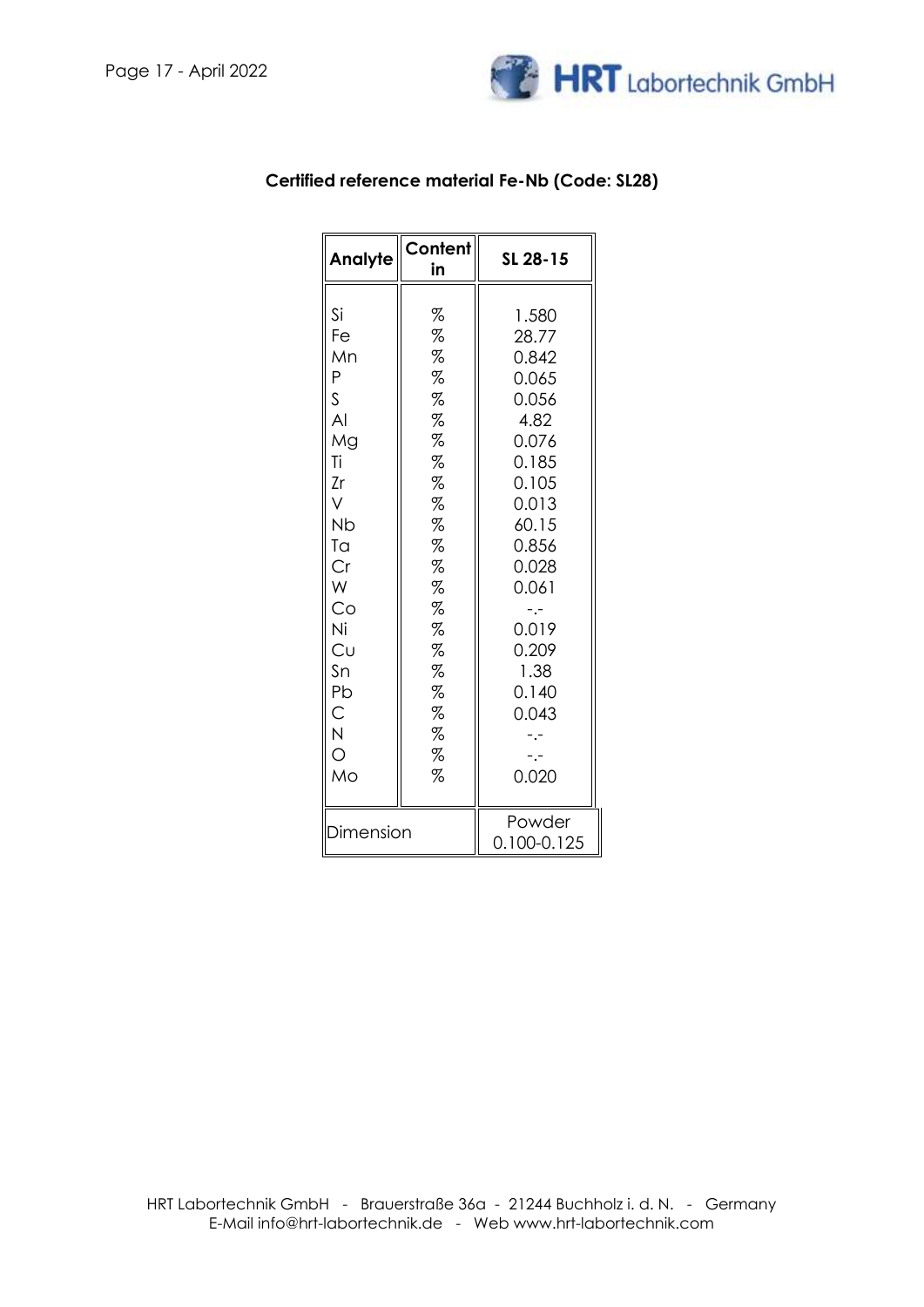

| Analyte   | Content<br>in | SL 29-01    | SL 29-02    |
|-----------|---------------|-------------|-------------|
|           |               |             |             |
| Ca        | %             | 0.200       | 0.220       |
| Si        | %             | 56.73       | 59.25       |
| Fe        | %             | 26.58       | 24.80       |
| Mn        | %             | 1.72        | 1.64        |
| Ρ         | %             | 0.013       | 0.010       |
| S         | %             | 0.005       | 0.005       |
| Al        | %             | 0.597       | 0.613       |
| Mg        | %             | 0.210       | 0.234       |
| Τi        | %             | 12.03       | 11.21       |
| Zr        | %             | 0.046       | 0.046       |
| V         | %             | 0.161       | 0.154       |
| Cr        | %             | 0.062       | 0.059       |
| Mo        | %             | 0.149       | 0.126       |
| Ni        | %             | 0.044       | 0.043       |
| Cυ        | %             | 0.021       | 0.022       |
| Ć         | %             | 0.183       | 0.284       |
|           |               |             |             |
|           |               | Powder      | Powder      |
| Dimension |               | 0.056-0.200 | 0.032-0.056 |

## **Certified reference material Fe-Si-Ti (Code: SL29)**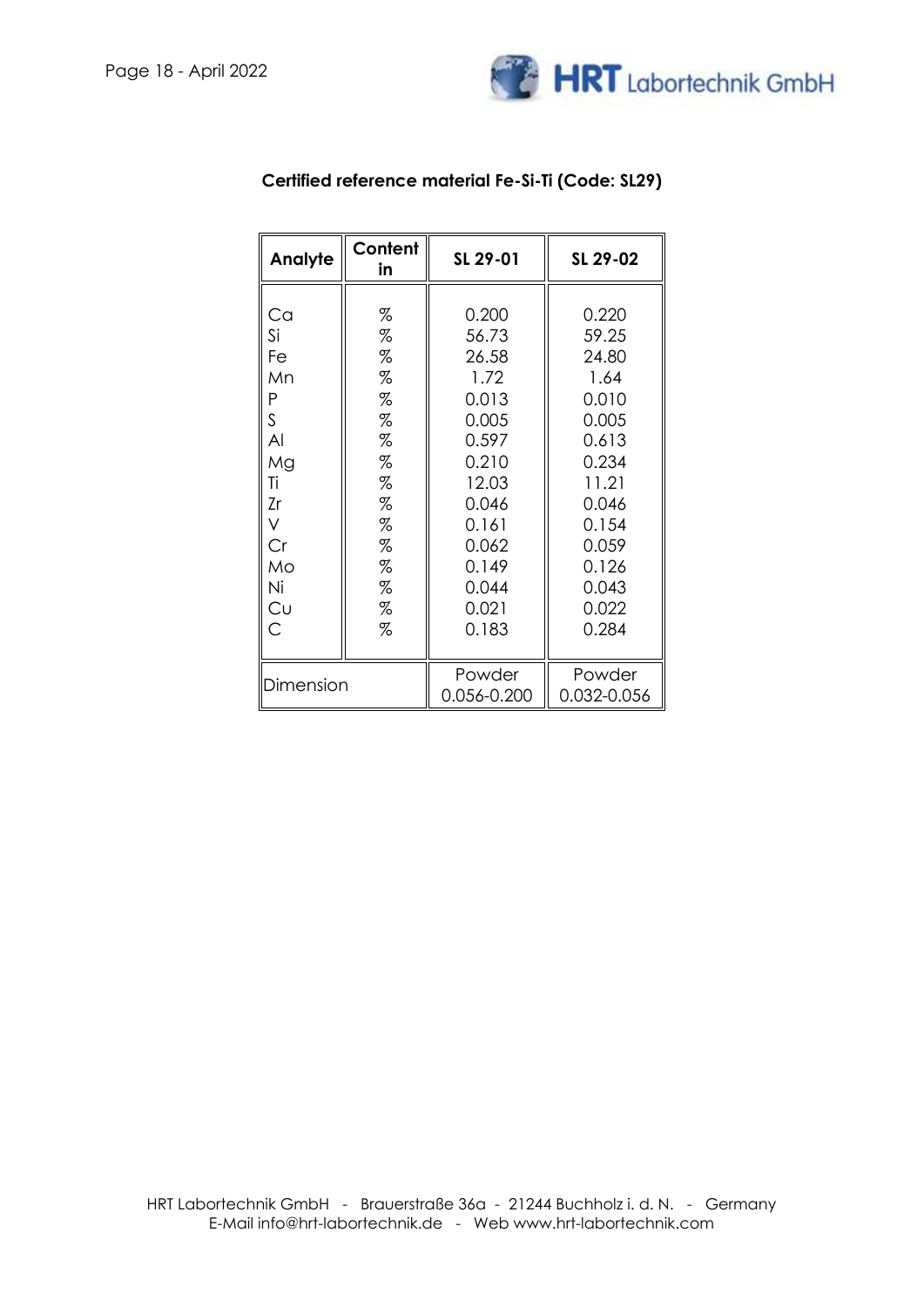

| Analyte                                                                                 | Content<br>in                                                      | SL 30-01                                                                                                                  |
|-----------------------------------------------------------------------------------------|--------------------------------------------------------------------|---------------------------------------------------------------------------------------------------------------------------|
| Ca<br>Si<br>Fe<br>Mn<br>P<br>S<br>AI<br>Ti<br>Zr<br>Hf<br>Cr<br>Ni<br>$\mathsf{C}$<br>N | %<br>%<br>%<br>%<br>%<br>%<br>%<br>%<br>%<br>%<br>%<br>%<br>%<br>% | 0.157<br>51.14<br>8.87<br>0.210<br>0.033<br>0.002<br>0.852<br>0.073<br>36.06<br>0.804<br>0.004<br>0.013<br>0.338<br>0.027 |
| Dimension                                                                               |                                                                    | Powder<br>$<$ 0.063 mm                                                                                                    |

## **Certified reference material Fe-Si-Zr (Code: SL30)**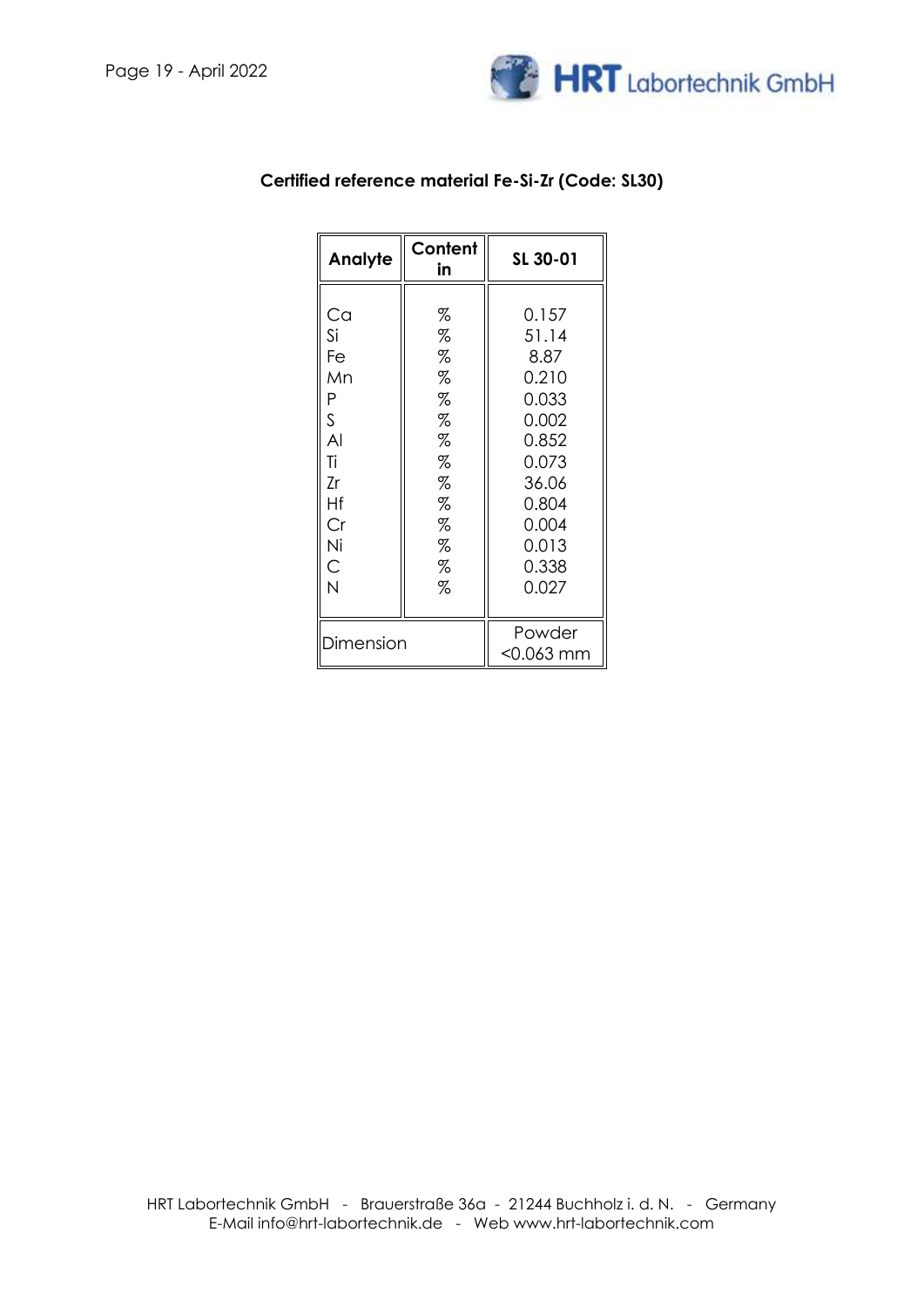

| Analyte                                                                  | Content<br>in                                       | SL 54-03                                                                                       |
|--------------------------------------------------------------------------|-----------------------------------------------------|------------------------------------------------------------------------------------------------|
| Si<br>Fe<br>Mn<br>Ρ<br>AI<br>Ti<br>V<br>Cr<br>Ni<br>Cυ<br>$\overline{C}$ | %<br>%<br>%<br>%<br>%<br>%<br>%<br>%<br>%<br>%<br>% | 40.46<br>20.93<br>0.41<br>0.022<br>0.579<br>0.124<br>0.074<br>36.93<br>0.190<br>0.020<br>0.034 |
| Dimension                                                                |                                                     | Powder<br>$<$ 0.200 mm                                                                         |

### **Certified reference material Fe-Si-Cr (Code: SL54)**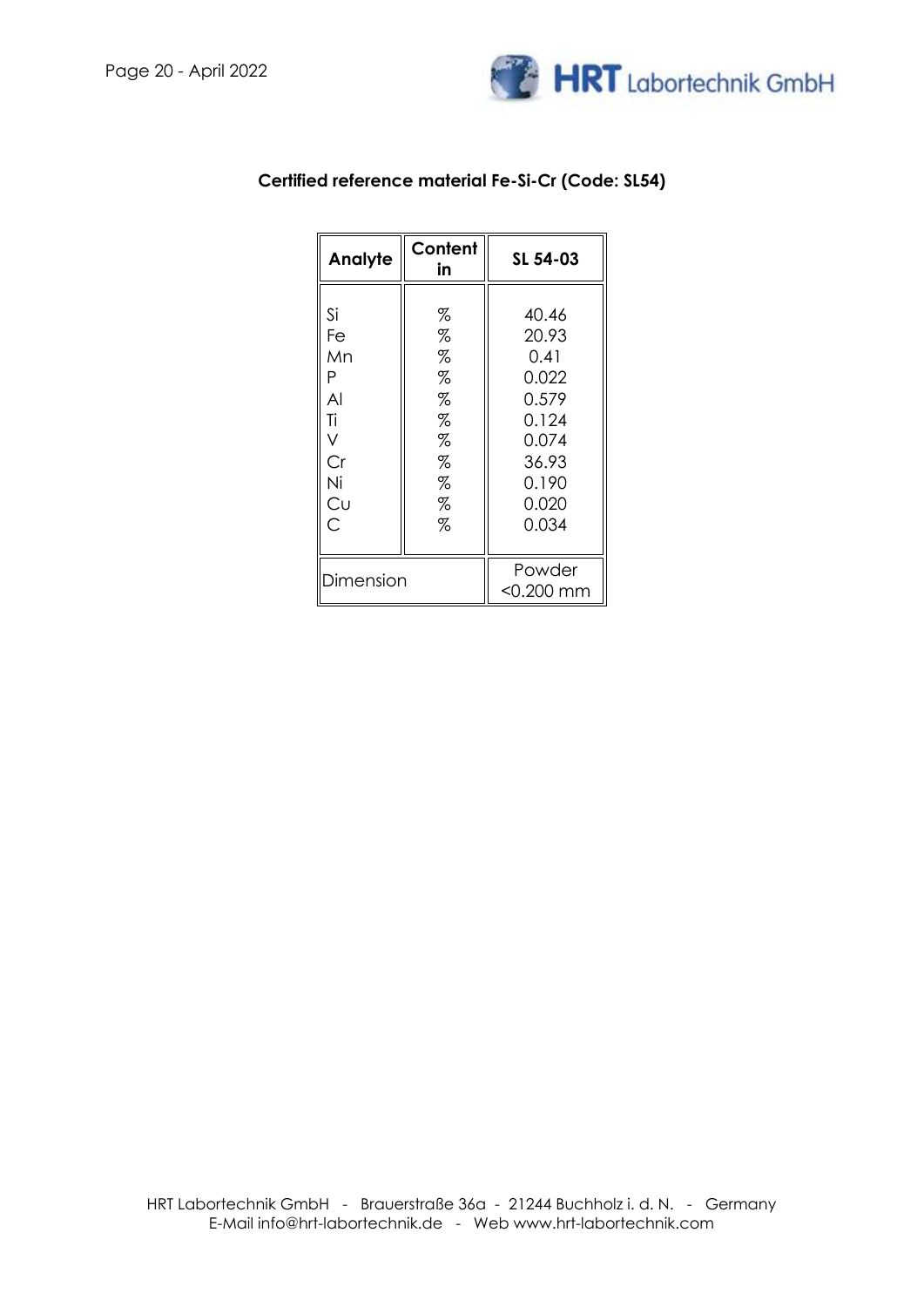

| Content<br><b>Analyte</b><br>in                                   |                                                          | SL 77-01                                                                                                     |
|-------------------------------------------------------------------|----------------------------------------------------------|--------------------------------------------------------------------------------------------------------------|
| Si<br>Fe<br>Mn<br>P<br>S<br>AI<br>Cr<br>Co<br>Ni<br>Cυ<br>Zn<br>Ć | %<br>%<br>%<br>%<br>%<br>%<br>%<br>%<br>%<br>%<br>%<br>% | 1.09<br>2.07<br>95.83<br>0.056<br>0.0160<br>0.0015<br>0.403<br>0.0012<br>0.0071<br>0.0069<br>0.0011<br>0.120 |
| Dimension                                                         |                                                          | Powder<br>0.200-0.400                                                                                        |

### **Certified reference material Mn (Code: SL77)**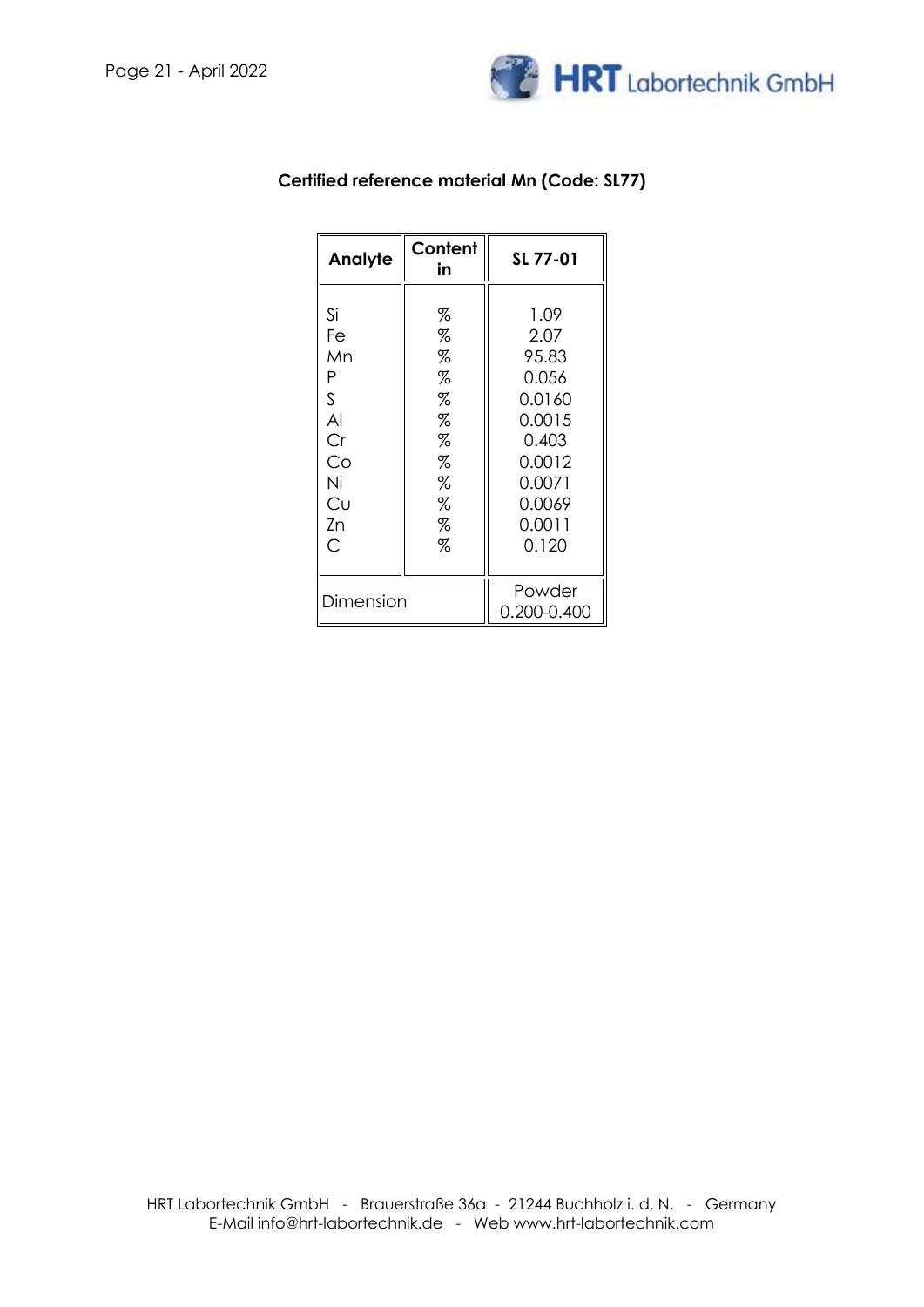

| <b>Analyte</b>               | content in | SX 01-01  | SX 01-02     | SX 01-03  |
|------------------------------|------------|-----------|--------------|-----------|
|                              |            |           |              |           |
| CaO                          | %          | 26.74     | 18.34        | 23.38     |
| SiO2                         | %          | 0.17      | 2.02         | 0.450     |
| Fe <sub>2O<sub>3</sub></sub> | %          | 0.118     | 0.708        | 0.289     |
| MnO                          | %          | 0.008     | 0.114        | 0.024     |
| S                            | %          | 0.011     | 0.020        | -.-       |
| Al2O3                        | %          | 72.2      | 64.30        | 68.8      |
| MgO                          | %          | 0.191     | 12.54        | 3.53      |
| TiO <sub>2</sub>             | %          |           | 0.165        | 0.067     |
| K2O                          | %          |           | -.-          | 0.296     |
| SrO                          | %          |           | 0.024        | 0.009     |
| V2O5                         | %          | < 0.005   | 1.48         | 2.36      |
| Cr2O3                        | %          | 0.006     | 0.054        | 0.028     |
| MoO3                         | %          |           |              | 0.014     |
|                              |            |           |              |           |
|                              |            | Powder    | Powder       | Powder    |
| Dimension                    |            | <0.125 mm | $<$ 0.125 mm | <0.125 mm |

## **Certified reference material Ca-aluminate (Code: SX01)**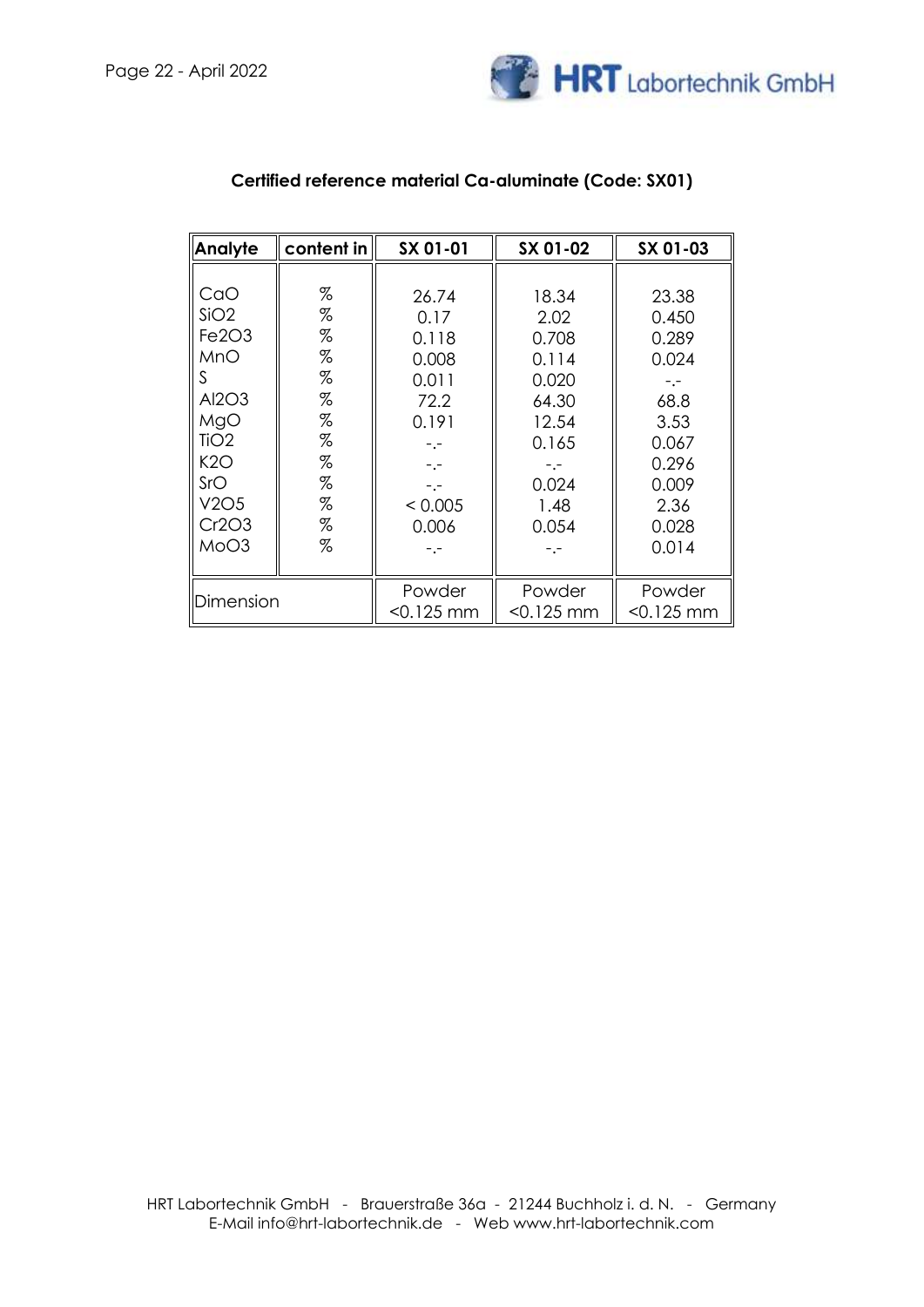

| Analyte                                                                                                                                                                                                                                                                                            | Content<br>in                                                                                                                                                                                                                                        | SX 02-09                                                                                                                                                                                                                                                                                                                                                                                                                                                                                                             | SX 02-10                                                                                                                                                                                                                                                                                                                                                                                                                                | SX 02-11                                                                                                                                                                                                                                                                                                                                                                        | SX 02-12                                                                                                                                                                                                                                                                                                                                                                                                                                                                                                                                                                                                                                                                            |
|----------------------------------------------------------------------------------------------------------------------------------------------------------------------------------------------------------------------------------------------------------------------------------------------------|------------------------------------------------------------------------------------------------------------------------------------------------------------------------------------------------------------------------------------------------------|----------------------------------------------------------------------------------------------------------------------------------------------------------------------------------------------------------------------------------------------------------------------------------------------------------------------------------------------------------------------------------------------------------------------------------------------------------------------------------------------------------------------|-----------------------------------------------------------------------------------------------------------------------------------------------------------------------------------------------------------------------------------------------------------------------------------------------------------------------------------------------------------------------------------------------------------------------------------------|---------------------------------------------------------------------------------------------------------------------------------------------------------------------------------------------------------------------------------------------------------------------------------------------------------------------------------------------------------------------------------|-------------------------------------------------------------------------------------------------------------------------------------------------------------------------------------------------------------------------------------------------------------------------------------------------------------------------------------------------------------------------------------------------------------------------------------------------------------------------------------------------------------------------------------------------------------------------------------------------------------------------------------------------------------------------------------|
| Ca<br>CaO<br>SiO2<br>Fe2O3<br>Mn3O4<br>P <sub>2</sub> O <sub>5</sub><br>S<br>Al2O3<br>MgO<br>TiO <sub>2</sub><br>Na2O<br>K2O<br>Be<br>SrO<br>Ba<br><b>BaO</b><br>La<br>ZrO2<br>V<br>V2O5<br>Cr<br>Mo<br>Co<br>Ni<br>Cυ<br>Zn<br>Cd<br>In<br>$\mathsf{I}$<br>As<br>Sb<br>Bi<br>Se<br>Te<br>Ce<br>Τh | %<br>$\%$<br>$\%$<br>$\%$<br>$\%$<br>$\%$<br>$\%$<br>$\%$<br>$\%$<br>$\%$<br>$\%$<br>%<br>ppm<br>%<br>ppm<br>%<br>ppm<br>%<br>ppm<br>%<br>%<br>ppm<br>ppm<br>ppm<br>ppm<br>ppm<br>ppm<br>ppm<br>ppm<br>ppm<br>ppm<br>ppm<br>ppm<br>ppm<br>ppm<br>ppm | 48.78<br>$^{\circ}$ . $^{\circ}$<br>21.95<br>0.204<br>0.025<br>0.043<br>1.19<br>4.63<br>0.717<br>0.095<br>0.078<br>1.01<br>$\mathbb{L}_\bullet\mathbb{L}_\bullet$<br>0.051<br>$^{\circ}$ . $^{\circ}$<br>0.028<br>$\mathbb{L}_\bullet\mathbb{L}_\bullet$<br>$\gamma_{\rm eff}$<br>$-,-$<br>$\overline{\phantom{a}}$ . $\overline{\phantom{a}}$<br>$-,-$<br>$^{\circ}$ . $^{\circ}$<br>$-,-$<br>$-,-$<br>$-,-$<br>$^{\circ}$ , $^{\circ}$<br>$-,-$<br>$-,-$<br>$-,-$<br>- -<br>-.-<br>-.-<br>-.-<br>-.-<br>-.-<br>-.- | 33.39<br>46.72<br>30.30<br>1.66<br>0.327<br>0.066<br>1.77<br>9.99<br>4.96<br>0.421<br>0.236<br>0.541<br>$\sim$ , $\sim$<br>0.077<br>$\sim$ , $\sim$<br>0.071<br>$\sim$ , $\sim$<br>$^{\circ}$ , $^{\circ}$<br>$\sim$ , $\sim$<br>0.011<br>$-,-$<br>$-,-$<br>-.-<br>-.-<br>$\overline{\phantom{a}}$ , $\overline{\phantom{a}}$<br>$\overline{\phantom{a}}$ , $\overline{\phantom{a}}$<br>$-,-$<br>-.-<br>-.-<br>-.-<br>-.-<br>-.-<br>-.- | 40.63<br>$-,-$<br>25.04<br>2.98<br>0.172<br>0.137<br>1.48<br>6.86<br>2.79<br>0.319<br>0.156<br>0.524<br>$-,-$<br>0.083<br>$-,-$<br>0.041<br>$-,-$<br>$^{\circ}$ . $^{\circ}$<br>$\mathbb{L}^{\mathbb{L}}$<br>0.014<br>$-,-$<br>$-,-$<br>$-,-$<br>$-,-$<br>$^{\circ}$ . $^{\circ}$<br>$^{\circ}$ . $^{\circ}$<br>$-,-$<br>$ -$<br>$ -$<br>- -<br>-.-<br>-.-<br>-.-<br>-.-<br>-.- | 46.48<br>$\mathord{\text{--}}\nolimits, \mathord{\text{--}}$<br>21.16<br>3.94<br>0.062<br>0.191<br>1.18<br>4.41<br>0.945<br>0.242<br>0.084<br>0.495<br>$\mathbb{L}^{\mathbb{L}}$<br>0.086<br>$-,-$<br>$\overline{\phantom{a}}$ . $\overline{\phantom{a}}$<br>$\mathord{\text{--}}\mathord{\text{--}}$<br>$^{\perp,\perp}$<br>$\mathbb{L}^{\mathbb{L}}$<br>$\overline{\phantom{a}}$ . $\overline{\phantom{a}}$<br>$\mathbb{L}^{\mathbb{L}}$<br>$^{\circ}$ . $^{\circ}$<br>$-,-$<br>$^{\circ}$ . $^{\circ}$<br>$\mathbb{L}^{\mathbb{L}}$<br>$^{\perp,\perp}$<br>$\mathbb{L}^{\mathbb{L}}$<br>$\overline{\phantom{a}}$ .<br>$\ddotsc$<br>-.-<br>$-$ .-<br>$-,-$<br>-.-<br>-.-<br>$-,-$ |
| U<br>F                                                                                                                                                                                                                                                                                             | ppm<br>%                                                                                                                                                                                                                                             | -.-<br>-.-                                                                                                                                                                                                                                                                                                                                                                                                                                                                                                           | -.-<br>-.-                                                                                                                                                                                                                                                                                                                                                                                                                              | -.-<br>-.-                                                                                                                                                                                                                                                                                                                                                                      | $-,-$<br>$-,-$                                                                                                                                                                                                                                                                                                                                                                                                                                                                                                                                                                                                                                                                      |
| Dimension                                                                                                                                                                                                                                                                                          |                                                                                                                                                                                                                                                      | Powder                                                                                                                                                                                                                                                                                                                                                                                                                                                                                                               | Powder                                                                                                                                                                                                                                                                                                                                                                                                                                  | Powder                                                                                                                                                                                                                                                                                                                                                                          | Powder                                                                                                                                                                                                                                                                                                                                                                                                                                                                                                                                                                                                                                                                              |
|                                                                                                                                                                                                                                                                                                    |                                                                                                                                                                                                                                                      | <0.100 mm                                                                                                                                                                                                                                                                                                                                                                                                                                                                                                            | $< 0.100$ mm                                                                                                                                                                                                                                                                                                                                                                                                                            | $< 0.100$ mm                                                                                                                                                                                                                                                                                                                                                                    | $< 0.100$ mm                                                                                                                                                                                                                                                                                                                                                                                                                                                                                                                                                                                                                                                                        |

## **Certified reference material Cement (Code: SX02)**

HRT Labortechnik GmbH - Brauerstraße 36a - 21244 Buchholz i. d. N. - Germany E-Mail info@hrt-labortechnik.de - Web www.hrt-labortechnik.com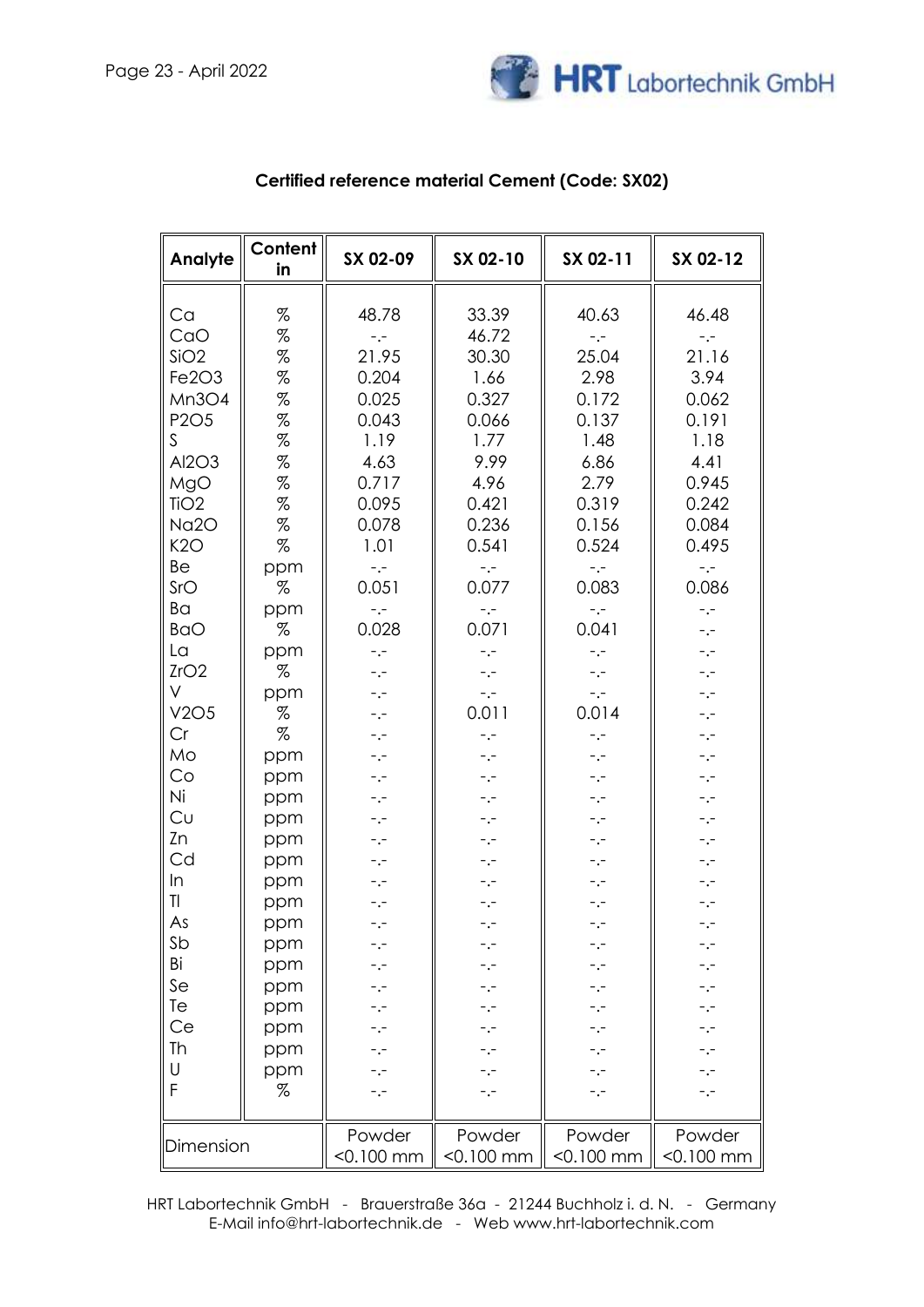

| Analyte                       | Content<br>in                 | SX 07-09                                            | SX 07-10     | SX 07-11     | SX 07-12 |
|-------------------------------|-------------------------------|-----------------------------------------------------|--------------|--------------|----------|
|                               |                               |                                                     |              |              |          |
| CaO                           | $\%$                          | 23.45                                               | 35.36        | 32.46        | 20.16    |
| SiO2                          | $\%$                          | 3.69                                                | 10.23        | 12.07        | 13.30    |
| Fe                            | $% \mathcal{L}_{\mathcal{A}}$ | 1.96                                                | 5.14         | 8.81         | 6.72     |
| Mn3O4                         | $\%$                          | 0.444                                               | 1.079        | 1.745        | 0.906    |
| P <sub>2</sub> O <sub>5</sub> | $\%$                          | 0.133                                               | 0.107        | 0.262        | 0.141    |
| $\mathsf{S}$                  | $\%$                          | 0.097                                               | 0.265        | 0.314        | 0.129    |
| Al2O3                         | $\%$                          | 5.62                                                | 8.28         | 9.49         | 20.79    |
| MgO                           | $\%$                          | 63.07                                               | 35.30        | 28.57        | 32.62    |
| TiO <sub>2</sub>              | $\%$                          | 0.131                                               | 0.301        | 0.370        | 0.671    |
| Na <sub>20</sub>              | $\%$                          | $-,-$                                               | $-,-$        | $-,-$        | 0.167    |
| K2O                           | $\%$                          | 0.053                                               | 0.077        | 0.092        | 0.146    |
| SrO                           | $\%$                          | 0.011                                               | 0.028        | 0.029        | 0.016    |
| ZrO2                          | $\%$                          | 0.057                                               | 0.051        | 0.068        | 0.383    |
| V2O5                          | $\%$                          | 0.021                                               | 0.032        | 0.056        | 0.039    |
| Cr2O3                         | $\%$                          | 0.071                                               | 0.591        | 0.84         | 0.560    |
| <b>NiO</b>                    | $\%$                          | 0.010                                               | 0.013        | 0.020        | 0.050    |
| CuO                           | $\%$                          | $\overline{\phantom{a}}$ . $\overline{\phantom{a}}$ | 0.015        | -.-          | $-,-$    |
| ZnO                           | $\%$                          | 0.014                                               | 0.159        | 0.183        | 0.052    |
| PbO                           | $% \mathcal{L}_{\mathcal{A}}$ | 0.029                                               | 0.011        | 0.015        | 0.008    |
| <b>Nb205</b>                  | $% \mathcal{L}_{\mathcal{A}}$ | $-,-$                                               | -.-          | -.-          | 0.012    |
|                               |                               |                                                     |              |              |          |
|                               |                               |                                                     |              |              |          |
|                               |                               | Powder                                              | Powder       | Powder       |          |
| Dimension                     |                               | $<$ 0.125 mm                                        | $<$ 0.125 mm | $< 0.125$ mm |          |

### **Certified reference material Dolomite Substitute (Code: SX07)**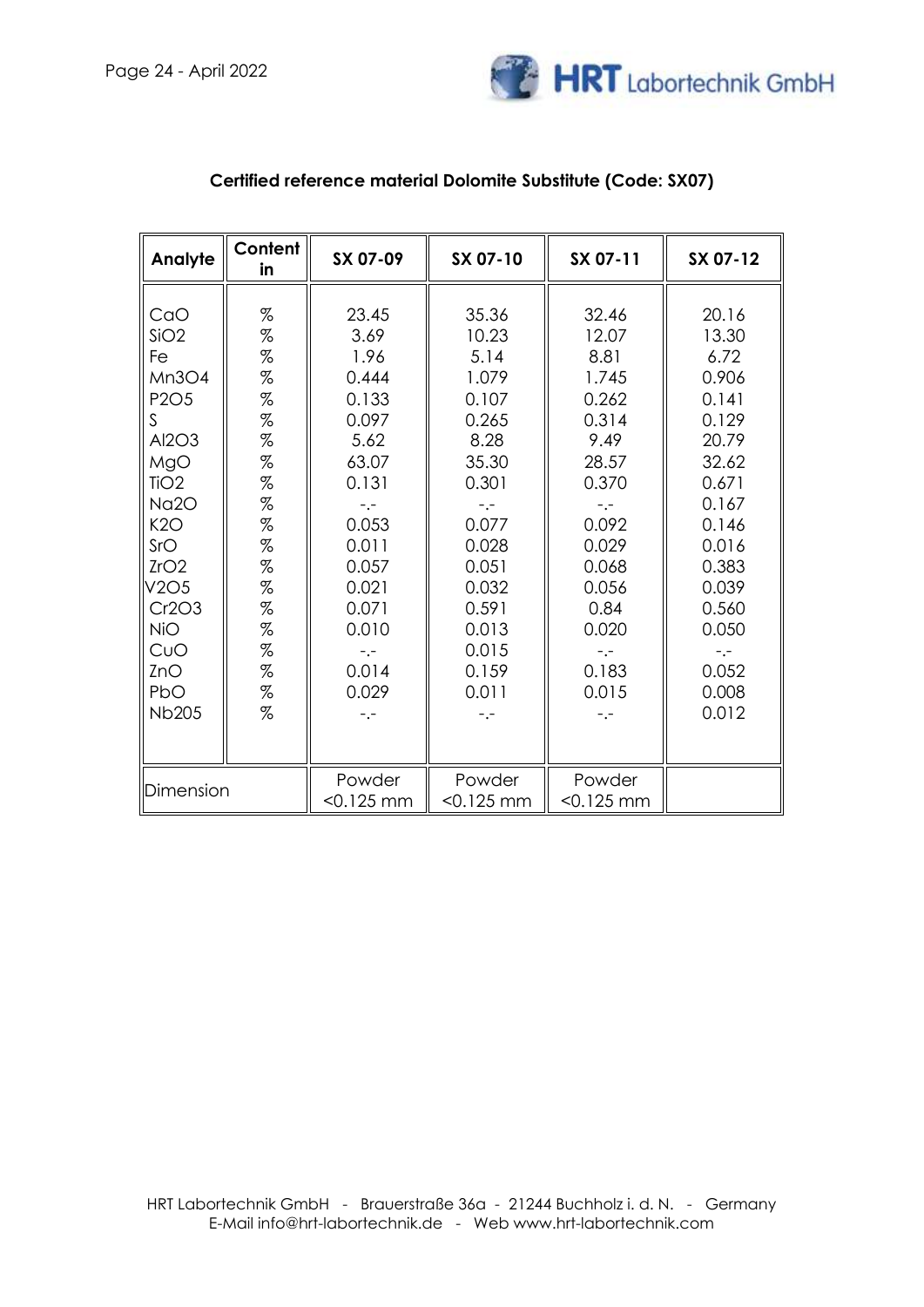

| Content<br>Analyte<br>in                                                                                           |                                           | SX 09-15                                                                      |
|--------------------------------------------------------------------------------------------------------------------|-------------------------------------------|-------------------------------------------------------------------------------|
| CaO<br>SiO2<br>Fe <sub>2O<sub>3</sub></sub><br>MnO<br>P <sub>2</sub> O <sub>5</sub><br>Al2O3<br>MgO<br>Na2O<br>K2O | %<br>%<br>%<br>%<br>%<br>%<br>%<br>%<br>% | 30.59<br>0.035<br>0.191<br>0.050<br>0.008<br>0.019<br>21.21<br>0.026<br>0.007 |
| Dimension                                                                                                          |                                           | Powder<br>$< 0.125$ mm                                                        |

### **Certified reference material Dolomite stone (Code: SX09)**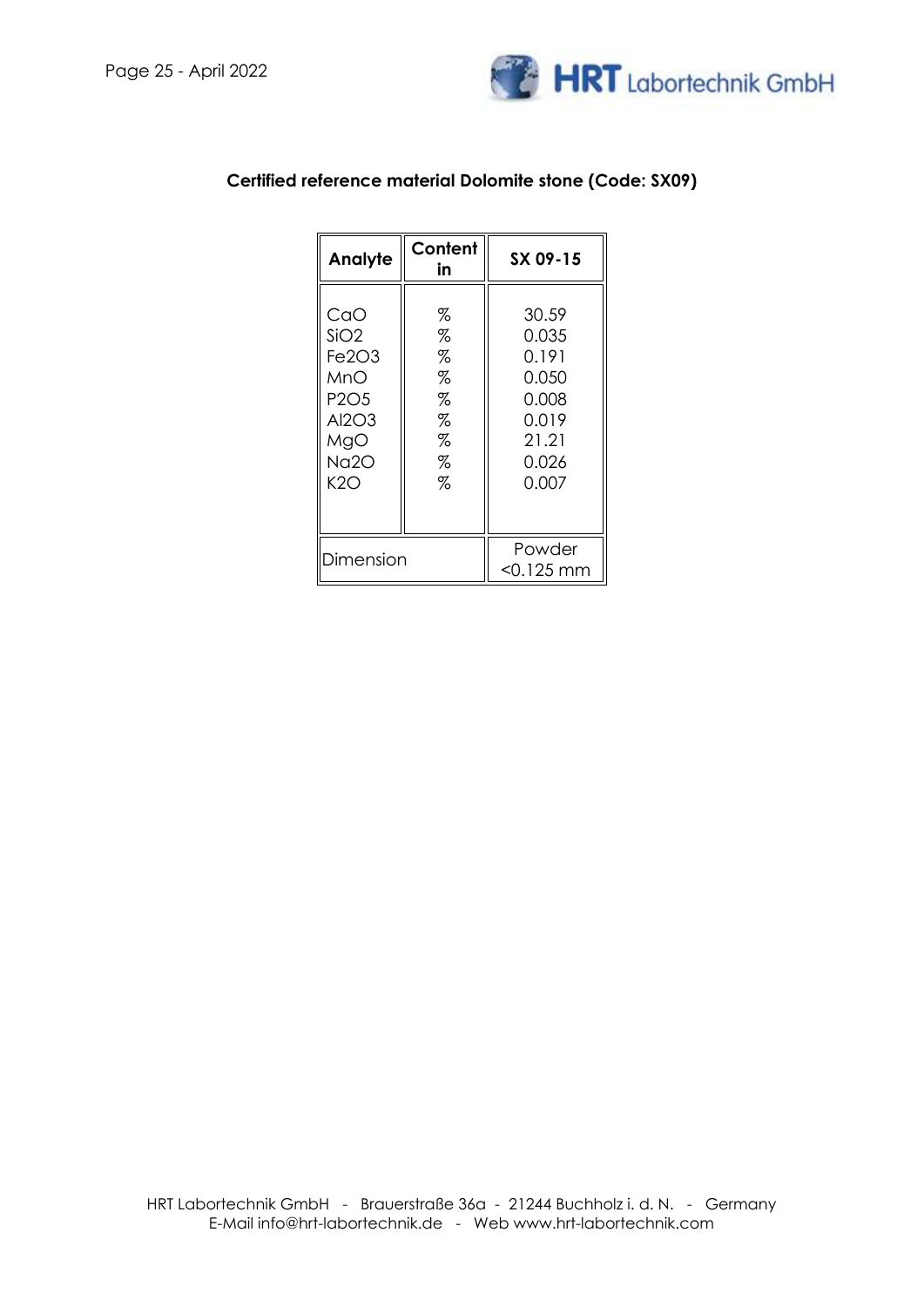

| Analyte                                                                                                                                                                                                         | Content<br>in                                                                                          | SX 11-14                                                                                                                                                         | SX 11-15                                                                                                                                  |
|-----------------------------------------------------------------------------------------------------------------------------------------------------------------------------------------------------------------|--------------------------------------------------------------------------------------------------------|------------------------------------------------------------------------------------------------------------------------------------------------------------------|-------------------------------------------------------------------------------------------------------------------------------------------|
| CaO<br>SiO2<br>Fe<br>FeO<br>Mn<br>P <sub>2</sub> O <sub>5</sub><br>S.<br>Al2O3<br>MgO<br>TiO <sub>2</sub><br>Na2O<br>K2O<br>V2O5<br>Cr2O3<br><b>NiO</b><br>CuO<br>ZnO<br>C tot.<br>CO <sub>2</sub><br>H2O 900°C | %<br>%<br>%<br>$\%$<br>%<br>%<br>%<br>%<br>%<br>%<br>%<br>%<br>%<br>%<br>%<br>%<br>$\%$<br>%<br>%<br>% | 0.421<br>7.47<br>65.55<br>27.20<br>0.029<br>0.028<br>0.019<br>0.271<br>0.565<br>0.060<br>0.078<br>0.061<br>0.002<br>0.006<br>-.-<br>$-,-$<br>0.125<br>-.-<br>-.- | 0.494<br>5.79<br>63.17<br>-.-<br>0.074<br>0.101<br>2.68<br>0.244<br>0.128<br>0.020<br>0.008<br>0.010<br>0.005<br>-.-<br>-.-<br>-.-<br>-.- |
| Dimension                                                                                                                                                                                                       |                                                                                                        | Powder<br>$<$ 0.100 mm                                                                                                                                           | Powder<br>$< 0.100$ mm                                                                                                                    |

# **Certified reference material Iron Ore (Code: SX11)**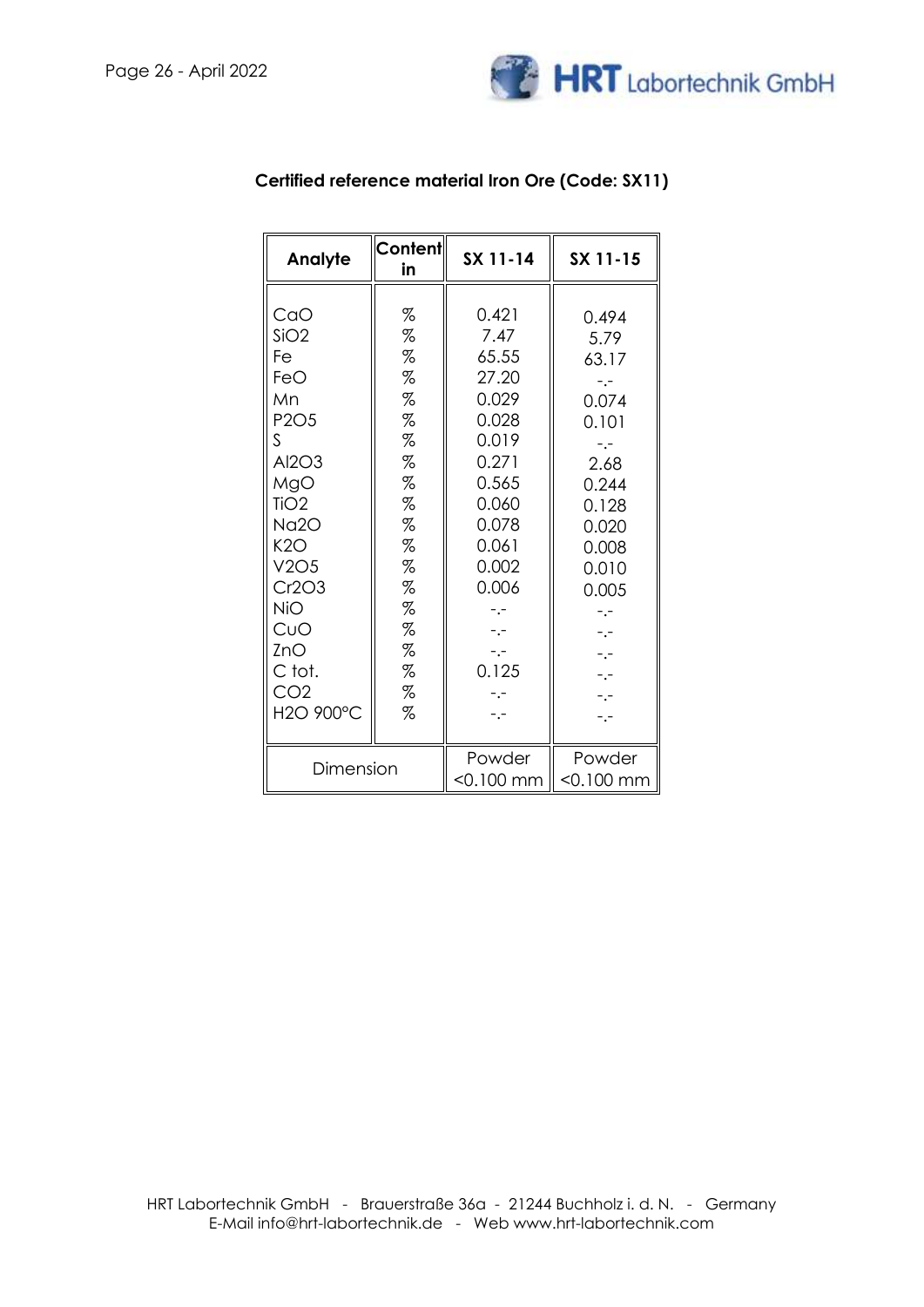

| Analyte                                                                                                                                                                                                                     | <b>Content</b><br>in                                                                                                  | SX 11-16                                                                                                                                                                              | SX 11-18                                                                                                                                                                     | SX 11-23                                                                                                                            |
|-----------------------------------------------------------------------------------------------------------------------------------------------------------------------------------------------------------------------------|-----------------------------------------------------------------------------------------------------------------------|---------------------------------------------------------------------------------------------------------------------------------------------------------------------------------------|------------------------------------------------------------------------------------------------------------------------------------------------------------------------------|-------------------------------------------------------------------------------------------------------------------------------------|
| CaO<br>SiO2<br>Fe<br>FeO<br>Mn<br>P <sub>2</sub> O <sub>5</sub><br>S.<br>Al2O3<br>MgO<br>TiO <sub>2</sub><br>Na <sub>20</sub><br>K2O<br>V2O5<br>Cr2O3<br><b>NiO</b><br>CuO<br>ZnO<br>C tot.<br>CO <sub>2</sub><br>H2O 900°C | %<br>%<br>$\%$<br>$\%$<br>$\%$<br>%<br>$\%$<br>%<br>$\%$<br>$\%$<br>%<br>%<br>%<br>%<br>%<br>%<br>%<br>$\%$<br>%<br>% | 1.149<br>4.67<br>64.69<br>$-,-$<br>0.198<br>0.058<br>$-1 -$<br>0.722<br>0.400<br>0.078<br>0.016<br>0.023<br>0.009<br>0.038<br>0.011<br>$-$ . $-$<br>0.0010<br>0.016<br>0.026<br>0.059 | 0.052<br>1.56<br>64.72<br>$-,-$<br>0.713<br>0.141<br>0.009<br>1.785<br>0.057<br>0.075<br>0.014<br>0.020<br>0.017<br>-.-<br>$-,-$<br>$-,-$<br>0.005<br>0.085<br>0.033<br>2.51 | 0.034<br>2.67<br>64.80<br>0.133<br>0.049<br>0.123<br>0.011<br>1.619<br>0.037<br>0.047<br>0.006<br>0.008<br>0.005<br>0.0009<br>0.058 |
| Dimension                                                                                                                                                                                                                   |                                                                                                                       | Powder<br>$<$ 0.100 mm                                                                                                                                                                | Powder<br>$<$ 0.100 mm                                                                                                                                                       | Powder<br>$<$ 0.100 mm                                                                                                              |

## **Certified reference material Iron Ore (Code: SX11)**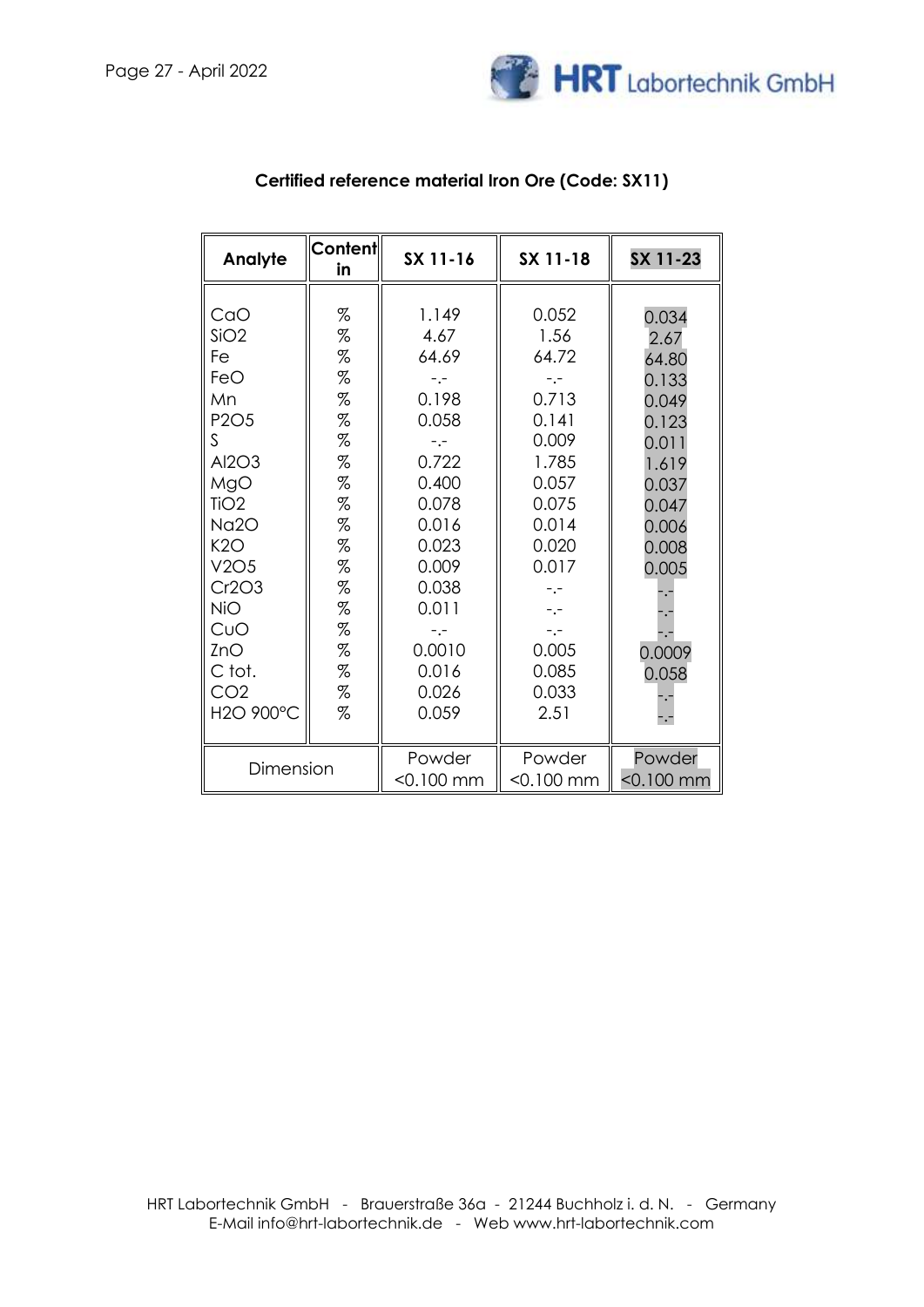

| Analyte                                                                                                                                                                                    | <b>Content</b><br>in                                                                             | SX 11-35                                                                                                                                                                  | SX 11-36                                                                                                                                                                      | SX 11-37                                                                                                                                                                      |
|--------------------------------------------------------------------------------------------------------------------------------------------------------------------------------------------|--------------------------------------------------------------------------------------------------|---------------------------------------------------------------------------------------------------------------------------------------------------------------------------|-------------------------------------------------------------------------------------------------------------------------------------------------------------------------------|-------------------------------------------------------------------------------------------------------------------------------------------------------------------------------|
| CaO<br>SiO <sub>2</sub><br>Fe<br>FeO<br>Mn<br>P2O5<br>S<br>Al2O3<br>MgO<br>TiO <sub>2</sub><br>Na2O<br>K2O<br>V2O5<br>Cr2O3<br>NiO<br>CuO<br>ZnO<br>C tot.<br>CO <sub>2</sub><br>H2O 900°C | %<br>%<br>%<br>%<br>%<br>%<br>%<br>%<br>%<br>%<br>%<br>%<br>%<br>%<br>%<br>%<br>%<br>%<br>%<br>% | 0.011<br>0.696<br>64.69<br>0.06<br>1.520<br>0.140<br>0.006<br>1.49<br>0.033<br>0.052<br>$-,-$<br>0.016<br>-.-<br>$-,-$<br>-.-<br>$-,-$<br>$-,-$<br>0.069<br>0.007<br>2.31 | 0.370<br>3.35<br>65.74<br>$-1 -$<br>1.21<br>0.017<br>0.002<br>0.345<br>0.083<br>0.023<br>0.025<br>0.033<br>0.006<br>0.025<br>-.-<br>$-,-$<br>0.003<br>0.016<br>0.030<br>0.057 | 1.930<br>2.365<br>66.15<br>0.32<br>0.038<br>0.113<br>0.003<br>0.442<br>0.164<br>0.032<br>0.020<br>0.011<br>$-,-$<br>0.017<br>-.-<br>$-,-$<br>$-,-$<br>0.101<br>0.089<br>0.080 |
|                                                                                                                                                                                            |                                                                                                  |                                                                                                                                                                           |                                                                                                                                                                               |                                                                                                                                                                               |
| Dimension                                                                                                                                                                                  |                                                                                                  | Powder<br>$<$ 0.100 mm                                                                                                                                                    | Powder<br>$<$ 0.100 mm                                                                                                                                                        | Powder<br>$< 0.100$ mm                                                                                                                                                        |

## **Certified reference material Iron Ore (Code: SX11)**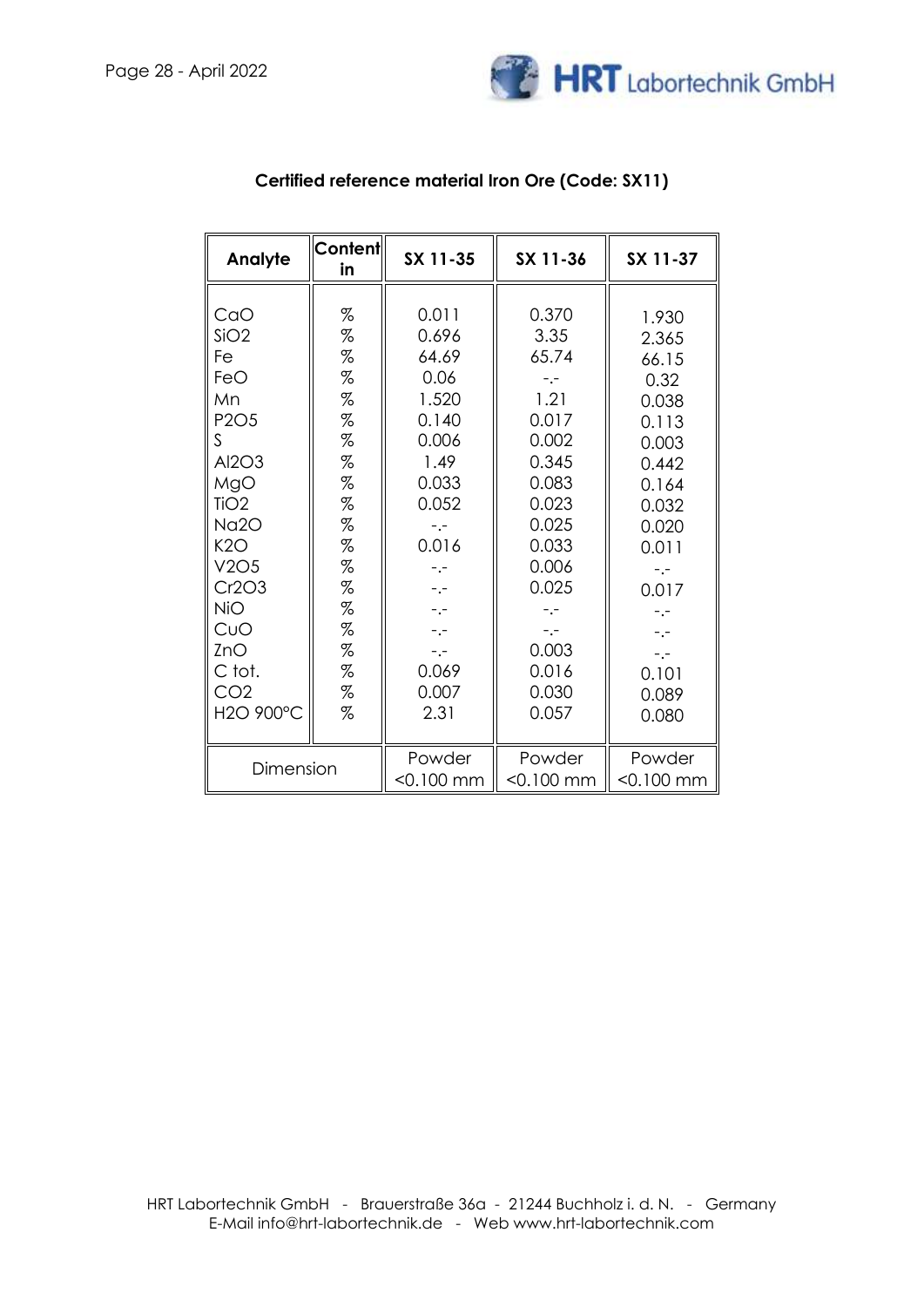

| Analyte                       | <b>Content in</b> | SX 16-02     |
|-------------------------------|-------------------|--------------|
|                               |                   |              |
| CaO                           | %                 | 0.032        |
| SiO2                          | $\%$              | 66.93        |
| Fe                            | $\%$              | 0.047        |
| MnO                           | $\%$              | 0.001        |
| P <sub>2</sub> O <sub>5</sub> | $\%$              | 0.087        |
| Al2O3                         | $\%$              | 17.16        |
| TiO <sub>2</sub>              | $\%$              | 0.038        |
| K2O                           | %                 | 14.19        |
| SrO                           | %                 | 0.036        |
| BaO                           | $\%$              | 0.323        |
| PbO                           | $\%$              | 0.012        |
|                               |                   |              |
|                               | Powder            |              |
| Dimension                     |                   | $<$ 0.125 mm |

### **Certified reference material Feldspar (Code: SX16)**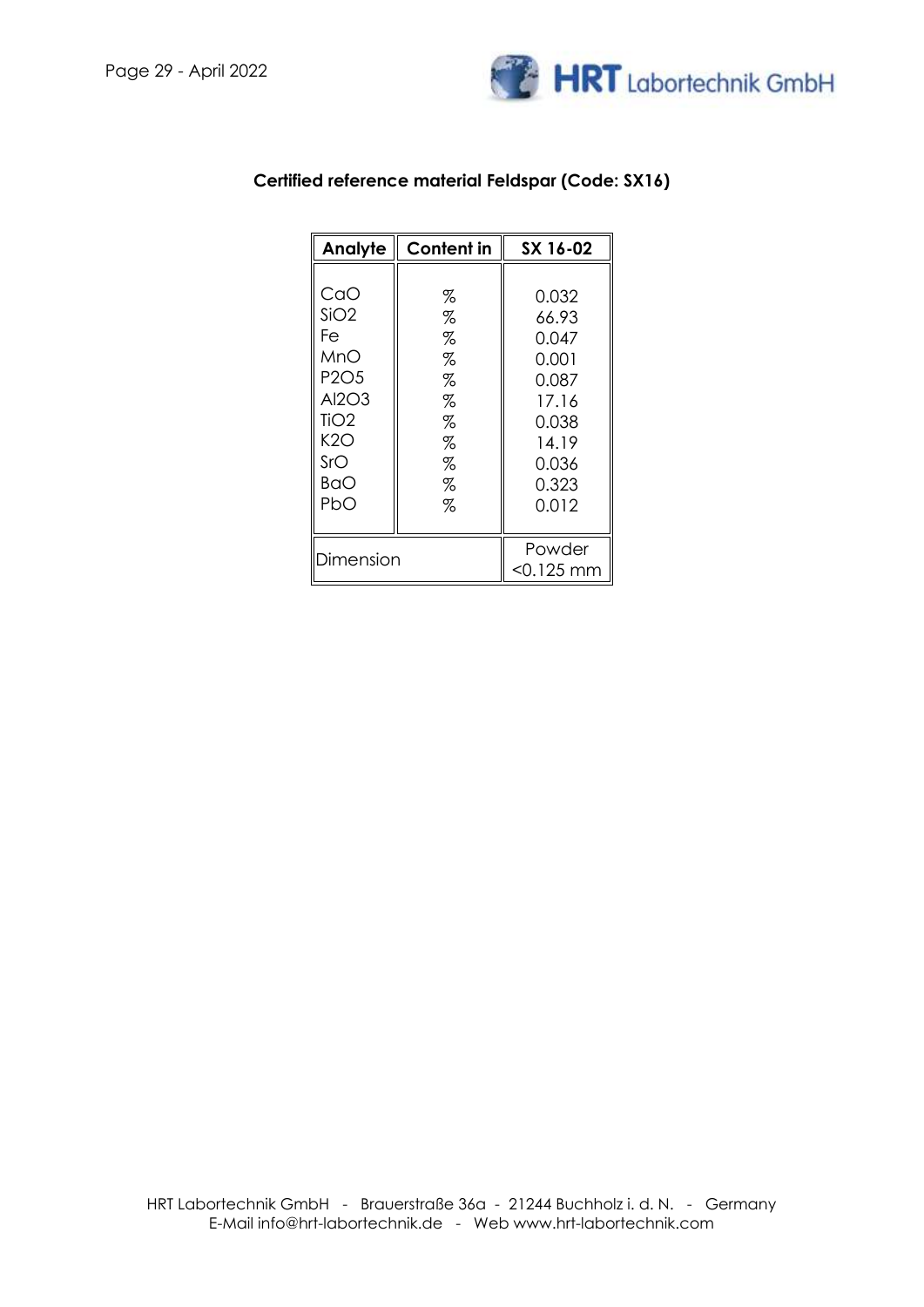

| Analyte                                                                                                                                                                                                                                                                                                                                        | Content<br>in                                                                                                                                                                                                                                                                                                                                                                                                         | SX 18-02                                                                                                                                                                                                                                                 | SX 18-03                                                                                                                                                                                                                                                    | SX 18-06                                                                                                                                                                                                                                                                   |
|------------------------------------------------------------------------------------------------------------------------------------------------------------------------------------------------------------------------------------------------------------------------------------------------------------------------------------------------|-----------------------------------------------------------------------------------------------------------------------------------------------------------------------------------------------------------------------------------------------------------------------------------------------------------------------------------------------------------------------------------------------------------------------|----------------------------------------------------------------------------------------------------------------------------------------------------------------------------------------------------------------------------------------------------------|-------------------------------------------------------------------------------------------------------------------------------------------------------------------------------------------------------------------------------------------------------------|----------------------------------------------------------------------------------------------------------------------------------------------------------------------------------------------------------------------------------------------------------------------------|
| CaO<br>SiO <sub>2</sub><br>Fe<br>FeO<br>MnO<br>P2O5<br>$\mathsf{S}$<br>Al2O3<br>MgO<br>TiO <sub>2</sub><br>Na <sub>2</sub> O<br>K2O<br>SrO<br><b>BaO</b><br>Y2O3<br>La2O3<br>ZrO2<br>V2O5<br><b>Nb2O5</b><br>Ta2O5<br>ZnO<br>SnO2<br>CeO <sub>2</sub><br><b>Nd2O3</b><br>ThO <sub>2</sub><br><b>U3O8</b><br>F.<br>CO <sub>2</sub><br>H2O 900°C | %<br>$% \mathcal{L}_{\mathcal{A}}$<br>$% \mathcal{L}_{\mathcal{A}}$<br>$\%$<br>$\%$<br>$% \mathcal{L}_{\mathcal{A}}$<br>%<br>$% \mathcal{L}_{\mathcal{A}}$<br>%<br>%<br>%<br>%<br>$% \mathcal{L}_{\mathcal{A}}$<br>$% \mathcal{L}_{\mathcal{A}}$<br>$\%$<br>%<br>$% \mathcal{L}_{\mathcal{A}}$<br>%<br>%<br>%<br>%<br>%<br>%<br>$% \mathcal{L}_{\mathcal{A}}$<br>%<br>$\%$<br>%<br>$% \mathcal{L}_{\mathcal{A}}$<br>% | 26.96<br>8.91<br>5.72<br>$-$ .-<br>0.828<br>3.92<br>0.616<br>2.67<br>13.51<br>0.237<br>0.108<br>1.41<br>0.116<br>0.162<br>0.016<br>0.041<br>0.074<br>0.027<br>0.199<br>0.002<br>0.039<br>-.-<br>0.098<br>0.049<br>0.010<br>0.002<br>-.-<br>30.16<br>1.18 | 13.02<br>1.91<br>3.50<br>$-,-$<br>0.325<br>0.102<br>0.051<br>0.291<br>0.136<br>4.26<br>5.28<br>0.233<br>1.20<br>0.201<br>0.085<br>0.153<br>0.847<br>0.073<br>60.62<br>0.273<br>< 0.003<br>-.-<br>0.556<br>0.207<br>0.770<br>0.202<br>3.65<br>0.097<br>0.664 | 27.77<br>3.38<br>5.44<br>$-,-$<br>1.12<br>1.75<br>0.798<br>0.945<br>16.16<br>0.078<br>0.061<br>0.525<br>0.274<br>0.0445<br>0.0090<br>0.0420<br>0.0278<br>0.0096<br>0.098<br>< 0.001<br>0.0137<br>< 0.0001<br>0.083<br>0.0387<br>0.0089<br>0.0017<br>$-,-$<br>36.82<br>0.65 |
| Dimension                                                                                                                                                                                                                                                                                                                                      |                                                                                                                                                                                                                                                                                                                                                                                                                       | Powder<br>$< 0.125$ mm                                                                                                                                                                                                                                   | Powder<br>$< 0.125$ mm                                                                                                                                                                                                                                      | Powder<br>$< 0.125$ mm                                                                                                                                                                                                                                                     |

## **Certified reference material Nb-Ore Concentrate (Code: SX18)**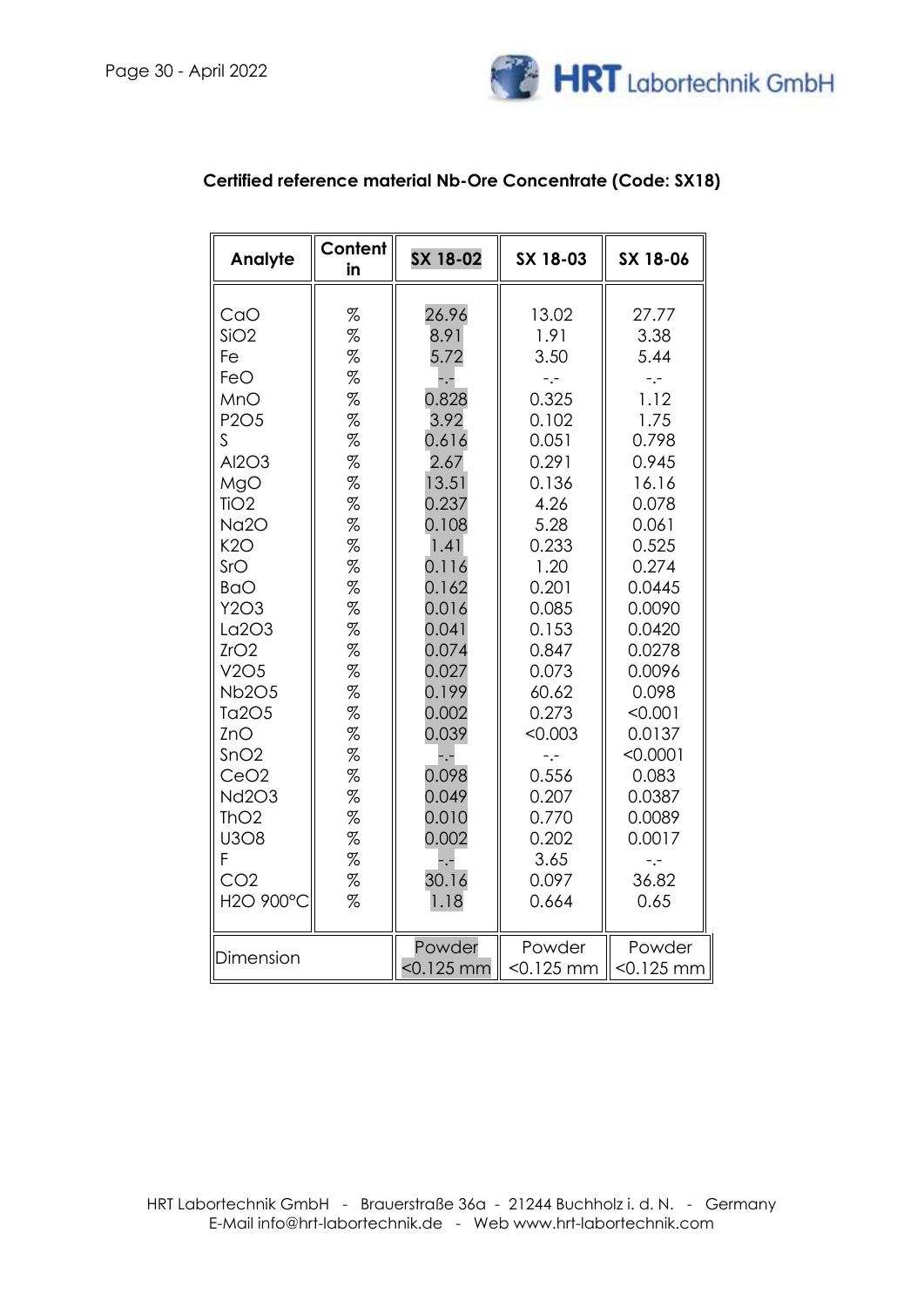

| Analyte                                                                                                                                                                                                                                                                      | Content<br>in                                                                                                    | SX 26-09                                                                                                                                                          | SX 26-12                                                                                                                                                             | SX 26-13                                                                                                                                                                 |
|------------------------------------------------------------------------------------------------------------------------------------------------------------------------------------------------------------------------------------------------------------------------------|------------------------------------------------------------------------------------------------------------------|-------------------------------------------------------------------------------------------------------------------------------------------------------------------|----------------------------------------------------------------------------------------------------------------------------------------------------------------------|--------------------------------------------------------------------------------------------------------------------------------------------------------------------------|
| CaO<br>SiO <sub>2</sub><br>Fe <sub>2O<sub>3</sub></sub><br>Mn3O4<br>P <sub>2</sub> O <sub>5</sub><br>SO <sub>3</sub><br>Al2O3<br>MgO<br>TiO <sub>2</sub><br>Na <sub>2</sub> O<br>K2O<br>ZrO2<br>V2O5<br>Cr2O3<br><b>NiO</b><br>CuO<br>CO <sub>2</sub><br>C tot.<br>H2O 900°C | %<br>%<br>%<br>$\%$<br>%<br>%<br>$\%$<br>%<br>$\%$<br>$\%$<br>%<br>%<br>$\%$<br>$\%$<br>%<br>%<br>$\%$<br>%<br>% | 2.25<br>23.41<br>1.75<br>0.303<br>0.339<br>0.121<br>63.82<br>4.17<br>1.27<br>0.220<br>0.53<br>0.097<br>$-,-$<br>$-1 -$<br>$-,-$<br>$-,-$<br>$-,-$<br>0.74<br>0.53 | 1.80<br>40.80<br>3.10<br>0.135<br>0.279<br>$-1 -$<br>36.45<br>13.13<br>1.25<br>0.242<br>0.759<br>0.163<br>0.027<br>0.385<br>0.032<br>$-1 -$<br>0.54<br>0.437<br>0.75 | 2.31<br>25.83<br>2.57<br>0.122<br>0.122<br>0.161<br>42.78<br>21.03<br>1.199<br>0.118<br>0.404<br>$-$ . $-$<br>0.020<br>0.140<br>$-,-$<br>0.004<br>0.53<br>1.779<br>$-,-$ |
| Dimension                                                                                                                                                                                                                                                                    |                                                                                                                  | Powder<br>$< 0.125$ mm                                                                                                                                            | Powder<br>< 0.125<br>mm                                                                                                                                              | Powder<br>$< 0.125$ mm                                                                                                                                                   |

# **Certified reference material Refractory (Code: SX26)**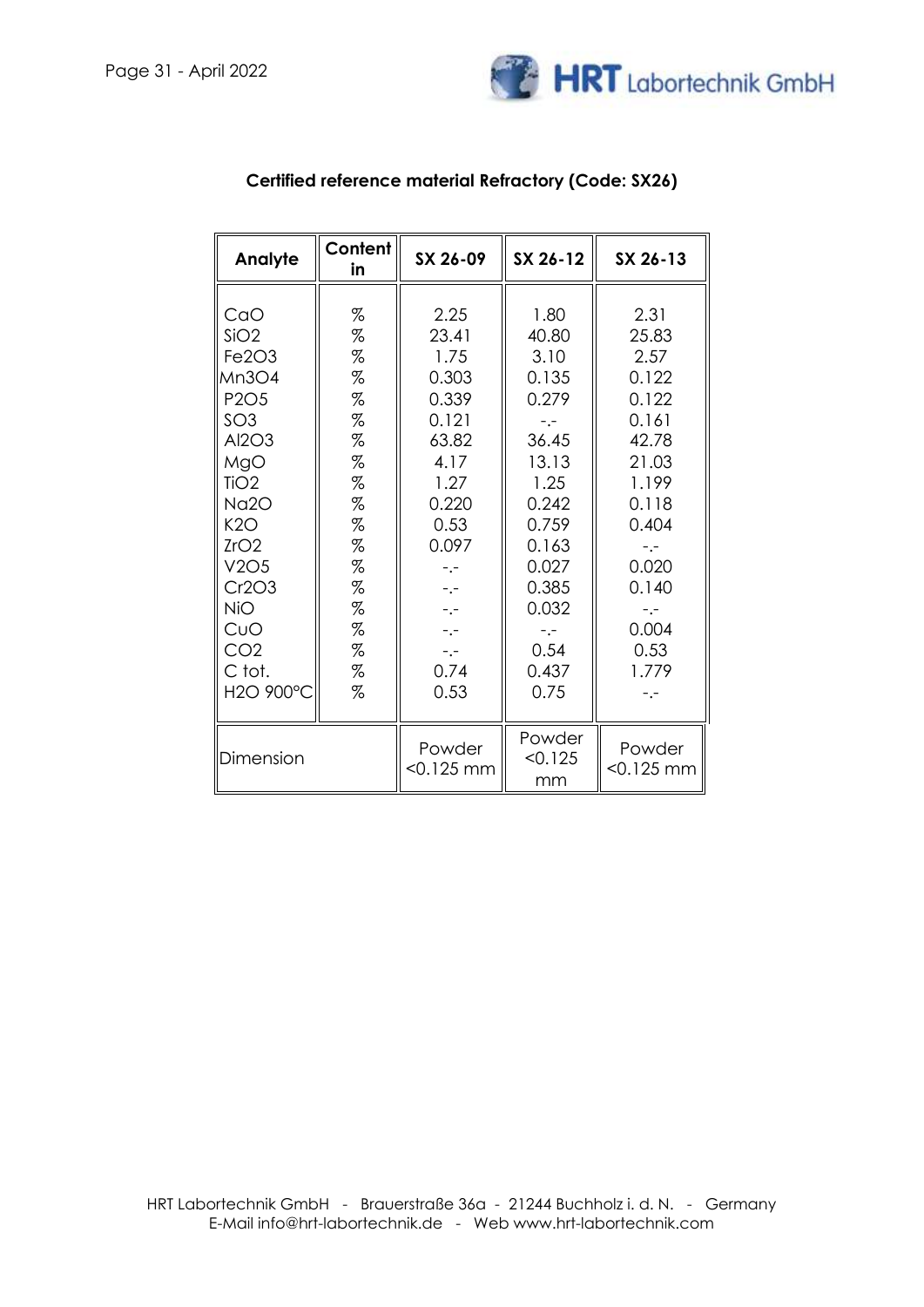

| Analyte                                                                                                                                                                                     | <b>Content</b><br>in                                                                                | SX 27-09                                                                                                                                                                                          | SX 27-12                                                                                                                                                                 |
|---------------------------------------------------------------------------------------------------------------------------------------------------------------------------------------------|-----------------------------------------------------------------------------------------------------|---------------------------------------------------------------------------------------------------------------------------------------------------------------------------------------------------|--------------------------------------------------------------------------------------------------------------------------------------------------------------------------|
| Ca<br>SiO2<br>Fe2O3<br>MnO<br>SO <sub>4</sub><br>Al2O3<br>MgO<br>TiO2<br>Na2O<br>K2O<br><b>BaO</b><br>Cr2O3<br><b>NiO</b><br>CuO<br>ZnO<br>SnO2<br>PbO<br>F<br>CO <sub>2</sub><br>H2O 900°C | %<br>%<br>%<br>%<br>%<br>%<br>%<br>%<br>%<br>%<br>%<br>%<br>%<br>%<br>%<br>$\%$<br>%<br>%<br>%<br>% | 39.98<br>3.93<br>15.72<br>0.077<br>0.027<br>0.310<br>0.017<br>$-,-$<br>0.030<br>0.029<br>$\mathbb{L}^{\mathbb{L}}$<br>0.004<br>-.-<br>0.052<br>0.004<br>$-,-$<br>$-,-$<br>38.10<br>0.027<br>0.929 | 44.18<br>8.91<br>0.373<br>0.237<br>0.103<br>1.01<br>0.739<br>0.069<br>-.-<br>0.125<br>-.-<br>0.106<br>0.153<br>0.199<br>0.103<br>0.054<br>0.102<br>40.6<br>2.11<br>0.370 |
| Dimension                                                                                                                                                                                   |                                                                                                     | Powder<br><0.125 mm                                                                                                                                                                               | Powder<br>$<$ 0.125 mm                                                                                                                                                   |

## **Certified reference material Fluorspar (Code: SX27)**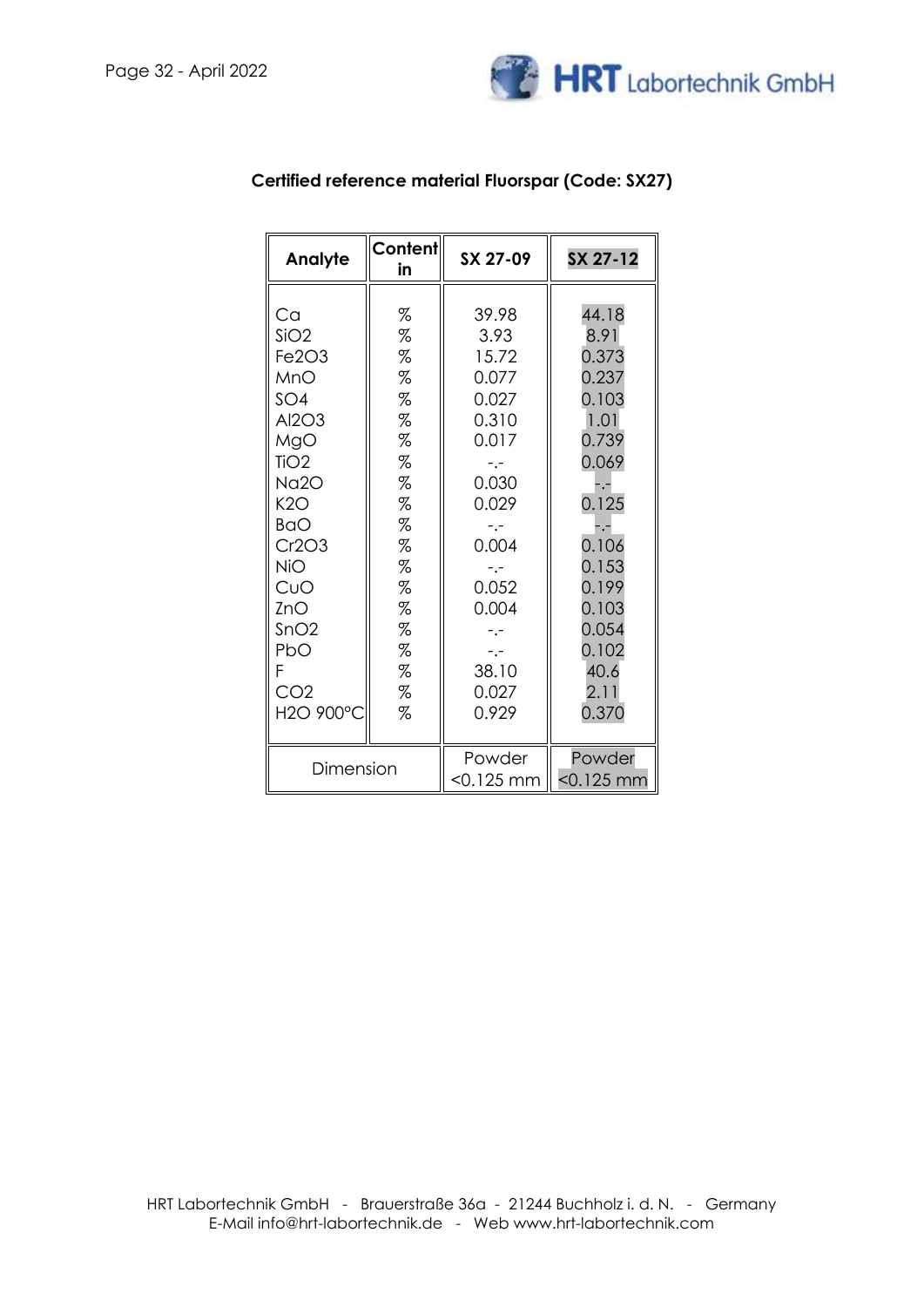

| Analyte                       | Content<br>in | SX 28-01  | SX 28-02     |
|-------------------------------|---------------|-----------|--------------|
|                               |               |           |              |
| Ca                            | %             | 23.08     | 25.15        |
| SiO2                          | %             | 55.0      | 57.50        |
| Fe2O3                         | %             | 0.467     | 0.488        |
| MnO                           | %             | 0.033     | 0.030        |
| P <sub>2</sub> O <sub>5</sub> | $\%$          | 0.044     | 0.060        |
| S                             | %             | 0.245     | 0.132        |
| Al2O3                         | %             | 3.58      | 3.09         |
| MgO                           | %             | 4.80      | 0.981        |
| TiO <sub>2</sub>              | %             | 0.069     | 0.055        |
| Na2O                          | %             | 1.33      | 1.097        |
| K2O                           | %             | 1.092     | 0.830        |
| SrO                           | %             | 0.019     | 0.020        |
| ZnO                           | %             |           | 0.004        |
| F                             | %             | 0.047     | 0.074        |
| BaO                           | %             | 0.019     |              |
|                               |               |           |              |
|                               |               | Powder    | Powder       |
| Dimension                     |               | <0.125 mm | $<$ 0.125 mm |

## **Certified reference material Continuous Casting Powder (Code: SX28)**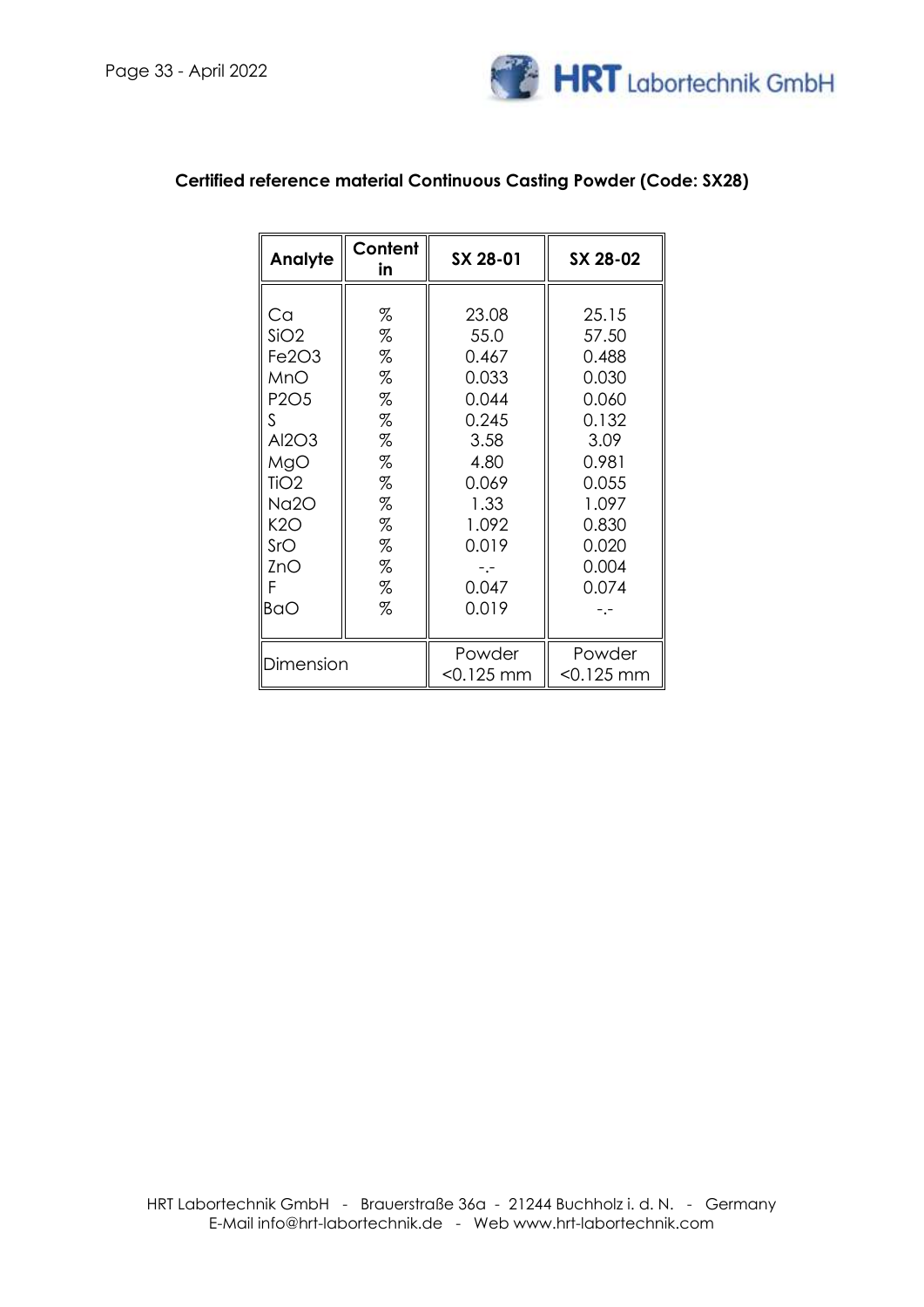

| Analyte                       | Content<br>in | SX 29-01               | SX 29-02               | SX 29-03               |
|-------------------------------|---------------|------------------------|------------------------|------------------------|
| CaO                           | %             | 5.28                   | 3.12                   | 2.00                   |
| SiO2                          | %             | 4.28                   | 3.28                   | 2.44                   |
| Fe                            | %             | 59.37                  | 61.67                  | 63.01                  |
| Mn                            | %             | 0.367                  | 0.341                  | 0.425                  |
| P <sub>2</sub> O <sub>5</sub> | %             | 0.153                  | 0.165                  | 0.158                  |
| S.                            | %             | 0.488                  | 0.577                  | 0.392                  |
| SO <sub>3</sub>               | %             | $-$ .-                 | 1.44                   | $-$ . $-$              |
| Al2O3                         | %             | 0.961                  | 0.823                  | 0.701                  |
| MgO                           | %             | 1.147                  | 0.678                  | 0.502                  |
| TiO <sub>2</sub>              | %             | 0.068                  | 0.053                  | 0.058                  |
| Na2O                          | %             | 0.119                  | 0.138                  | 0.111                  |
| K2O                           | %             | 0.778                  | 0.84                   | 0.705                  |
| V2O5                          | %             | 0.020                  | $ -$                   | 0.020                  |
| Cr2O3                         | %             | 0.038                  | 0.037                  | 0.040                  |
| <b>NiO</b>                    | %             | 0.015                  | 0.016                  | 0.012                  |
| CuO                           | %             | $-,-$                  | $-,-$                  | 0.006                  |
| ZnO                           | %             | 0.267                  | 0.271                  | 1.19                   |
| PbO                           | %             | 0.006                  | 0.017                  | 0.018                  |
| Dimension                     |               | Powder<br>$< 0.125$ mm | Powder<br>$< 0.125$ mm | Powder<br>$< 0.125$ mm |

### **Certified reference material Blast Furnace Flue Dust (Code: SX29)**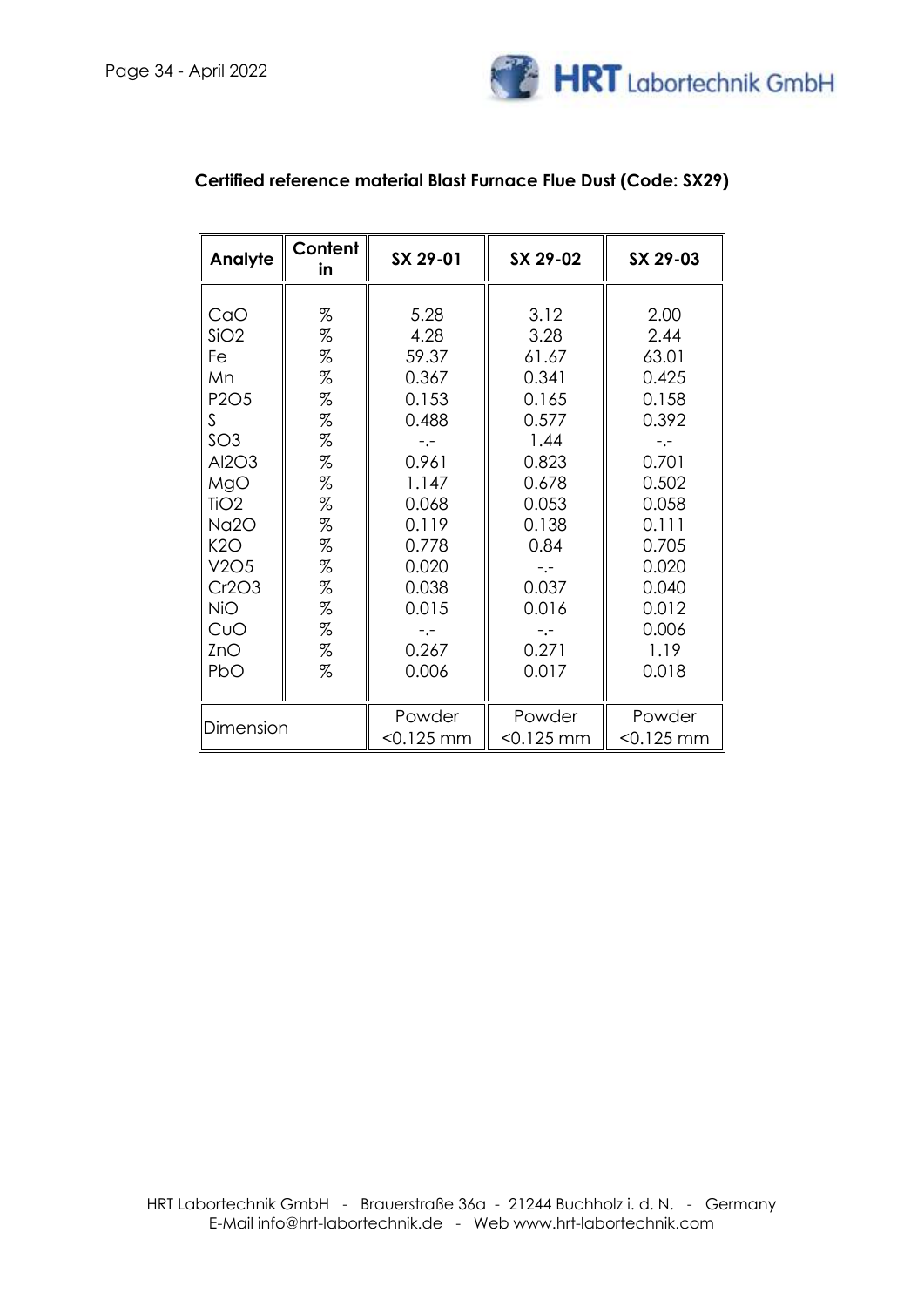

| Analyte                                                                                                                                                                                                | Content<br>in                                                                               | SX 32-19                                                                                                                                                              | SX 32-24                                                                                                              |
|--------------------------------------------------------------------------------------------------------------------------------------------------------------------------------------------------------|---------------------------------------------------------------------------------------------|-----------------------------------------------------------------------------------------------------------------------------------------------------------------------|-----------------------------------------------------------------------------------------------------------------------|
| Ca<br>CaO<br>SiO2<br>Fe<br>Mn<br>P <sub>2</sub> O <sub>5</sub><br>S<br>Al2O3<br>MgO<br>TiO <sub>2</sub><br>Na2O<br>K2O<br>SrO<br><b>BaO</b><br>ZrO2<br>Cr2O3<br>CO <sub>2</sub><br>C tot.<br>H2O 900°C | %<br>%<br>%<br>%<br>%<br>%<br>%<br>%<br>%<br>%<br>%<br>%<br>%<br>%<br>%<br>%<br>%<br>%<br>% | 28.24<br>-.-<br>39.26<br>0.383<br>0.981<br>0.026<br>0.818<br>10.00<br>7.47<br>0.533<br>0.299<br>0.744<br>0.045<br>$-$ .-<br>$-$ .-<br>$-,-$<br>0.060<br>0.028<br>0.07 | 27.10<br>37.88<br>2.53<br>0.145<br>1.55<br>12.86<br>7.03<br>0.265<br>0.102<br>0.170<br>0.052<br>0.083<br>0.043<br>-.- |
|                                                                                                                                                                                                        |                                                                                             | Powder                                                                                                                                                                | Powder                                                                                                                |
| Dimension                                                                                                                                                                                              |                                                                                             | <0.125 mm                                                                                                                                                             | $< 0.125$ mm                                                                                                          |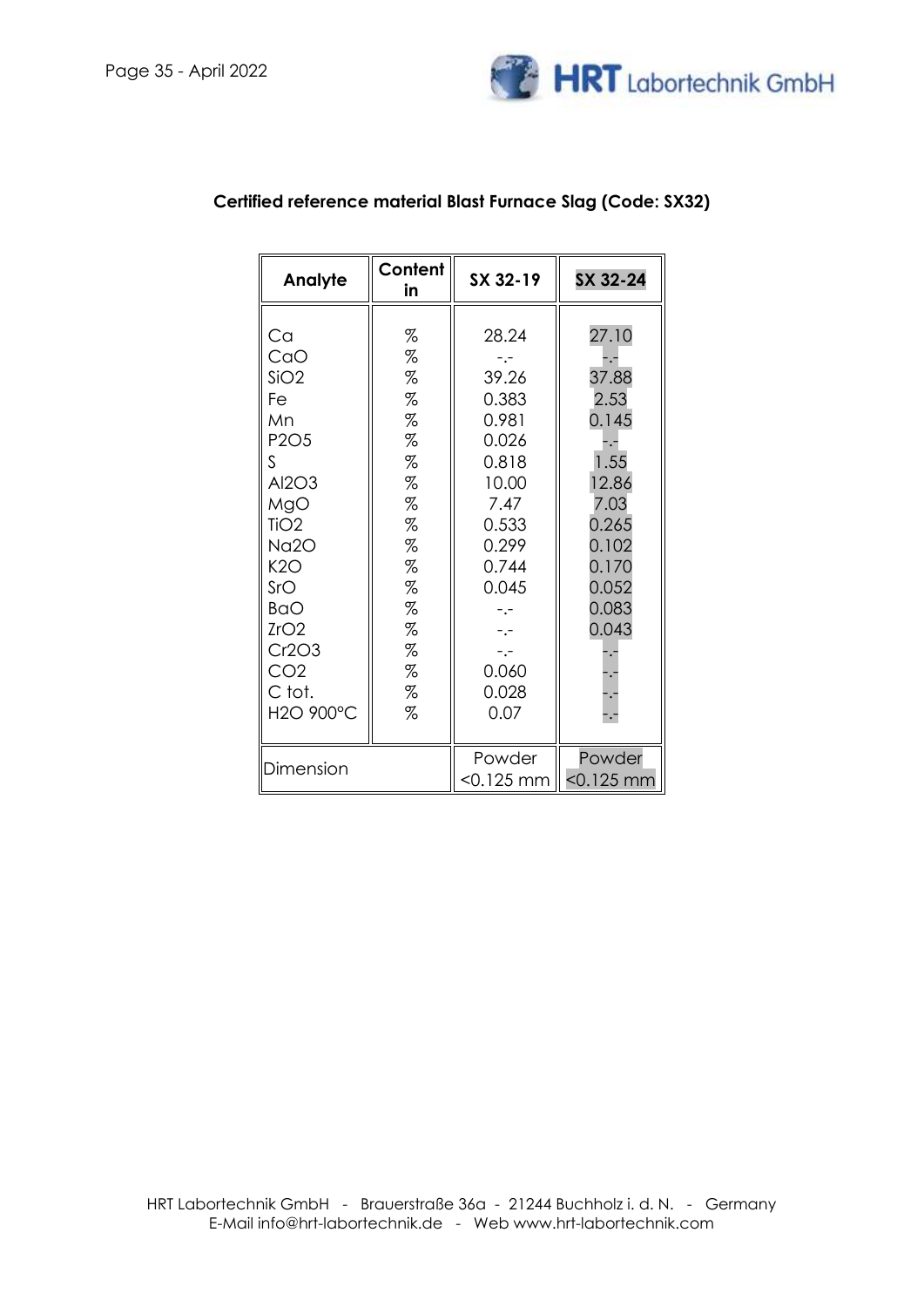

| Analyte                                                                                                                                                                                                  | Content<br>in                                                                                       | SX 32-26                                                                                                                                                                    | SX 32-28                                                                                                                                                |
|----------------------------------------------------------------------------------------------------------------------------------------------------------------------------------------------------------|-----------------------------------------------------------------------------------------------------|-----------------------------------------------------------------------------------------------------------------------------------------------------------------------------|---------------------------------------------------------------------------------------------------------------------------------------------------------|
| Ca<br>CaO<br>SiO <sub>2</sub><br>Fe<br>Mn<br><b>P2O5</b><br>S<br>Al2O3<br>MgO<br>TiO <sub>2</sub><br>Na2O<br>K2O<br>SrO<br><b>BaO</b><br>ZrO2<br>V2O5<br>Cr2O3<br>CO <sub>2</sub><br>C tot.<br>H2O 900°C | %<br>%<br>%<br>%<br>%<br>%<br>%<br>%<br>%<br>%<br>%<br>%<br>$\%$<br>%<br>%<br>%<br>%<br>%<br>%<br>% | $-$ . $-$<br>41.95<br>35.92<br>0.174<br>0.236<br>0.005<br>1.17<br>13.01<br>6.37<br>0.614<br>0.265<br>0.407<br>0.064<br>0.093<br>0.039<br>$-,-$<br>$-1$<br>-.-<br>-.-<br>-.- | -.-<br>35.66<br>38.69<br>0.332<br>1.342<br>0.014<br>0.781<br>11.93<br>8.56<br>0.638<br>0.388<br>1.235<br>0.062<br>0.097<br>0.035<br>0.007<br>-.-<br>-.- |
| Dimension                                                                                                                                                                                                |                                                                                                     | Powder<br><0.125 mm                                                                                                                                                         | Powder<br>$< 0.125$ mm                                                                                                                                  |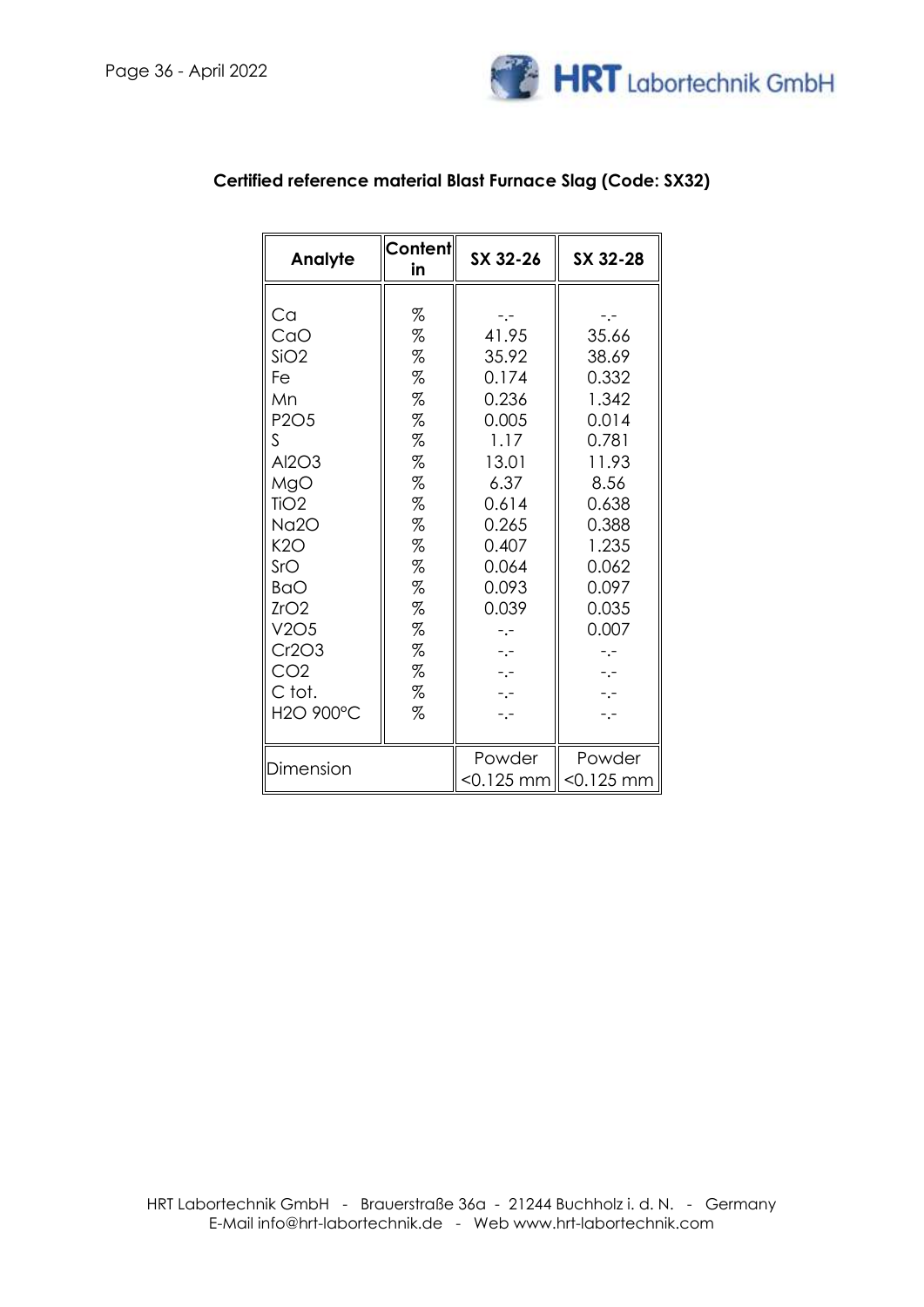

| Analyte                                                                                                                                                                                                 | Content<br>in                                                                               | SX 32-31                                                                                                                               | SX 32-32                                                                                                                                         |
|---------------------------------------------------------------------------------------------------------------------------------------------------------------------------------------------------------|---------------------------------------------------------------------------------------------|----------------------------------------------------------------------------------------------------------------------------------------|--------------------------------------------------------------------------------------------------------------------------------------------------|
| Ca<br>CaO<br>SiO2<br>Fe<br>Mn<br>P <sub>2</sub> O <sub>5</sub><br>S.<br>Al2O3<br>MgO<br>TiO <sub>2</sub><br>Na2O<br>K2O<br>SrO<br><b>BaO</b><br>ZrO2<br>Cr2O3<br>CO <sub>2</sub><br>C tot.<br>H2O 900°C | %<br>%<br>%<br>%<br>%<br>%<br>%<br>%<br>%<br>%<br>%<br>%<br>%<br>%<br>%<br>%<br>%<br>%<br>% | -.-<br>40.85<br>37.31<br>0.245<br>0.362<br>1.03<br>12.50<br>6.225<br>0.776<br>0.214<br>0.430<br>0.055<br>0.044<br>-.-<br>$\frac{1}{1}$ | -.-<br>36.59<br>39.03<br>0.417<br>0.671<br>1.06<br>11.81<br>8.12<br>0.589<br>0.437<br>1.228<br>0.076<br>0.087<br>0.022<br>$-,-$<br>$-1 -$<br>-.- |
| Dimension                                                                                                                                                                                               |                                                                                             | Powder<br><0.125 mm                                                                                                                    | Powder<br>$<$ 0.125 mm                                                                                                                           |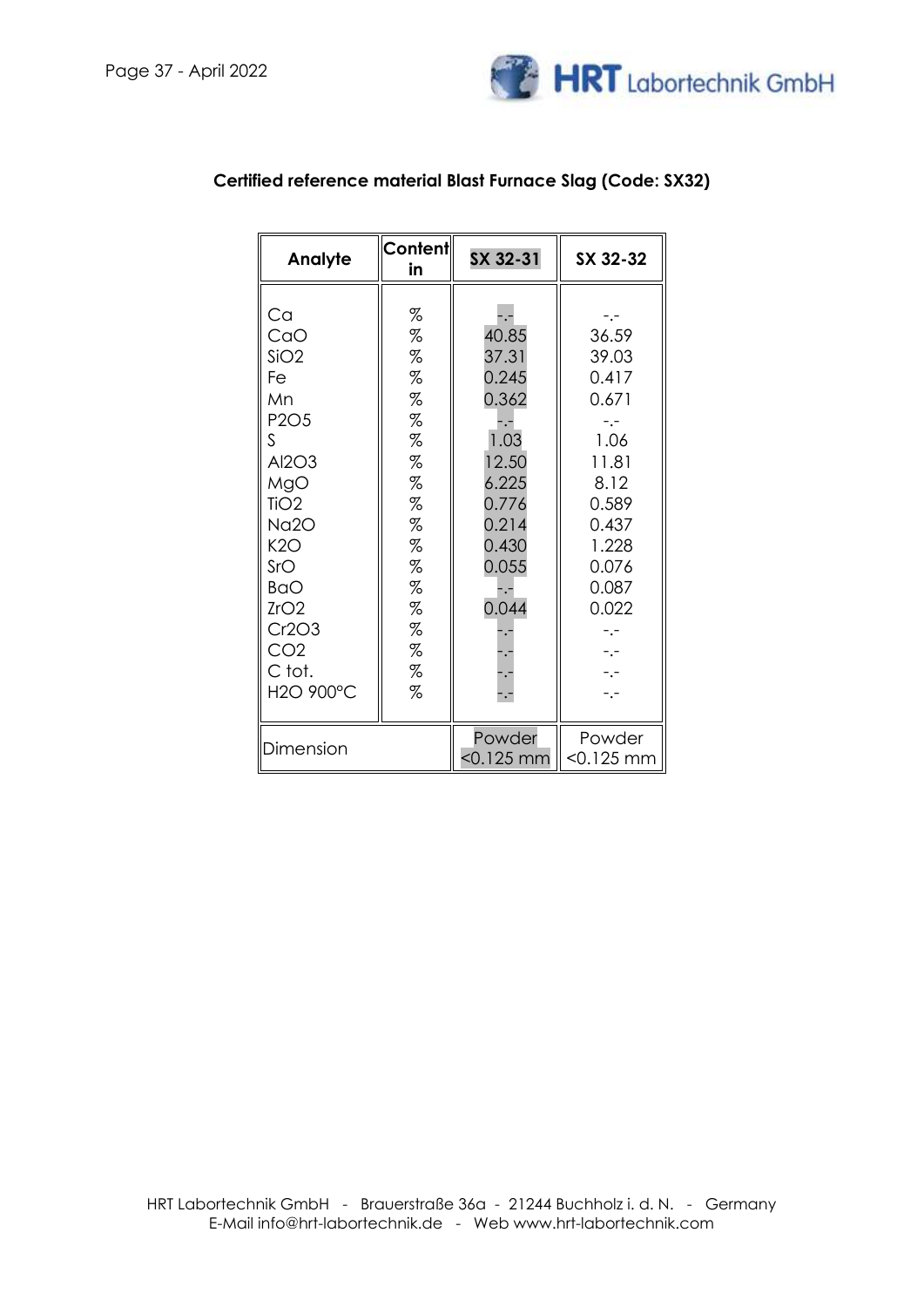

| Analyte                                                                                                                                                                                                               | Content<br>in                                                                                                | SX 32-33                                                                                                                                                                 | SX 32-34                                                                                                                                                                  | SX 32-35                                                                                                                                                                  |
|-----------------------------------------------------------------------------------------------------------------------------------------------------------------------------------------------------------------------|--------------------------------------------------------------------------------------------------------------|--------------------------------------------------------------------------------------------------------------------------------------------------------------------------|---------------------------------------------------------------------------------------------------------------------------------------------------------------------------|---------------------------------------------------------------------------------------------------------------------------------------------------------------------------|
| Ca<br>CaO<br>SiO2<br>Fe<br>Mn<br>P <sub>2</sub> O <sub>5</sub><br>S<br>Al2O3<br>MgO<br>TiO <sub>2</sub><br><b>Na2O</b><br>K2O<br>SrO<br><b>BaO</b><br>V2O5<br>ZrO2<br>Cr2O3<br>CO <sub>2</sub><br>C tot.<br>H2O 900°C | %<br>%<br>%<br>$\%$<br>%<br>%<br>%<br>$\%$<br>%<br>%<br>%<br>$\%$<br>%<br>%<br>%<br>$\%$<br>%<br>%<br>%<br>% | -.-<br>36.30<br>41.53<br>1.72<br>0.907<br>0.026<br>0.804<br>11.53<br>5.27<br>0.621<br>0.193<br>0.462<br>0.047<br>0.082<br>0.019<br>0.046<br>0.021<br>-.-<br>$-,-$<br>-.- | -.-<br>37.22<br>41.28<br>0.742<br>0.970<br>$-1$<br>0.88<br>11.27<br>5.37<br>0.618<br>0.322<br>0.890<br>0.048<br>0.087<br>0.016<br>0.042<br>0.018<br>-.-<br>$-,-$<br>$-,-$ | 24.55<br>34.35<br>39.33<br>2.87<br>0.341<br>0.015<br>1.539<br>15.68<br>6.289<br>0.229<br>0.103<br>0.090<br>0.072<br>0.107<br>0.004<br>0.064<br>0.005<br>-.-<br>-.-<br>-.- |
| Dimension                                                                                                                                                                                                             |                                                                                                              | Powder<br>$<$ 0.125 mm                                                                                                                                                   | Powder<br>$< 0.125$ mm                                                                                                                                                    | Powder<br>$< 0.125$ mm                                                                                                                                                    |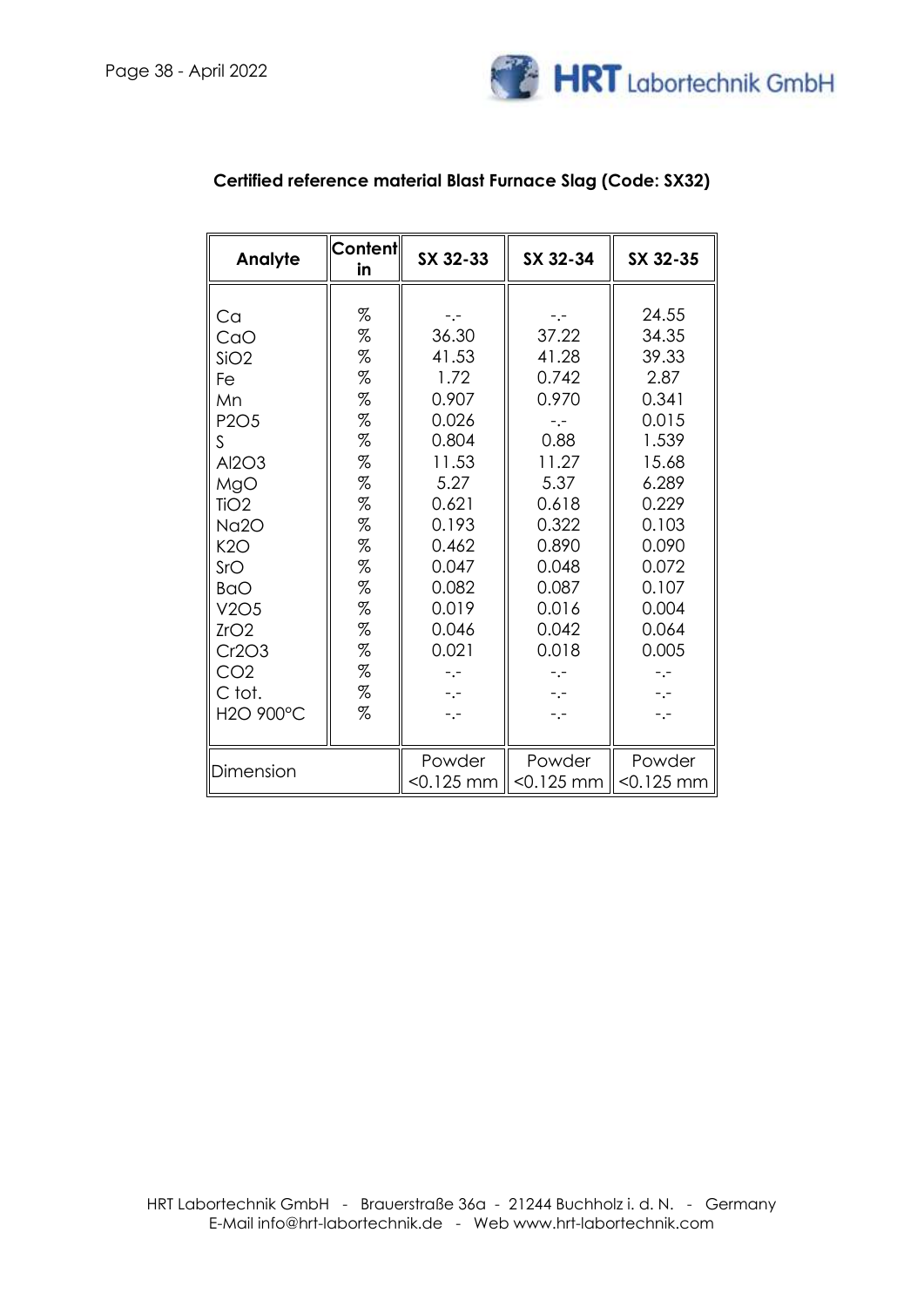

| Analyte                                                                                                                                                                                    | Content<br>in                                                      | SX 35-13                                                                                                                   |
|--------------------------------------------------------------------------------------------------------------------------------------------------------------------------------------------|--------------------------------------------------------------------|----------------------------------------------------------------------------------------------------------------------------|
| CaO<br>SiO2<br>Fe <sub>2O<sub>3</sub></sub><br>MnO<br>P <sub>2</sub> O <sub>5</sub><br>SO <sub>3</sub><br>Al2O3<br>MgO<br>TiO <sub>2</sub><br>Na2O<br>K2O<br>SrO<br>CO <sub>2</sub><br>H2O | %<br>%<br>%<br>%<br>%<br>%<br>%<br>%<br>%<br>%<br>%<br>%<br>%<br>% | 55.06<br>0.289<br>0.082<br>0.017<br>0.007<br>0.012<br>0.097<br>0.466<br>0.006<br>0.003<br>0.029<br>0.019<br>43.80<br>0.099 |
| Dimension                                                                                                                                                                                  |                                                                    | Powder<br><0.125 mm                                                                                                        |

### **Certified reference material Limestone (Code: SX35)**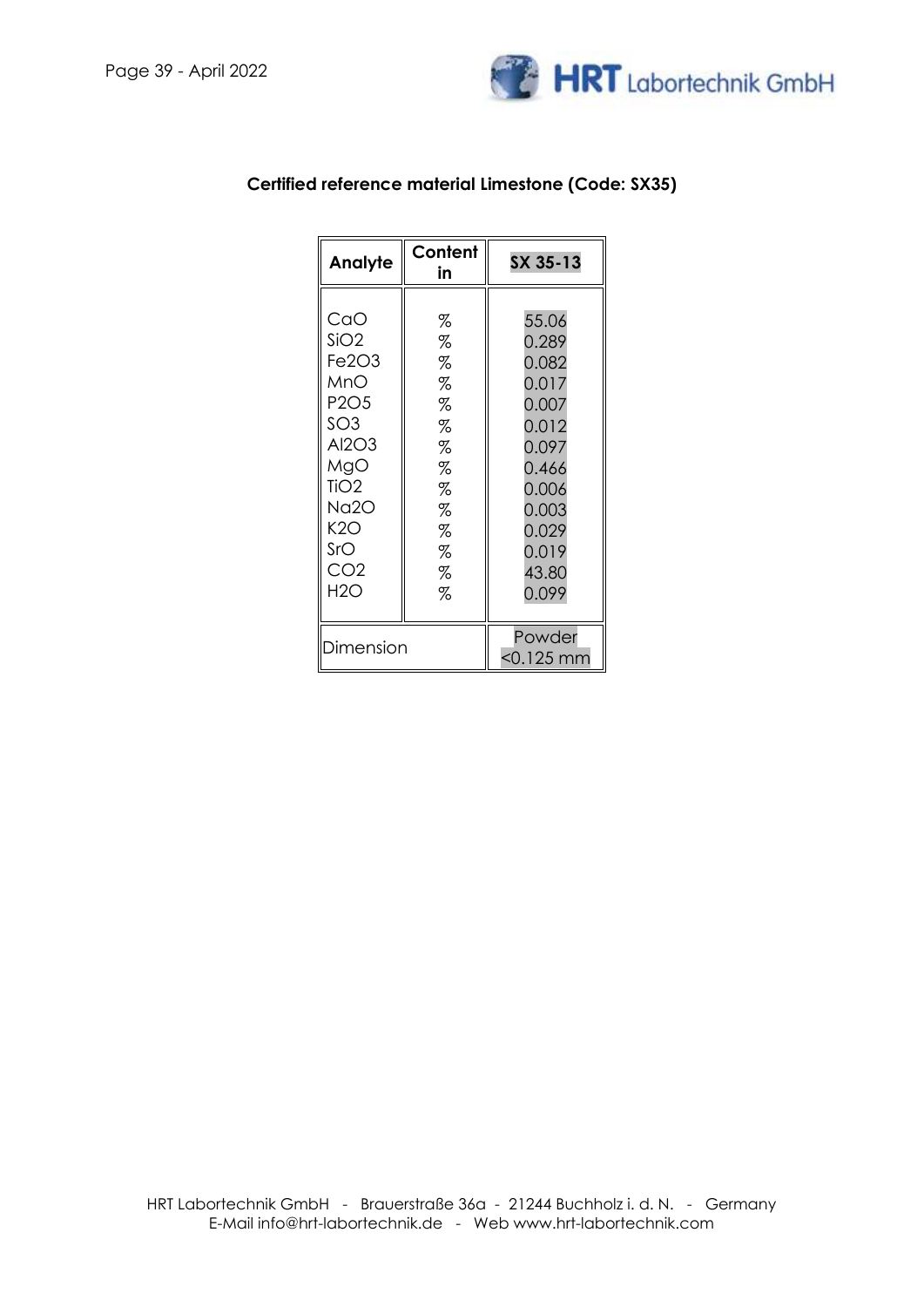

| Analyte                                                                                                                                                                                                                                                                     | <b>Content in</b>                                                                                                                        | SX 36-09                                                                                                                                                                 | SX 36-10                                                                                                                                                                                                                           |
|-----------------------------------------------------------------------------------------------------------------------------------------------------------------------------------------------------------------------------------------------------------------------------|------------------------------------------------------------------------------------------------------------------------------------------|--------------------------------------------------------------------------------------------------------------------------------------------------------------------------|------------------------------------------------------------------------------------------------------------------------------------------------------------------------------------------------------------------------------------|
| CaO<br>SiO2<br>Fe2O3<br>Mn3O4<br>P <sub>2</sub> O <sub>5</sub><br>$\mathsf{S}$<br>Al2O3<br>MgO<br>TiO <sub>2</sub><br>Li<br>Na2O<br>K2O<br>SrO<br><b>BaO</b><br>La<br>ZrO2<br>V2O5<br>Cr2O3<br>Co3O4<br><b>NiO</b><br>CuO<br>CeO2<br>CO <sub>2</sub><br>C tot.<br>H2O 900°C | %<br>%<br>%<br>%<br>%<br>%<br>%<br>%<br>%<br>ppm<br>%<br>%<br>%<br>%<br>ppm<br>%<br>ppm<br>%<br>ppm<br>$\%$<br>ppm<br>ppm<br>%<br>%<br>% | 0.047<br>96.35<br>0.706<br>0.020<br>0.019<br>$-$ . $-$<br>1.46<br>0.104<br>0.086<br>-.-<br>0.045<br>0.334<br>۰,<br>٦.<br>۰,<br>0.029<br>53<br>۰,<br>0.010<br>-.-<br>0.48 | 0.008<br>98.80<br>0.419<br>0.009<br>$\ddotsc$<br>0.009<br>0.234<br>$-1$<br>$-,-$<br>$-,-$<br>< 0.003<br>0.014<br>$-1$<br>-.-<br>$-1 -$<br>-.-<br>$-,-$<br>0.030<br>$-,-$<br>$-$ .-<br>$\overline{\phantom{a}}$ .<br>$-,-$<br>0.153 |
| Dimension                                                                                                                                                                                                                                                                   |                                                                                                                                          | Powder<br>$< 0.125$ mm                                                                                                                                                   | Powder<br>$< 0.125$ mm                                                                                                                                                                                                             |

### **Certified reference material Gravel (Code: SX36)**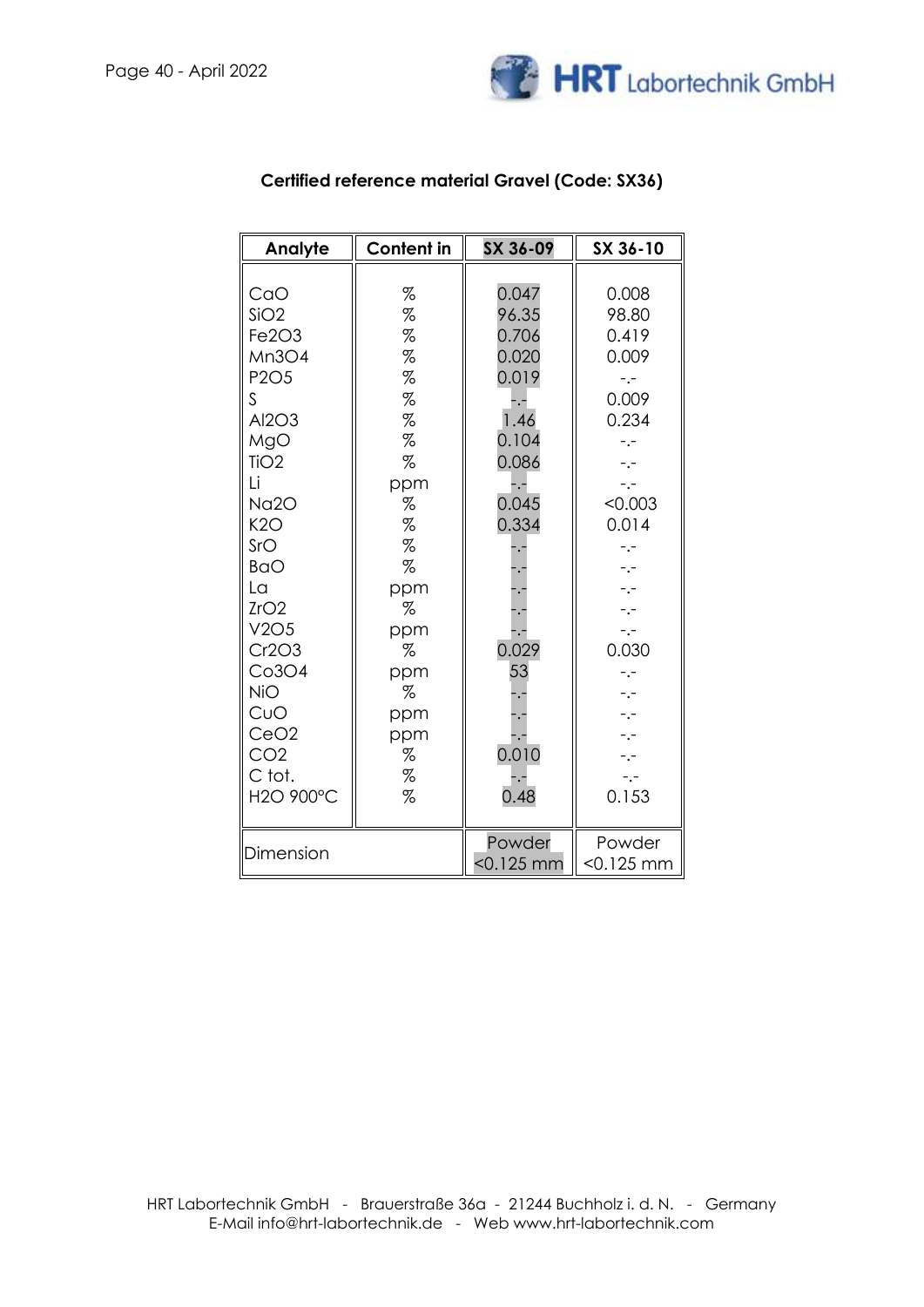

| Analyte                       | Content in | SX 37-11     | SX 37-13  |
|-------------------------------|------------|--------------|-----------|
|                               |            |              |           |
| CaO                           | %          | 11.60        | 4.16      |
| SiO2                          | %          | 43.5         | 49.74     |
| Fe                            | %          | 7.79         | -.-       |
| MnO                           | %          | 0.189        | 0.172     |
| P <sub>2</sub> O <sub>5</sub> | %          | 0.607        | 0.215     |
| SO <sub>3</sub>               | %          | 0.091        | -.-       |
| Al2O3                         | %          | 13.79        | 26.33     |
| MgO                           | $\%$       | 8.69         | 2.94      |
| TiO <sub>2</sub>              | %          | 2.78         | 1.095     |
| Na2O                          | %          | 3.08         | 0.568     |
| K2O                           | %          | 3.29         | 4.120     |
| SrO                           | %          | 0.103        | 0.056     |
| ZrO2                          | %          | 0.041        | 0.028     |
| V2O5                          | %          | 0.058        | 0.060     |
| Cr2O3                         | %          | 0.036        | 0.046     |
| Co3O4                         | %          | 0.007        | 0.011     |
| <b>NiO</b>                    | %          | 0.030        | 0.026     |
| CuO                           | %          | 0.009        | 0.037     |
| ZnO                           | %          | 0.010        | 0.232     |
| C tot.                        | %          | 0.039        | $-1$      |
| CO <sub>2</sub>               | %          | 0.045        | $-,-$     |
| H2O 900°                      | %          | 0.52         | $-,-$     |
| Fe2O3                         | %          | $-1$         | 8.57      |
| S                             | %          |              | 0.228     |
| <b>BaO</b>                    | %          | $-,-$        | 0.170     |
| PbO                           | %          |              | 0.209     |
| Dimension                     |            | Powder       | Powder    |
|                               |            | $<$ 0.125 mm | <0.100 mm |

## **Certified reference material Coke Ash (Code: SX37)**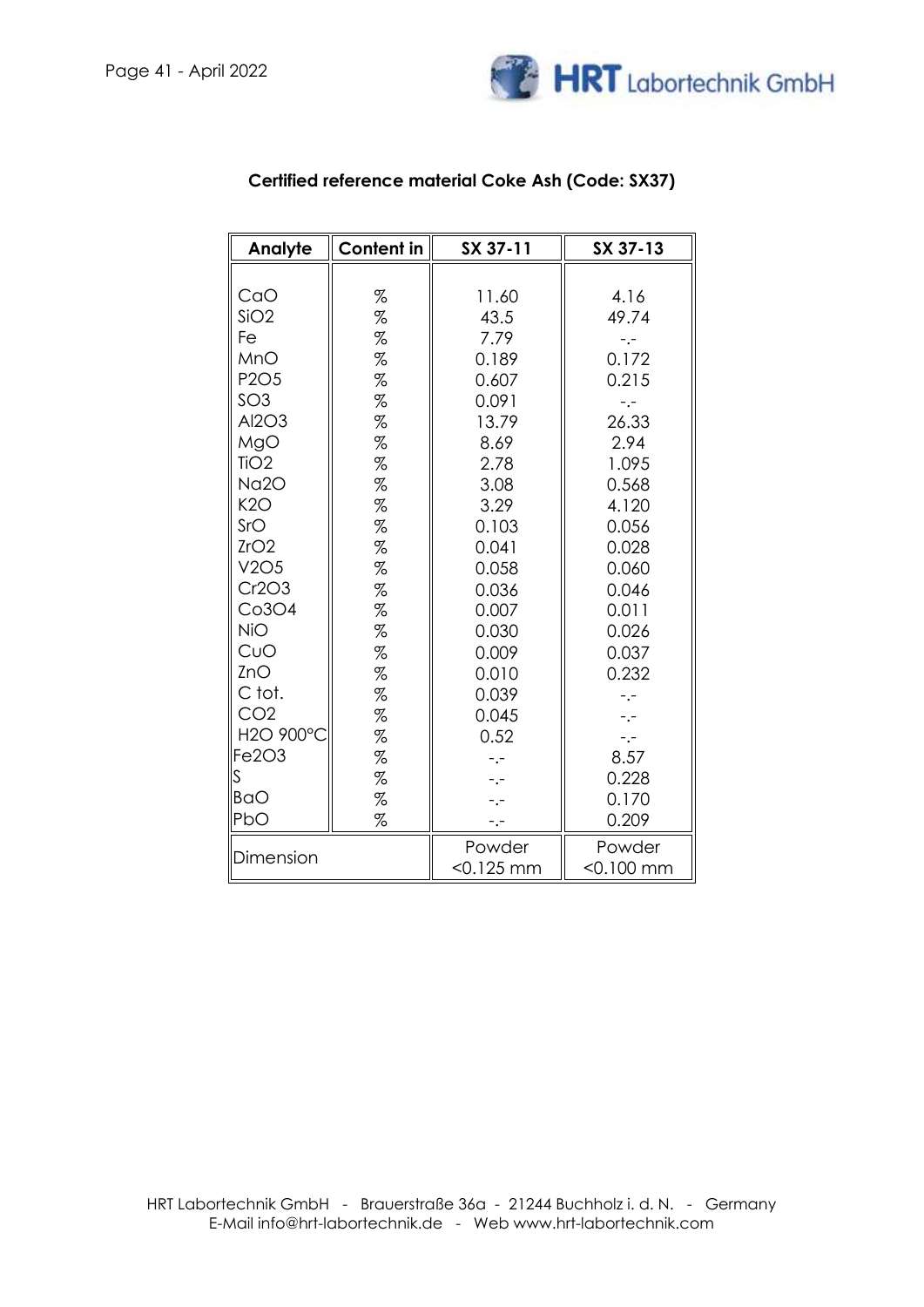

| Analyte                                                                                                                                                                  | Content<br>in                                                                          | SX 39-08                                                                                                                                    | SX 39-11                                                                                                                                  |
|--------------------------------------------------------------------------------------------------------------------------------------------------------------------------|----------------------------------------------------------------------------------------|---------------------------------------------------------------------------------------------------------------------------------------------|-------------------------------------------------------------------------------------------------------------------------------------------|
| CaO<br>SiO2<br>Fe<br>Mn<br>P <sub>2</sub> O <sub>5</sub><br>S<br>Al2O3<br>MgO<br>TiO <sub>2</sub><br>Na2O<br>K2O<br>SrO<br>V2O5<br><b>Nb2O5</b><br>Cr<br>CuO<br>ZnO<br>F | %<br>%<br>%<br>%<br>%<br>%<br>%<br>%<br>%<br>%<br>%<br>%<br>%<br>%<br>%<br>%<br>%<br>% | 47.13<br>12.70<br>18.96<br>4.31<br>1.488<br>0.110<br>1.096<br>2.513<br>0.558<br>$-1 -$<br>0.008<br>0.028<br>0.273<br>0.072<br>0.331<br>- .– | 50.50<br>8.58<br>18.51<br>4.42<br>2.65<br>0.160<br>0.933<br>1.54<br>0.350<br>$-1 -$<br>$- -$<br>$-,-$<br>0.590<br>0.055<br>0.154<br>0.003 |
| Dimension                                                                                                                                                                |                                                                                        | Powder<br><0.125 mm                                                                                                                         | Powder<br><0.100 mm                                                                                                                       |

## **Certified reference material LD-Slag (Code: SX39)**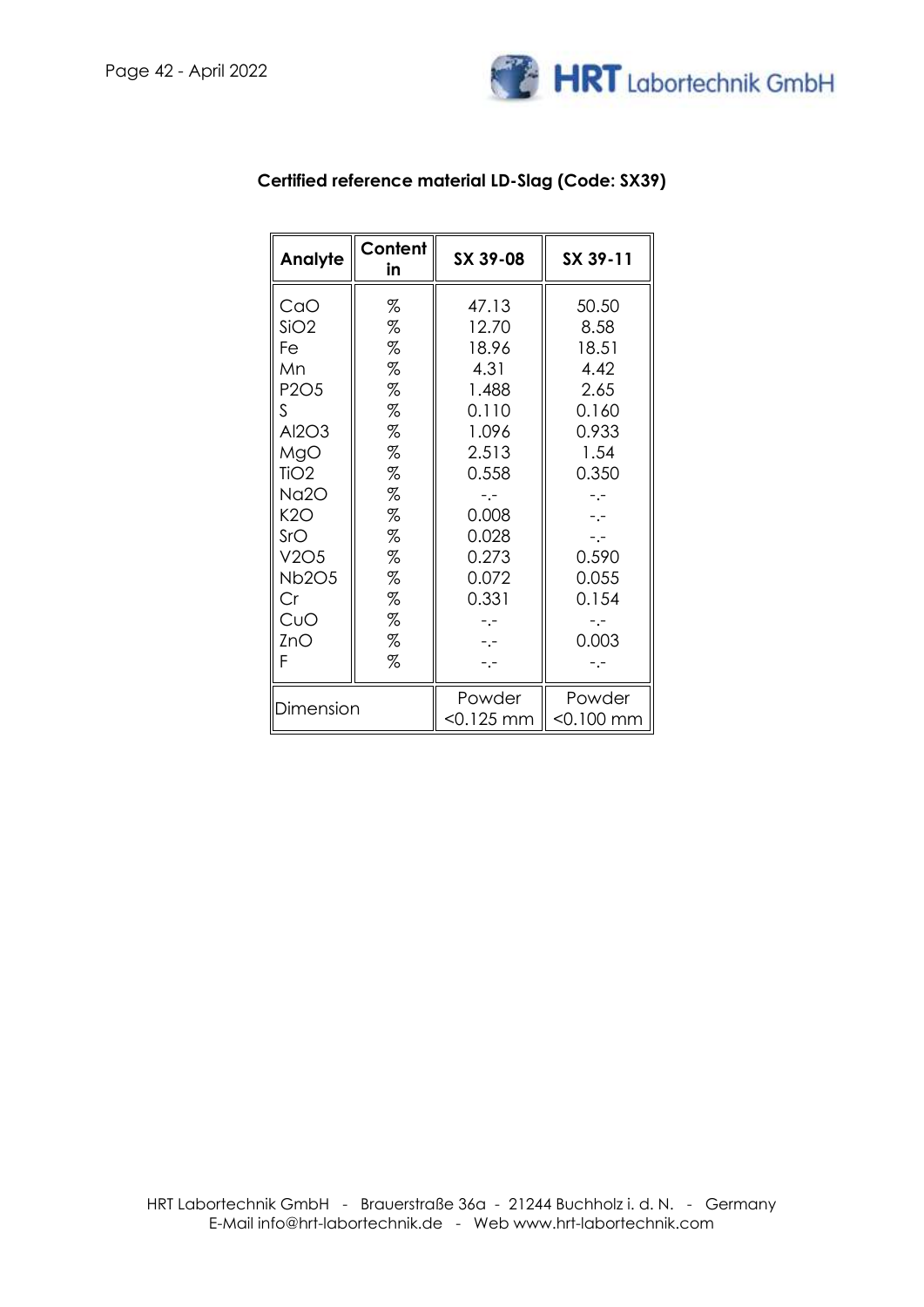

| Analyte                                                                                                                                   | Content<br>in                                                 | SX 42-08                                                                                            |
|-------------------------------------------------------------------------------------------------------------------------------------------|---------------------------------------------------------------|-----------------------------------------------------------------------------------------------------|
| CaO<br>SiO2<br>Fe2O3<br>Mn3O4<br>P <sub>2</sub> O <sub>5</sub><br>SO3.<br>Al2O3<br>MgO<br>TiO <sub>2</sub><br>Na2O<br>K2O<br>ZrO2<br>V2O5 | %<br>%<br>%<br>%<br>%<br>%<br>%<br>%<br>%<br>%<br>%<br>%<br>% | 2.06<br>5.09<br>1.49<br>0.070<br>0.077<br>0.018<br>41.66<br>47.83<br>0.066<br>-.-<br>0.037<br>0.091 |
| Cr2O3<br>ZnO.<br>C tot.<br>CO <sub>2</sub><br>H2O 900°O                                                                                   | %<br>%<br>%<br>%<br>%                                         | < 0.080<br>0.006<br>0.353<br>0.58<br>0.89                                                           |
| Dimension                                                                                                                                 |                                                               | Powder<br><0.125 mm                                                                                 |

### **Certified reference material Mg-Stone (Code: SX42)**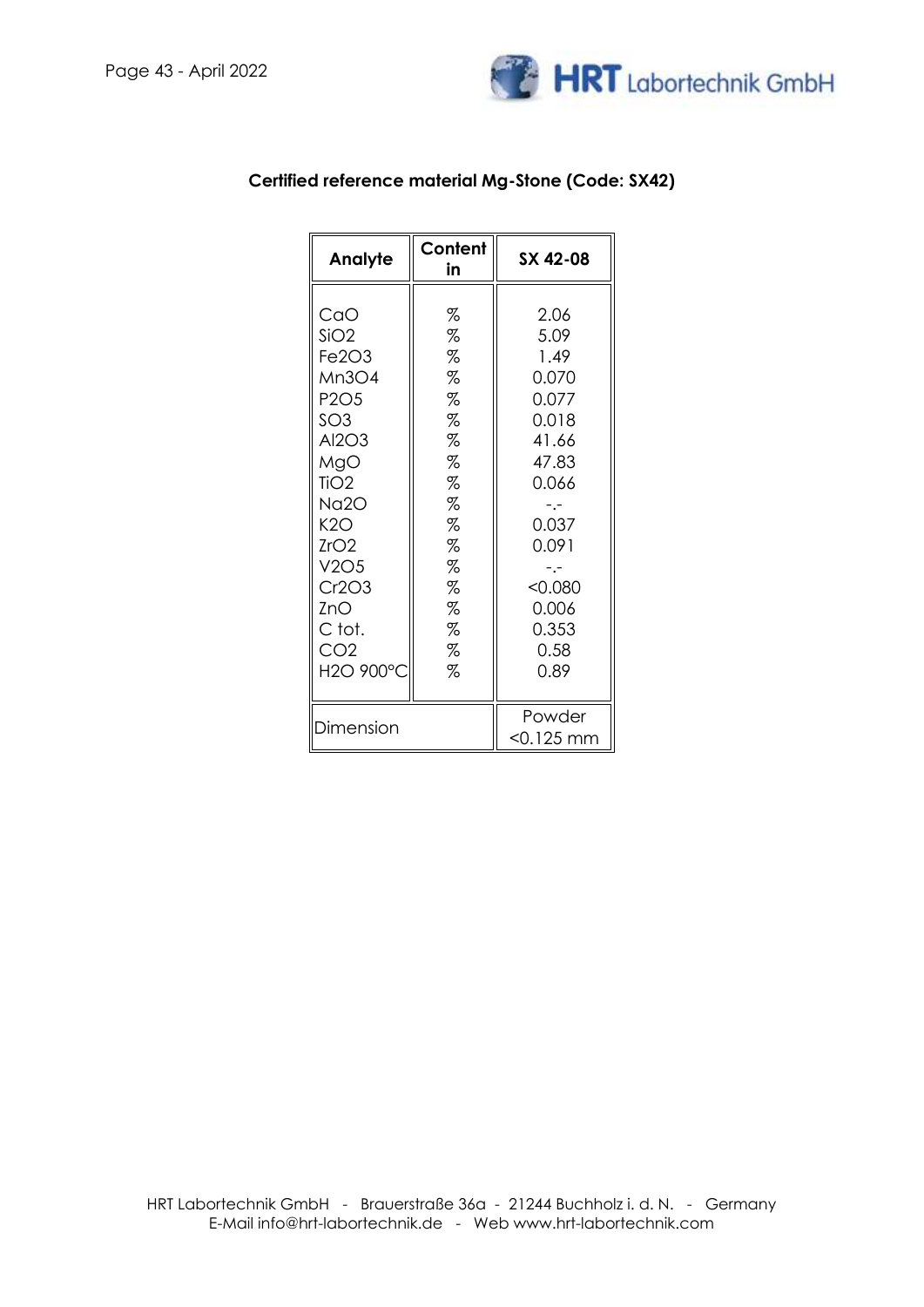

| Analyte                                                                                                                                                                                                                                   | Content<br>in                                                                                                                                                                                                                                                                                                                                                                                                                                                                                                                                                                                                                                                             | SX 45-01                                                                                                                                                   | SX 45-02                                                                                                                                                          | SX 45-06                                                                                                                                                                   | SX 45-07                                                                                                                                                               |
|-------------------------------------------------------------------------------------------------------------------------------------------------------------------------------------------------------------------------------------------|---------------------------------------------------------------------------------------------------------------------------------------------------------------------------------------------------------------------------------------------------------------------------------------------------------------------------------------------------------------------------------------------------------------------------------------------------------------------------------------------------------------------------------------------------------------------------------------------------------------------------------------------------------------------------|------------------------------------------------------------------------------------------------------------------------------------------------------------|-------------------------------------------------------------------------------------------------------------------------------------------------------------------|----------------------------------------------------------------------------------------------------------------------------------------------------------------------------|------------------------------------------------------------------------------------------------------------------------------------------------------------------------|
| CaO<br>SiO2<br>Fe tot.<br>Mn3O4<br>P <sub>2</sub> O <sub>5</sub><br>S.<br>Al2O3<br>MgO<br>TiO <sub>2</sub><br>Na <sub>20</sub><br>K2O<br>ZrO2<br>V2O5<br>Cr2O3<br>WO <sub>3</sub><br><b>NiO</b><br>C tot.<br>CO <sub>2</sub><br>H2O 900°C | $% \mathcal{L}_{\mathrm{C}}\times\mathcal{L}_{\mathrm{C}}\times\mathcal{L}_{\mathrm{C}}\times\mathcal{L}_{\mathrm{C}}\times\mathcal{L}_{\mathrm{C}}\times\mathcal{L}_{\mathrm{C}}\times\mathcal{L}_{\mathrm{C}}\times\mathcal{L}_{\mathrm{C}}\times\mathcal{L}_{\mathrm{C}}\times\mathcal{L}_{\mathrm{C}}\times\mathcal{L}_{\mathrm{C}}\times\mathcal{L}_{\mathrm{C}}\times\mathcal{L}_{\mathrm{C}}\times\mathcal{L}_{\mathrm{C}}\times\mathcal{L}_{\mathrm{C}}\times\mathcal{L}_{\mathrm{C}}\times\mathcal{L}_{\mathrm{C}}$<br>$\%$<br>$\%$<br>$\%$<br>$\%$<br>$\%$<br>$\%$<br>$\%$<br>$\%$<br>$\%$<br>$\%$<br>$\%$<br>$\%$<br>$\%$<br>$\%$<br>$\%$<br>$\%$<br>$\%$<br>% | 0.025<br>72.21<br>5.14<br>0.065<br>$-,-$<br>$-,-$<br>4.92<br>2.40<br>0.195<br>0.059<br>0.633<br>0.102<br>11.53<br>$-1$<br>0.053<br>0.607<br>$-,-$<br>0.204 | 0.038<br>65.97<br>6.31<br>0.074<br>0.007<br>$-,-$<br>5.69<br>3.24<br>0.203<br>0.062<br>0.693<br>-.-<br>0.110<br>14.75<br>$-1$<br>0.033<br>0.471<br>$-,-$<br>0.177 | $-$ . $-$<br>10.22<br>17.51<br>0.703<br>$-,-$<br>0.007<br>12.93<br>8.18<br>0.510<br>$-,-$<br>$-,-$<br>$-,-$<br>0.382<br>42.01<br>$-,-$<br>$-,-$<br>0.700<br>$-,-$<br>0.091 | 0.096<br>27.95<br>14.51<br>0.179<br>$-,-$<br>$-,-$<br>11.00<br>7.29<br>0.486<br>$-,-$<br>$-,-$<br>$-,-$<br>0.270<br>33.41<br>0.019<br>0.090<br>0.326<br>0.013<br>0.129 |
|                                                                                                                                                                                                                                           |                                                                                                                                                                                                                                                                                                                                                                                                                                                                                                                                                                                                                                                                           |                                                                                                                                                            |                                                                                                                                                                   |                                                                                                                                                                            |                                                                                                                                                                        |
| Dimension                                                                                                                                                                                                                                 |                                                                                                                                                                                                                                                                                                                                                                                                                                                                                                                                                                                                                                                                           | Powder<br>$<$ 0.080 mm                                                                                                                                     | Powder<br>$< 0.080$ mm                                                                                                                                            | Powder<br>$< 0.125$ mm                                                                                                                                                     | Powder<br>$< 0.125$ mm                                                                                                                                                 |

### **Certified reference material Slide Sand (Code: SX45)**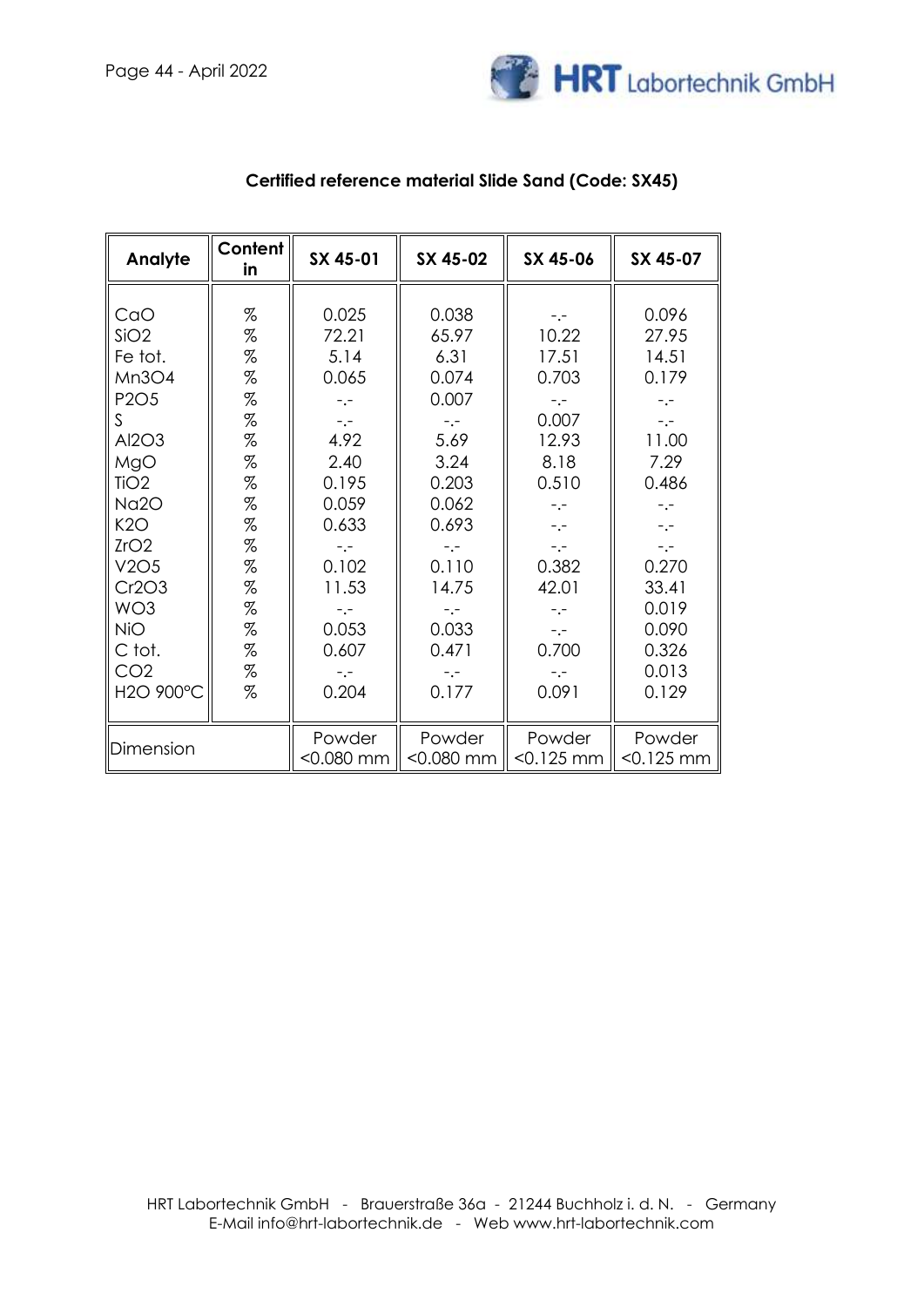

| Analyte                                                                                    | Content<br>in                                       | SX 47-06                                                                           | SX 47-07                                                                             |
|--------------------------------------------------------------------------------------------|-----------------------------------------------------|------------------------------------------------------------------------------------|--------------------------------------------------------------------------------------|
| CaO<br>SiO2<br>Fe2O3<br>MnO<br>S<br>Al2O3                                                  | %<br>%<br>%<br>%<br>%<br>%                          | 0.644<br>7.52<br>3.83<br>0.036<br>0.050<br>1.178                                   | 1.61<br>4.38<br>1.80<br>0.008<br>0.069<br>0.702                                      |
| MgO<br>TiO <sub>2</sub><br>Na2O<br>K2O<br>SrO<br>V2O5<br>Cr2O3<br>Mo.<br>CuO<br>ZnO<br>PbO | %<br>%<br>%<br>%<br>%<br>%<br>%<br>%<br>%<br>%<br>% | 0.207<br>0.092<br>1.009<br>0.407<br>-.-<br>$-,-$<br>$-,-$<br>57.55<br>0.106<br>-.- | 0.117<br>0.040<br>0.045<br>0.182<br>-.-<br>$-,-$<br>0.004<br>61.08<br>0.504<br>0.064 |
| C tot.<br>Dimension                                                                        | %                                                   | 0.016<br>Powder<br>$<$ 0.125 mm                                                    | 0.040<br>Powder<br>$< 0.125$ mm                                                      |

### **Certified reference material Mo-Oxide (Code: SX47)**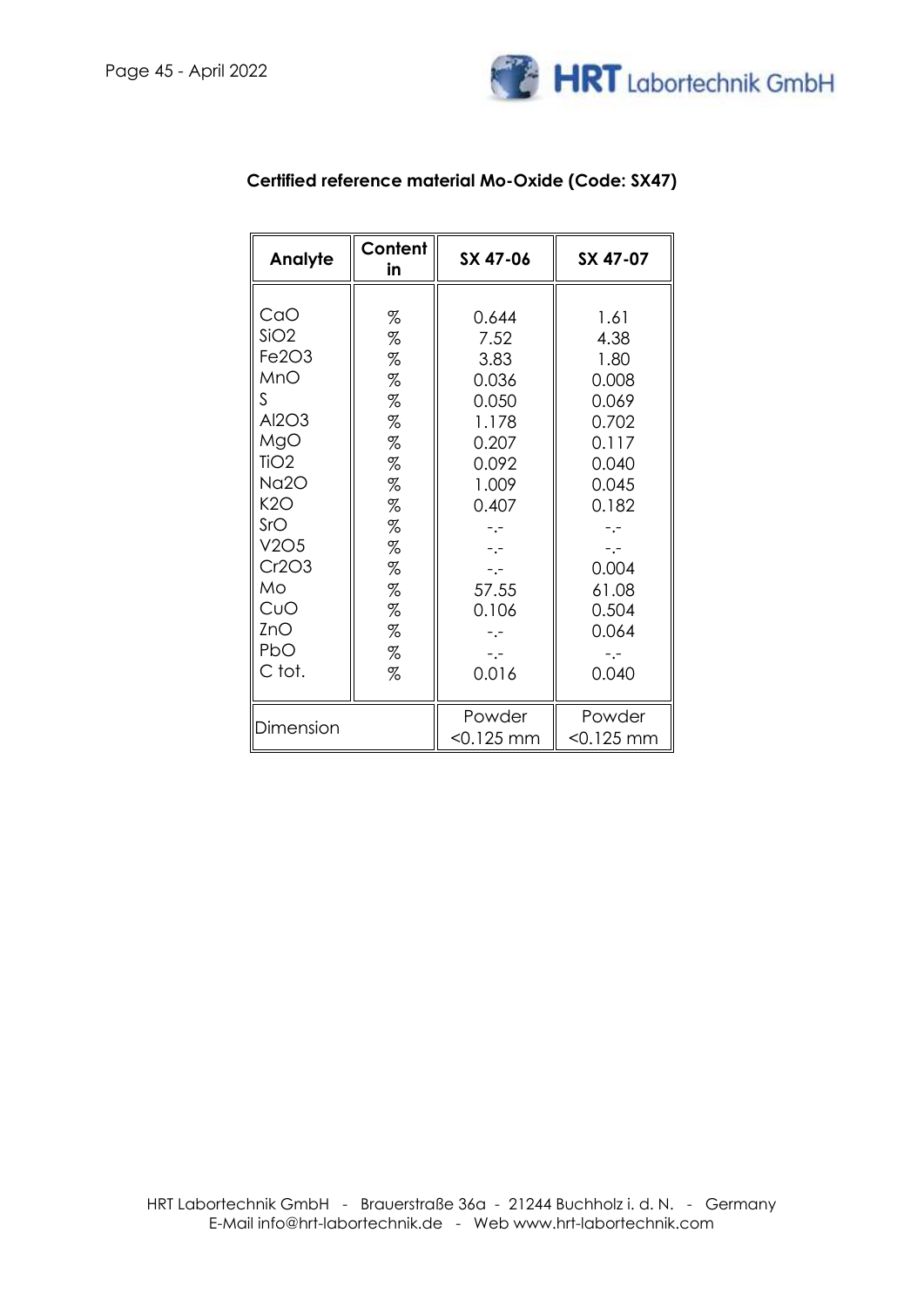

| Analyte                                                                                                                                                                      | Content<br>in                                                           | SX 49-12                                                                                                                |
|------------------------------------------------------------------------------------------------------------------------------------------------------------------------------|-------------------------------------------------------------------------|-------------------------------------------------------------------------------------------------------------------------|
| CaO<br>SiO2<br>Fe tot.<br>MnO<br>SO <sub>3</sub><br>Al2O3<br>MgO<br>TiO <sub>2</sub><br>K2O<br>Cr2O3<br>Co3O4<br>NiO.<br>C tot.<br>CO <sub>2</sub><br>H <sub>2</sub> O 900°C | %<br>%<br>%<br>%<br>%<br>%<br>%<br>%<br>%<br>%<br>%<br>%<br>%<br>%<br>% | 0.081<br>41.6<br>5.07<br>0.096<br>0.432<br>49.18<br>0.002<br>0.014<br>0.383<br>0.016<br>0.354<br>0.054<br>0.046<br>1.25 |
| Dimension                                                                                                                                                                    |                                                                         | Powder<br><0.125 mm                                                                                                     |

## **Certified reference material Olivine-Oxide (Code: SX49)**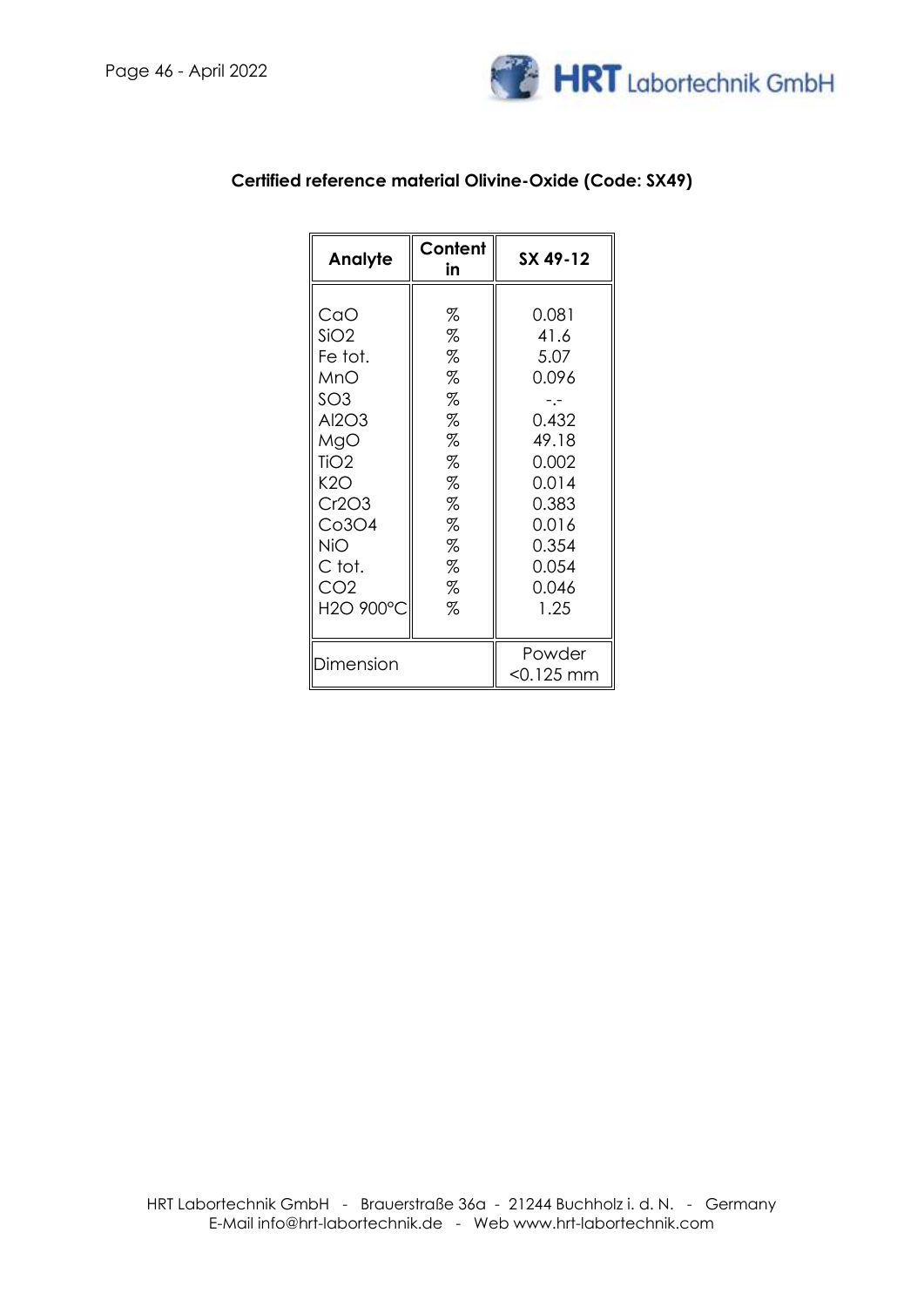

| SX 51-21 |
|----------|
|          |
| 51.14    |
| 7.63     |
| 1.27     |
| 0.769    |
| 0.028    |
| 0.369    |
| 23.56    |
| 11.98    |
| 0.869    |
| 0.039    |
| 0.011    |
| 0.031    |
| -.-      |
| 0.232    |
| 0.012    |
| 0.109    |
|          |
|          |
|          |
|          |

## **Certified reference material Vacuum Slag (Code: SX51)**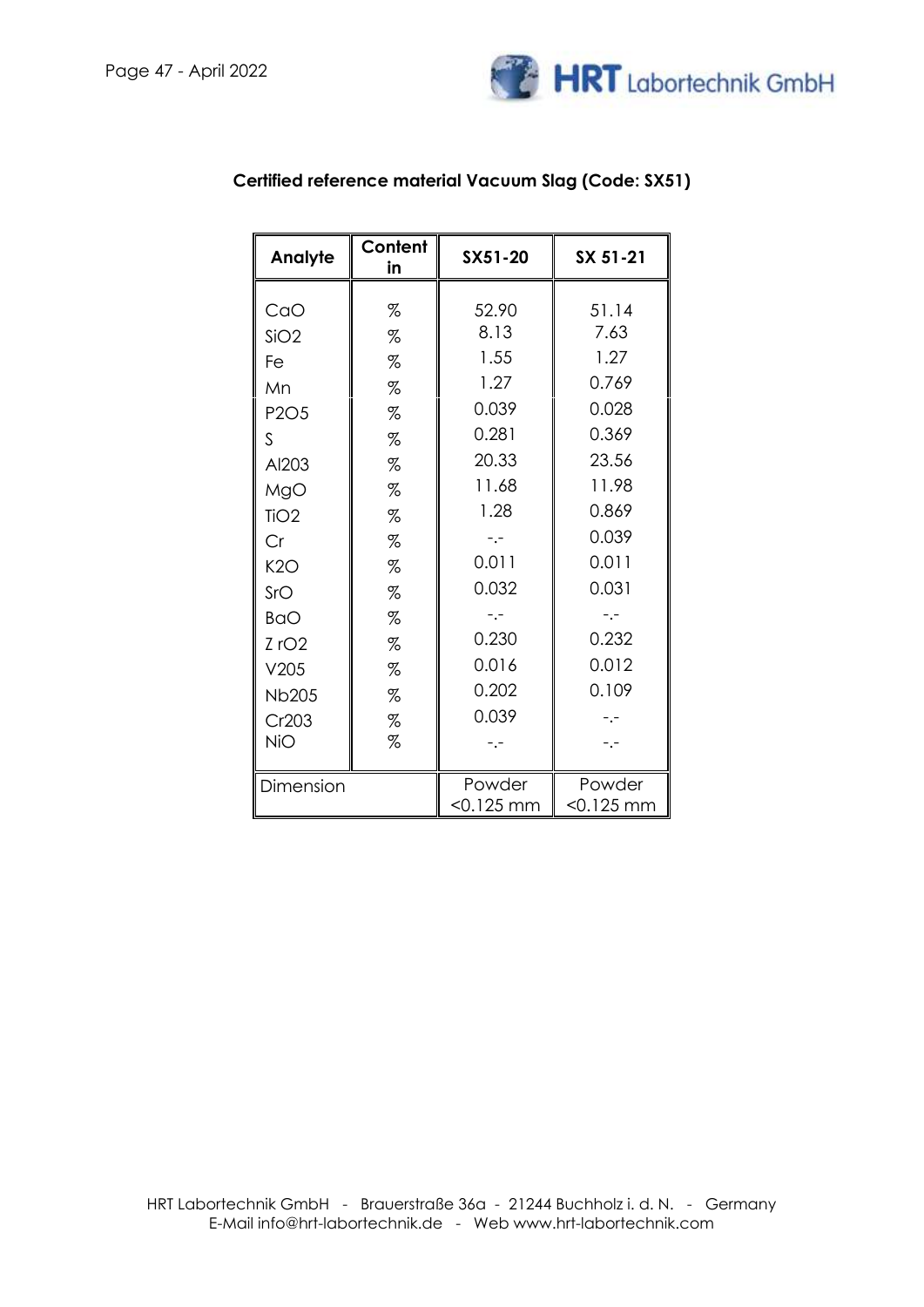

| Analyte                                                                                                                                                                                                      | Content<br>in                                                                                                          | SX 56-16                                                                                                                                                            |
|--------------------------------------------------------------------------------------------------------------------------------------------------------------------------------------------------------------|------------------------------------------------------------------------------------------------------------------------|---------------------------------------------------------------------------------------------------------------------------------------------------------------------|
| CaO<br>SiO2<br>Fe<br>FeO<br>Fe tot.<br>Mn<br>P2O5<br>ς<br>Al2O3<br>MgO<br>TiO <sub>2</sub><br>Na2O<br>K2O<br>SrO<br>V2O5<br>Cr2O3<br>NiO<br>CuO<br>ZnO<br>PbO<br>U<br>C tot.<br>CO <sub>2</sub><br>H2O 900°C | %<br>%<br>%<br>%<br>%<br>%<br>%<br>%<br>%<br>%<br>%<br>%<br>%<br>%<br>%<br>%<br>%<br>%<br>%<br>%<br>ppm<br>%<br>%<br>% | 9.51<br>5.18<br>57.29<br>6.58<br>-.-<br>0.477<br>0.140<br>-.-<br>1.331<br>1.491<br>0.101<br>0.025<br>0.045<br>$\overline{\phantom{a}}$ .<br>0.018<br>0.045<br>0.013 |
| Dimension                                                                                                                                                                                                    |                                                                                                                        | Powder<br><0.063 mm                                                                                                                                                 |

### **Certified reference material Iron Ore Sinter (Code: SX56)**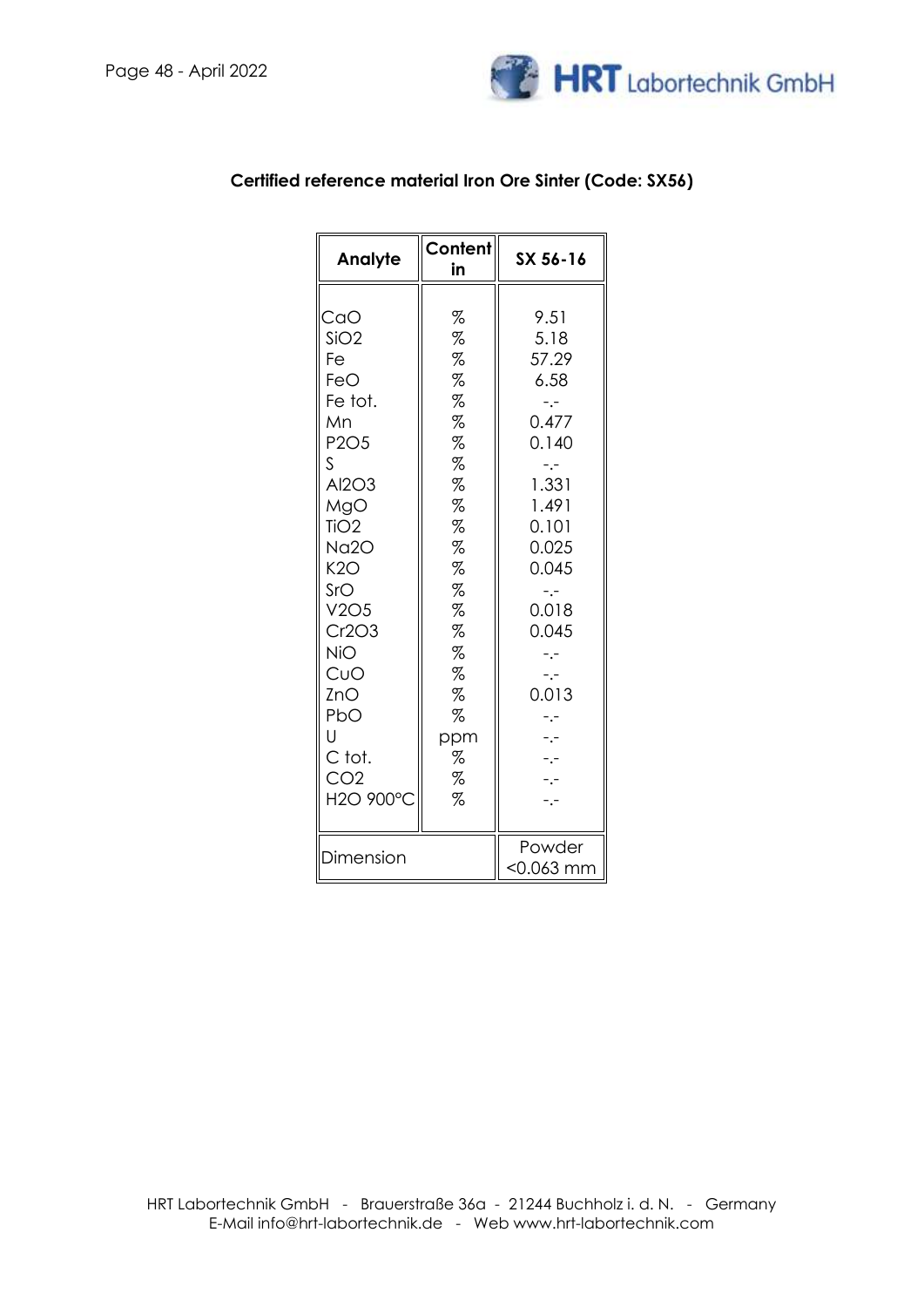

| Analyte                                                                                                                                                                 | <b>Content</b><br>in                                                                                                                                                                                   | SX 56-30                                                                                                                                               | SX 56-31                                                                                                                                            | SX 56-32                                                                                                                                           | SX 56-35                                                                                                                                           |
|-------------------------------------------------------------------------------------------------------------------------------------------------------------------------|--------------------------------------------------------------------------------------------------------------------------------------------------------------------------------------------------------|--------------------------------------------------------------------------------------------------------------------------------------------------------|-----------------------------------------------------------------------------------------------------------------------------------------------------|----------------------------------------------------------------------------------------------------------------------------------------------------|----------------------------------------------------------------------------------------------------------------------------------------------------|
| CaO<br>SiO2<br>FeO<br>Fe tot.<br>Mn<br>P <sub>2</sub> O <sub>5</sub><br>S.<br>Al2O3<br>MgO<br>TiO <sub>2</sub><br>K2O<br>Cr2O3<br>ZnO<br>Na2O<br>Fe<br>SrO<br>H2O 900°C | $\%$<br>$\%$<br>$\%$<br>$% \mathcal{L}_{\mathcal{A}}$<br>$% \mathcal{L}_{\mathcal{A}}$<br>$\%$<br>$\%$<br>$\%$<br>$% \mathcal{L}_{\mathcal{A}}$<br>$\%$<br>%<br>$\%$<br>%<br>$\%$<br>$\%$<br>$\%$<br>% | 6.99<br>3.98<br>4.86<br>60.62<br>0.298<br>0.112<br>0.011<br>1.134<br>0.654<br>0.085<br>0.040<br>$-,-$<br>0.016<br>0.032<br>$-$ . $-$<br>$-,-$<br>$-,-$ | 6.28<br>5.08<br>5.41<br>58.54<br>0.945<br>0.107<br>-.-<br>1.43<br>2.01<br>0.076<br>0.247<br>$-1 -$<br>0.040<br>$-,-$<br>$-$ . $-$<br>$-,-$<br>$-,-$ | 10.79<br>5.55<br>4.06<br>55.03<br>0.708<br>0.104<br>0.059<br>1.281<br>2.070<br>0.068<br>0.174<br>$-,-$<br>0.026<br>$-1$<br>$-,-$<br>$-,-$<br>$-,-$ | 6.11<br>4.81<br>5.27<br>$-1 -$<br>0.368<br>0.120<br>0.013<br>1.392<br>0.882<br>0.224<br>0.066<br>0.031<br>0.010<br>0.047<br>59.22<br>$-,-$<br>1.27 |
| Dimension                                                                                                                                                               |                                                                                                                                                                                                        | Powder<br>< 0.063<br>mm                                                                                                                                | Powder<br>< 0.063<br>mm                                                                                                                             | Powder<br>< 0.063<br>mm                                                                                                                            | Powder<br>< 0.063<br>mm                                                                                                                            |

### **Certified reference material Iron Ore Sinter (Code: SX56)**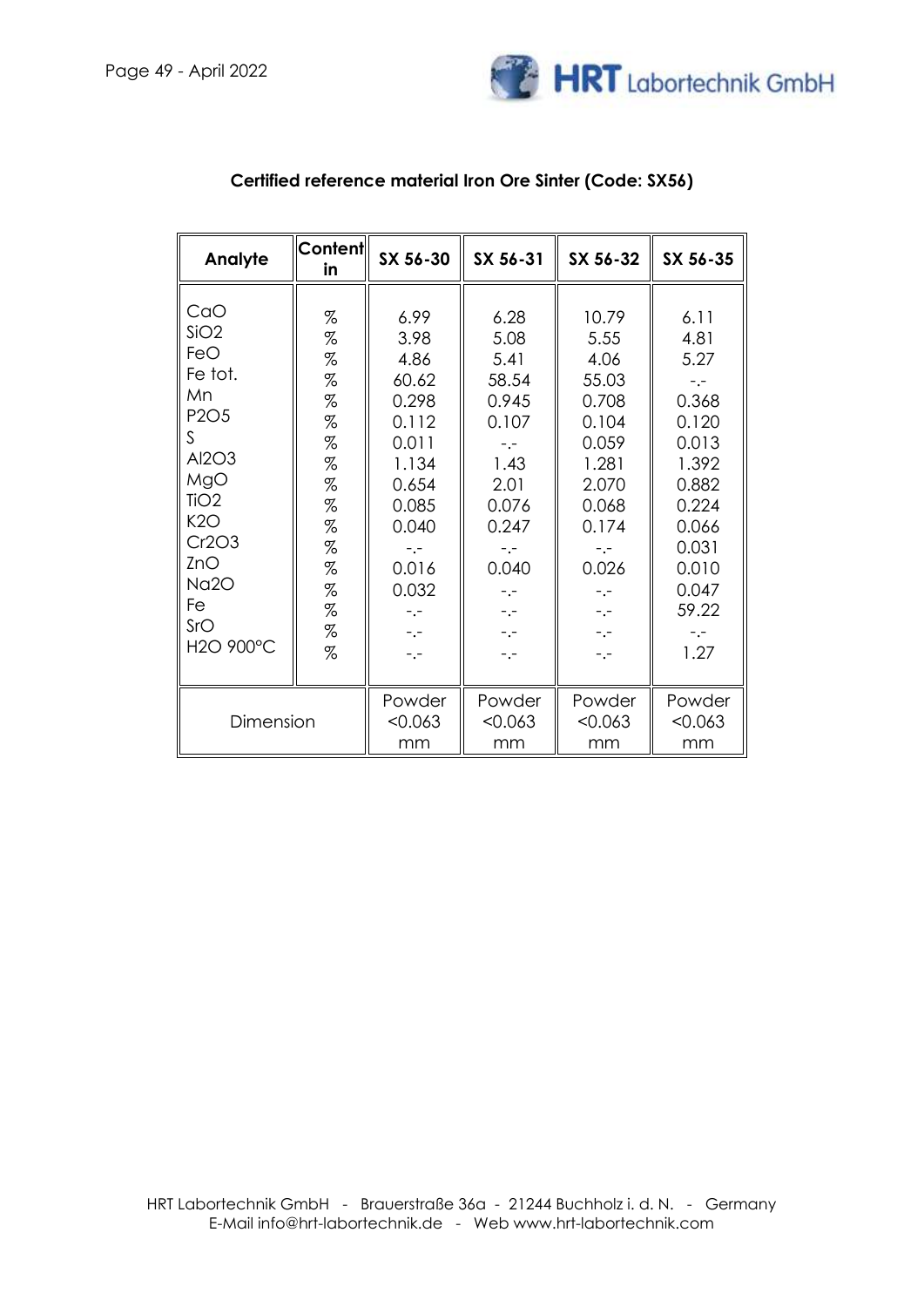

| Analyte                        | Content<br>in. | SX 57-04     | SX 57-05     | SX 57-06     | SX 57-07     | SX 57-08     |
|--------------------------------|----------------|--------------|--------------|--------------|--------------|--------------|
|                                |                |              |              |              |              |              |
| CaO                            | %              | 0.302        | 2.51         | 1.04         | 1.78         | 0.966        |
| SiO2                           | $\%$           | 92.49        | 76.31        | 87.92        | 82.15        | 86.72        |
| Fe <sub>2</sub> O <sub>3</sub> | $\%$           | 0.090        | 2.89         | 0.125        | 1.50         | 0.931        |
| Mn3O4                          | $\%$           | 0.067        | 0.263        | 0.291        | 0.278        | 0.126        |
| P <sub>2</sub> O <sub>5</sub>  | %              | 0.273        | 0.123        | 0.755        | 0.443        | 0.226        |
| S                              | $\%$           | 0.071        | 0.164        | 0.242        | 0.210        | 0.102        |
| Al2O3                          | %              | 0.198        | 0.363        | 0.073        | 0.223        | 1.15         |
| MgO                            | $\%$           | 0.362        | 9.60         | 0.526        | 5.086        | 3.10         |
| TiO <sub>2</sub>               | %              | $-,-$        | 0.217        | 0.231        | 0.223        | 0.126        |
| <b>Na2O</b>                    | %              | 0.070        | 0.116        | 0.124        | 0.117        | 0.085        |
| K2O                            | $\%$           | 0.97         | 0.653        | 3.10         | 1.89         | 0.872        |
| C tot.                         | %              | 3.60         | 4.33         | 3.62         | 4.03         | 3.83         |
| CO <sub>2</sub>                | %              | 0.008        | 0.265        | 0.056        | 0.158        | 0.094        |
| H2O 900°C                      | $\%$           | 1.38         | 2.32         | 1.38         | 1.82         | 1.70         |
|                                |                |              |              |              |              |              |
| Dimension                      |                | Powder       | Powder       | Powder       | Powder       | Powder       |
|                                |                | $< 0.125$ mm | $< 0.125$ mm | $< 0.125$ mm | $< 0.125$ mm | $< 0.125$ mm |

### **Certified reference material Cover Powder (a) (Code: SX57)**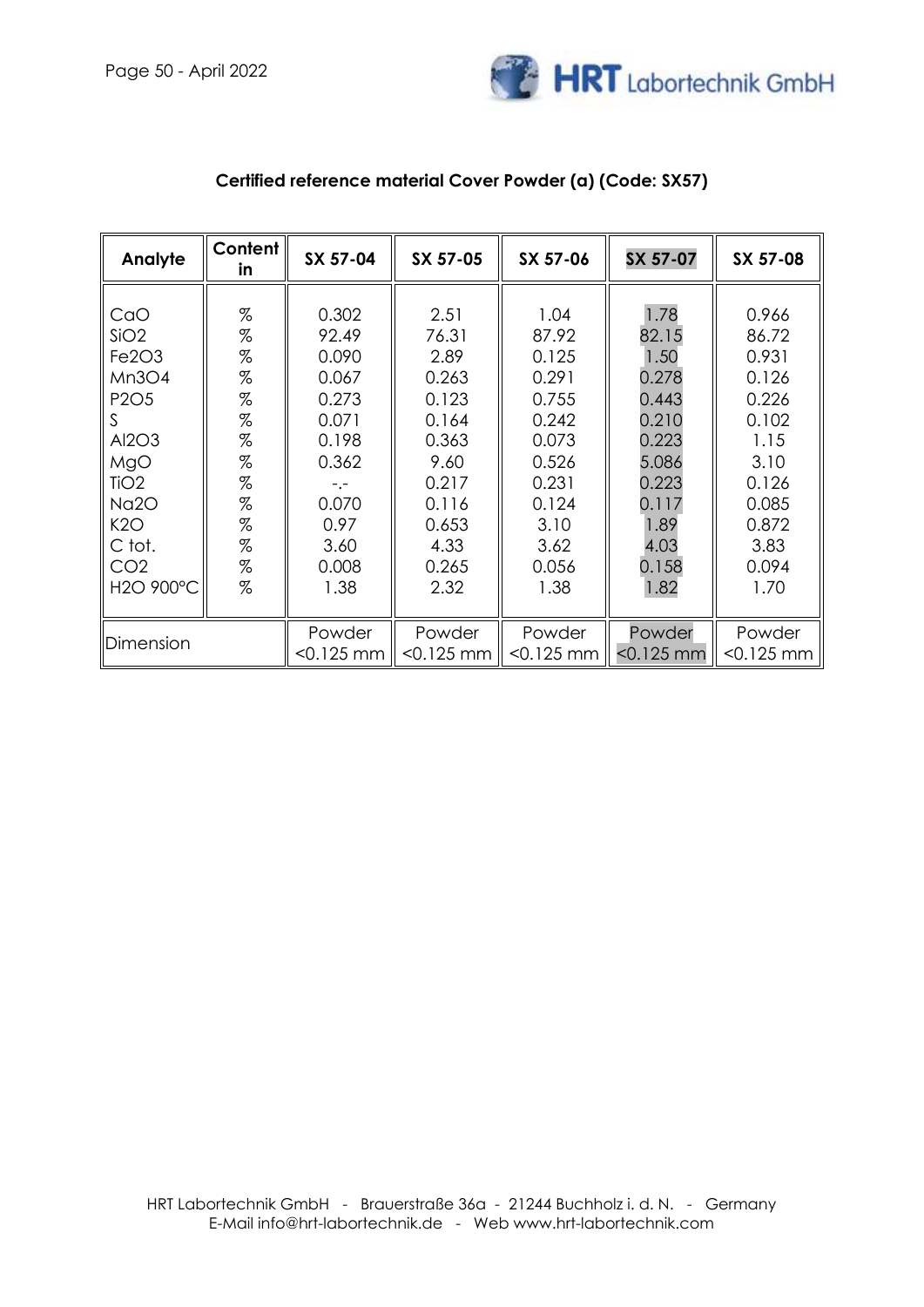

| Analyte                       | Content<br>in | SX 59-05  | SX 59-06  |
|-------------------------------|---------------|-----------|-----------|
|                               |               |           |           |
| CaO                           | %             | 46.50     | 33.29     |
| SiO2                          | %             | 22.93     | 30.78     |
| Fe2O3                         | %             | 0.435     | 0.598     |
| Mn3O4                         | %             | 0.051     | 0.052     |
| P <sub>2</sub> O <sub>5</sub> | %             | 0.039     | 0.037     |
| S                             | %             | 0.074     | 0.061     |
| Al2O3                         | %             | 19.32     | 14.34     |
| MgO                           | %             | 9.17      | 19.38     |
| TiO <sub>2</sub>              | %             | 0.035     | 0.037     |
| Na2O                          | %             | -.-       | 0.32      |
| K2O                           | %             | 0.321     | 0.210     |
| SrO                           | %             | -.-       | 0.015     |
| <b>BaO</b>                    | %             |           |           |
| F                             | %             |           |           |
| CO <sub>2</sub>               | %             | -.-       |           |
| H2O 900°C                     | %             |           |           |
|                               |               |           |           |
| Dimension                     |               | Powder    | Powder    |
|                               |               | <0.125 mm | <0.125 mm |

# **Certified reference material Cover Powder (b) (Code: SX59)**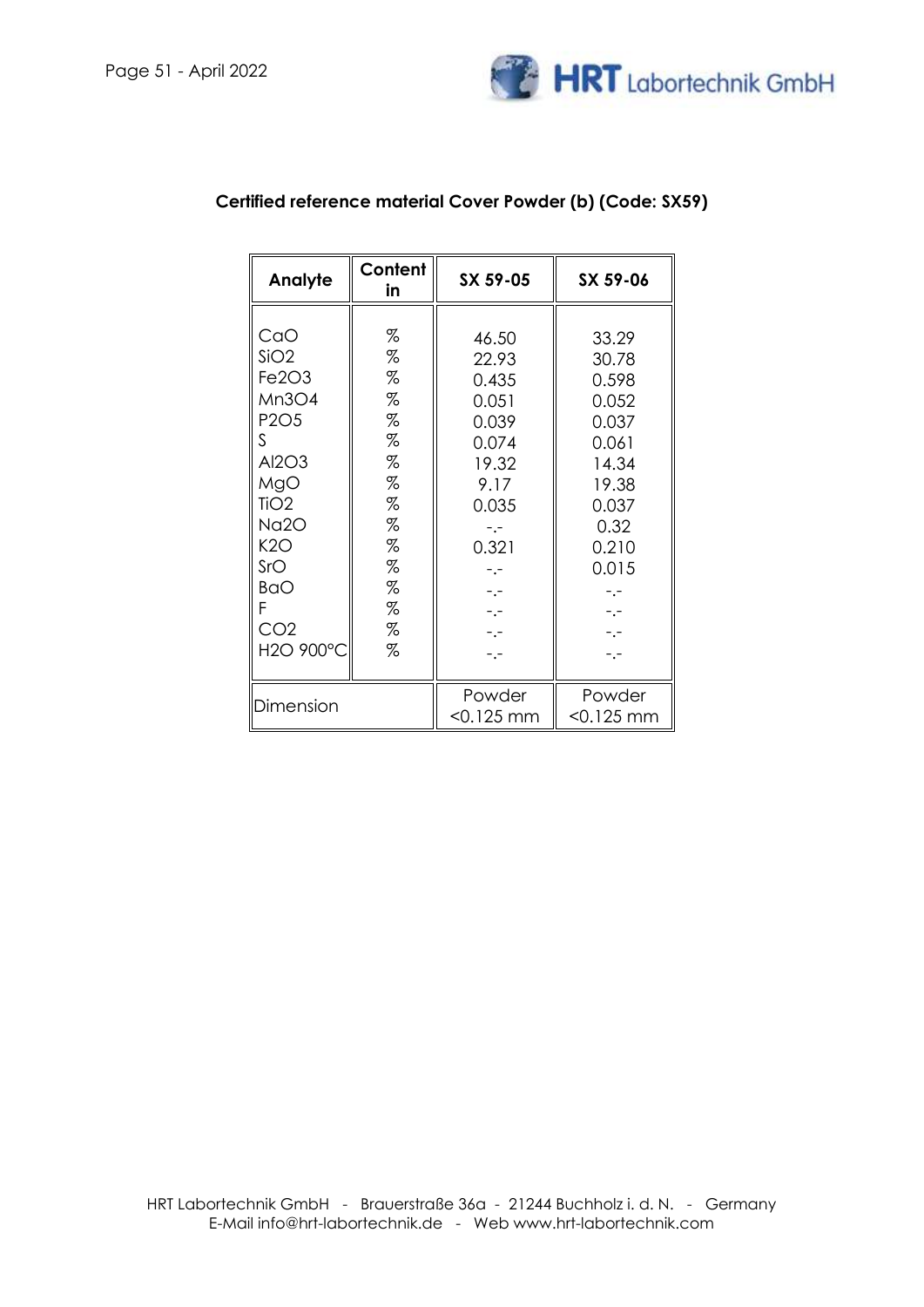

| Analyte                                                                                                                                                                                                                                                                                                                                                                        | Content<br>in                                                                                                                                                                                                                            | SX 62-04                                                                                                                                                                                                                                                                                                 | SX 62-05                                                                                                                                                                                                                                                                                                                       | SX 62-06                                                                                                                                                                                                                                                                                                                                            |
|--------------------------------------------------------------------------------------------------------------------------------------------------------------------------------------------------------------------------------------------------------------------------------------------------------------------------------------------------------------------------------|------------------------------------------------------------------------------------------------------------------------------------------------------------------------------------------------------------------------------------------|----------------------------------------------------------------------------------------------------------------------------------------------------------------------------------------------------------------------------------------------------------------------------------------------------------|--------------------------------------------------------------------------------------------------------------------------------------------------------------------------------------------------------------------------------------------------------------------------------------------------------------------------------|-----------------------------------------------------------------------------------------------------------------------------------------------------------------------------------------------------------------------------------------------------------------------------------------------------------------------------------------------------|
| CaO<br>SiO2<br>Fe<br>Fe2O3<br>Mn<br>Mn3O4<br>P <sub>2</sub> O <sub>5</sub><br>S<br>Al2O3<br>MgO<br>TiO <sub>2</sub><br>Li<br>Na <sub>2</sub> O<br>K2O<br>Sr<br>Ba<br>Zr<br>V<br><b>Nb</b><br>Cr2O3<br>Mo<br>Co<br>Ni<br>Cu<br>ZnO<br>Cd<br>Ga<br>In<br>$\overline{1}$<br>SnO2<br>PbO<br>Bi<br>U<br>F<br>C1<br>C tot.<br>CO <sub>2</sub><br>H2O 500°C<br>H2O 900°C<br>Dimension | %<br>$\%$<br>$\%$<br>%<br>%<br>%<br>%<br>%<br>%<br>%<br>%<br>ppm<br>%<br>%<br>ppm<br>ppm<br>ppm<br>ppm<br>ppm<br>%<br>ppm<br>ppm<br>ppm/%<br>%<br>%<br>ppm<br>ppm<br>ppm<br>ppm<br>%<br>%<br>ppm<br>ppm<br>%<br>%<br>%<br>%<br>$\%$<br>% | 2.54<br>26.94<br>6.29<br>-.-<br>0.97<br>-.-<br>0.051<br>1.09<br>1.06<br>1.53<br>0.184<br>0.4<br>2.63<br>4.96<br>5.4<br>-.-<br>٠.<br>292<br>-.-<br>0.072<br>510<br>-.-<br>162<br>0.079<br>30.65<br>197<br>۰.<br>-.-<br>3.48<br>۰,<br>0.247<br>3.62<br>8.08<br>2.02<br>0.055<br>-.-<br>Powder<br><0.100 mm | 4.91<br>34.52<br>6.64<br>-.-<br>1.85<br>-.-<br>0.147<br>1.08<br>1.30<br>1.85<br>0.060<br>$-1 -$<br>2.26<br>3.68<br>10.6<br>$\ddotsc$<br>111<br>-.-<br>0.041<br>199<br>-.-<br>35.4<br>0.134<br>21.01<br>48.5<br>۰,<br>$\cdot$<br>0.018<br>2.43<br>۰,<br>0.095<br>2.88<br>6.80<br>3.84<br>-.-<br>0.107<br>Powder<br>$<$ 0.100 mm | 0.090<br>0.430<br>$-,-$<br>0.572<br>0.04<br>0.061<br>0.191<br>0.305<br>0.220<br>0.020<br>0.014<br>$-,-$<br>0.085<br>0.086<br>$\overline{\phantom{a}}$ .<br>-.-<br>-.-<br>0.048<br>$-,-$<br>$-,-$<br>2968<br>2.021<br>91.1<br>-.-<br>-.-<br>-.-<br>0.047<br>-.-<br>-.-<br>0.071<br>$-,-$<br>2.57<br>$-1 -$<br>$-1$<br>1.17<br>Powder<br>$< 0.100$ mm |

## **Certified reference material Cupola Dust (Code: SX62)**

HRT Labortechnik GmbH - Brauerstraße 36a - 21244 Buchholz i. d. N. - Germany E-Mail info@hrt-labortechnik.de - Web www.hrt-labortechnik.com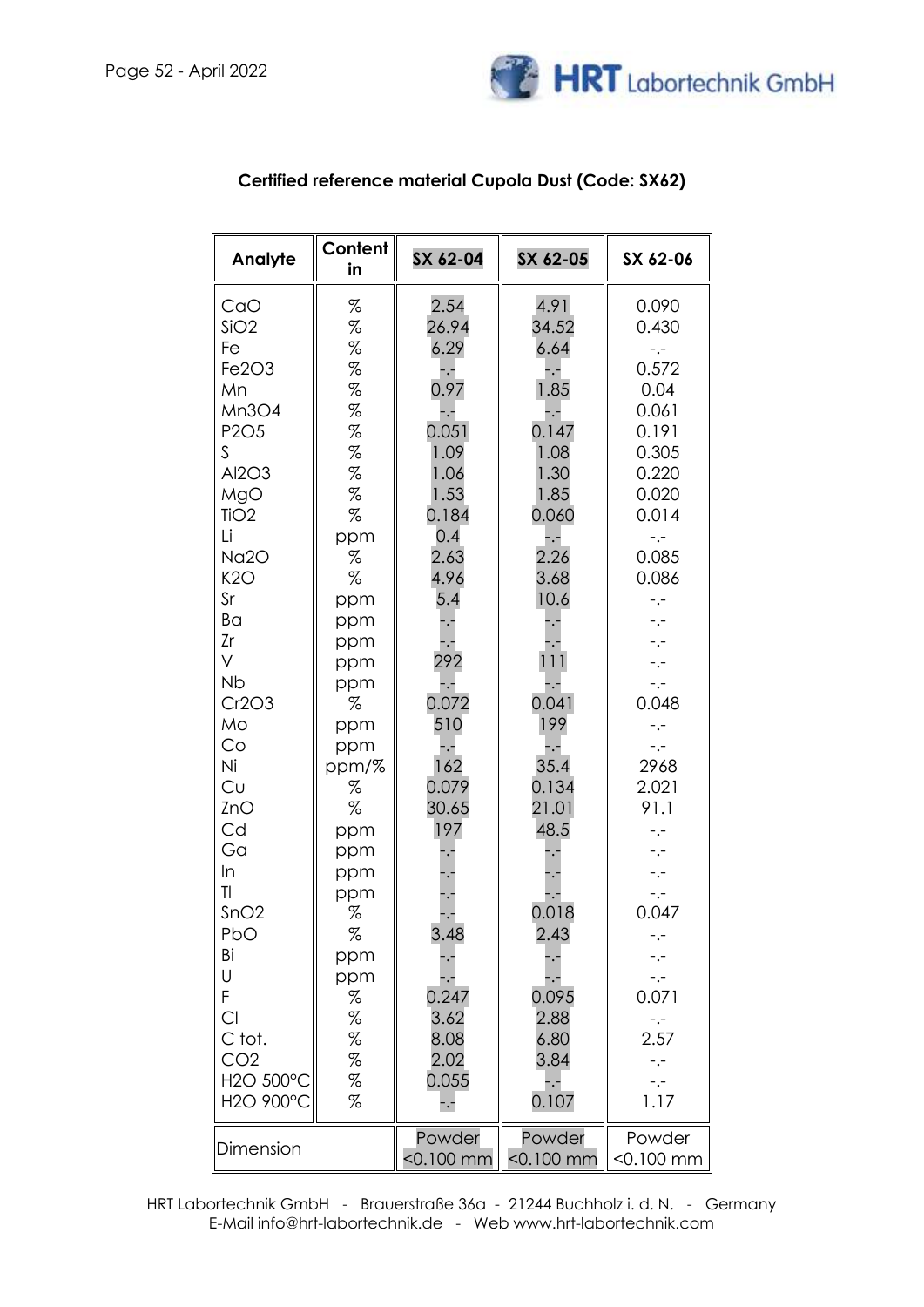

| Analyte                                                                                                                                                                                                                                             | Content<br>in                                                                                                      | SX 66-04                                                                                                                                                      | SX 66-05                                                                                                                                                   | SX 66-06                                                                                                                                                |
|-----------------------------------------------------------------------------------------------------------------------------------------------------------------------------------------------------------------------------------------------------|--------------------------------------------------------------------------------------------------------------------|---------------------------------------------------------------------------------------------------------------------------------------------------------------|------------------------------------------------------------------------------------------------------------------------------------------------------------|---------------------------------------------------------------------------------------------------------------------------------------------------------|
| CaO<br>SiO2<br>Fe <sub>2O<sub>3</sub></sub><br>Mn3O4<br>P <sub>2</sub> O <sub>5</sub><br>SO <sub>3</sub><br>Al2O3<br>MgO<br>TiO <sub>2</sub><br><b>Na2O</b><br>K2O<br>Cr2O3<br><b>NiO</b><br>C tot.<br>CO <sub>2</sub><br>H2O 900°C<br>MnO<br>Co3O4 | %<br>%<br>%<br>%<br>%<br>%<br>%<br>%<br>%<br>%<br>%<br>%<br>%<br>%<br>$% \mathcal{L}_{\mathcal{A}}$<br>%<br>%<br>% | 1.609<br>24.75<br>4.62<br>0.098<br>0.084<br>0.026<br>1.884<br>64.45<br>0.141<br>0.516<br>0.089<br>0.255<br>0.165<br>0.471<br>0.35<br>1.02<br>$-1 -$<br>$-1 -$ | 1.35<br>27.08<br>4.94<br>$-,-$<br>0.041<br>$-1$<br>1.252<br>62.58<br>0.090<br>0.347<br>0.072<br>0.223<br>0.220<br>0.38<br>$-,-$<br>$-,-$<br>0.105<br>0.010 | 1.377<br>27.49<br>4.91<br>0.097<br>0.057<br>0.052<br>1.301<br>62.70<br>0.101<br>-.-<br>0.069<br>0.216<br>0.216<br>0.38<br>$-,-$<br>1.15<br>$-,-$<br>-.- |
| S                                                                                                                                                                                                                                                   | %                                                                                                                  | $-,-$                                                                                                                                                         | 0.019                                                                                                                                                      | $-,-$                                                                                                                                                   |
| Dimension                                                                                                                                                                                                                                           |                                                                                                                    | Powder<br>$< 0.125$ mm                                                                                                                                        | Powder<br>$< 0.125$ mm                                                                                                                                     | Powder<br>$< 0.125$ mm                                                                                                                                  |

## **Certified reference material Tundish Slag (Code: SX66)**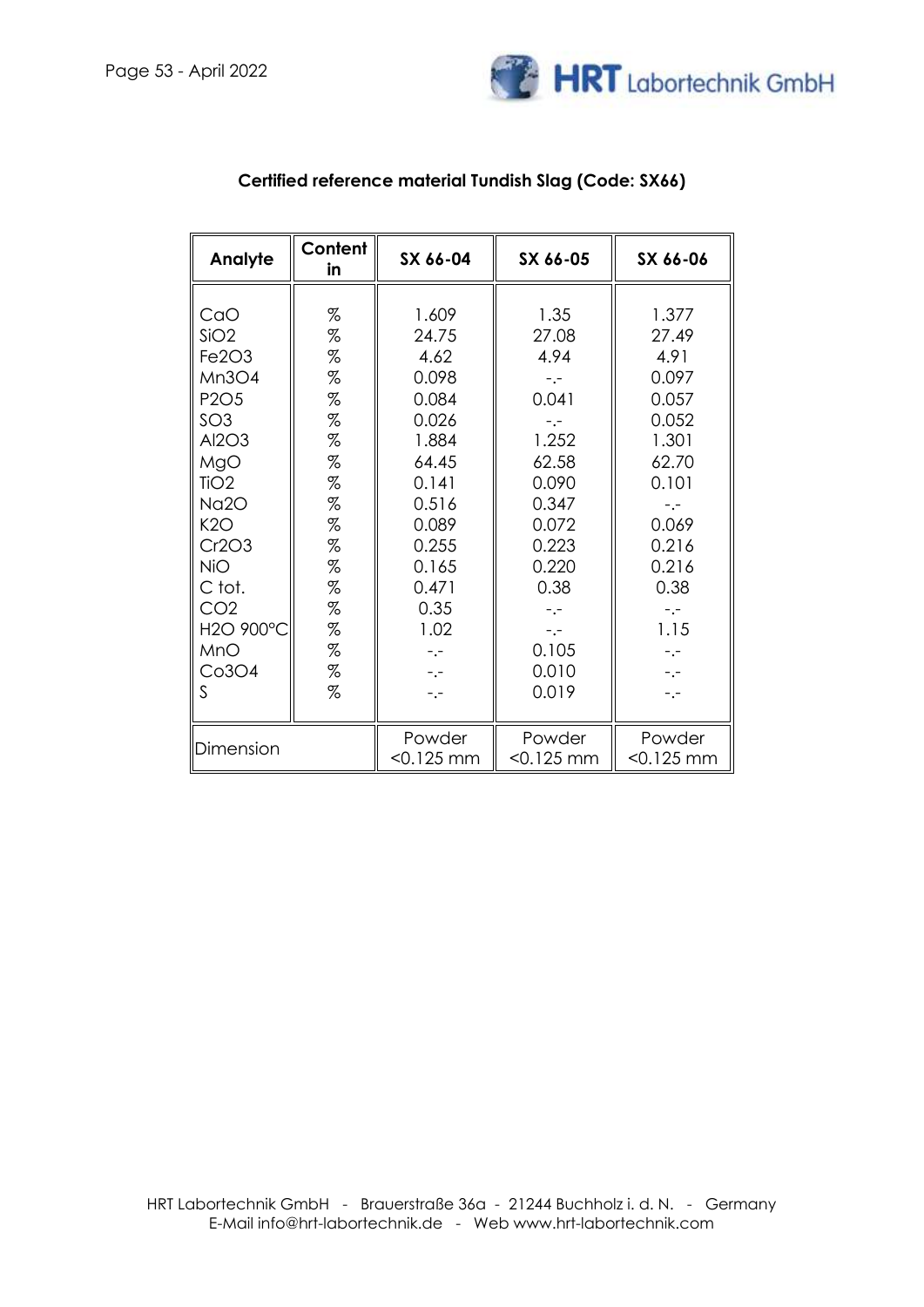

| Analyte                                                                                                                                                      | Content<br>in                                                                               | SX 67-06                                                                                                                                                             |
|--------------------------------------------------------------------------------------------------------------------------------------------------------------|---------------------------------------------------------------------------------------------|----------------------------------------------------------------------------------------------------------------------------------------------------------------------|
| CaO<br>SiO2<br>Fe tot.<br>Mn<br>P2O5<br>ς<br>Al2O3<br>MgO<br>TiO <sub>2</sub><br>K2O<br>SrO<br>ZrO2<br>V2O5<br>Cr2O3<br>Co3O4<br>NiO<br>CuO<br>ZnO<br>C tot. | %<br>%<br>%<br>%<br>%<br>%<br>%<br>%<br>%<br>%<br>%<br>%<br>%<br>%<br>%<br>%<br>%<br>%<br>% | 1.179<br>7.31<br>36.83<br>0.094<br>0.017<br>0.288<br>4.46<br>2.82<br>32.37<br>0.118<br>0.016<br>0.044<br>0.285<br>0.143<br>0.024<br>0.049<br>0.017<br>0.020<br>0.044 |
| Dimension                                                                                                                                                    |                                                                                             | Powder<br>$<$ 0.100 mm                                                                                                                                               |

### **Certified reference material Ilmenite (Code: SX67)**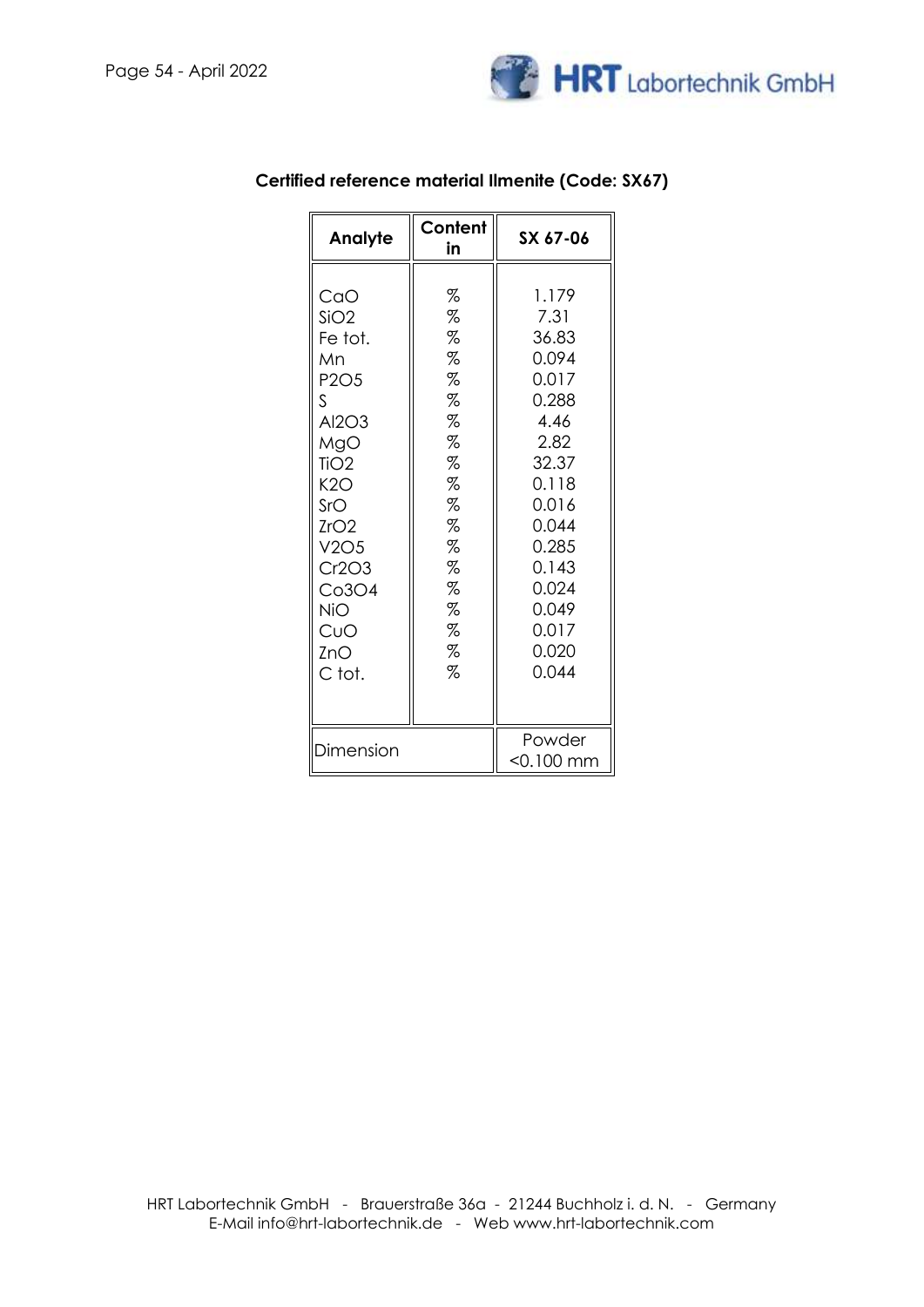

| Analyte                                                                                                                                                                                                                 | Content<br>in                                                                                                                                                              | SX 74-02                                                                                                                                                                                                  | SX 74-03                                                                                                                                                                                                           | SX 74-04                                                                                                                                                                                                                 |
|-------------------------------------------------------------------------------------------------------------------------------------------------------------------------------------------------------------------------|----------------------------------------------------------------------------------------------------------------------------------------------------------------------------|-----------------------------------------------------------------------------------------------------------------------------------------------------------------------------------------------------------|--------------------------------------------------------------------------------------------------------------------------------------------------------------------------------------------------------------------|--------------------------------------------------------------------------------------------------------------------------------------------------------------------------------------------------------------------------|
| CaO<br>SiO2<br>Fe2O3<br>Fe<br>Mn3O4<br>Mn<br><b>P2O5</b><br>S.<br>Al2O3<br>MgO<br>TiO <sub>2</sub><br>Na2O<br>K2O<br>SrO<br>Ba<br>Y2O3<br>ZrO2<br>Cr2O3<br>CuO<br>ZnO<br>SnO2<br>C ges.<br>CO <sub>2</sub><br>H2O 900°C | %<br>%<br>$\%$<br>$\%$<br>%<br>$\%$<br>%<br>$\%$<br>$\%$<br>$\%$<br>$\%$<br>$\%$<br>$\%$<br>$\%$<br>%<br>$\%$<br>$\%$<br>$\%$<br>$\%$<br>$\%$<br>$\%$<br>%<br>$\%$<br>$\%$ | 0.405<br>11.01<br>3.96<br>$\overline{\phantom{a}}$<br>0.113<br>-.-<br>14.03<br>0.114<br>5.99<br>0.118<br>0.274<br>0.133<br>0.164<br>-.-<br>0.086<br>7.02<br>45.16<br>0.386<br>11.92<br>$-$ . $-$<br>0.077 | 15.95<br>43.23<br>$-,-$<br>0.088<br>$-,-$<br>4.93<br>$-,-$<br>0.818<br>19.84<br>12.34<br>0.100<br>0.433<br>1.30<br>0.083<br>$-,-$<br>$-,-$<br>0.039<br>0.007<br>$-,-$<br>$-,-$<br>$-,-$<br>$-,-$<br>0.032<br>0.062 | 26.16<br>37.39<br>$-,-$<br>0.086<br>$-,-$<br>2.66<br>-.-<br>0.959<br>24.61<br>7.04<br>0.164<br>$-1 -$<br>0.630<br>0.109<br>0.925<br>0.014<br>0.035<br>0.007<br>$-,-$<br>$^{\circ}$ , $^{\circ}$<br>$-,-$<br>-.-<br>$-,-$ |
| Dimension                                                                                                                                                                                                               |                                                                                                                                                                            | Powder<br>$< 0.100$ mm                                                                                                                                                                                    | Powder<br>$< 0.125$ mm                                                                                                                                                                                             | Powder<br>$< 0.125$ mm                                                                                                                                                                                                   |

### **Certified reference material Mn-Slag (Code: SX74)**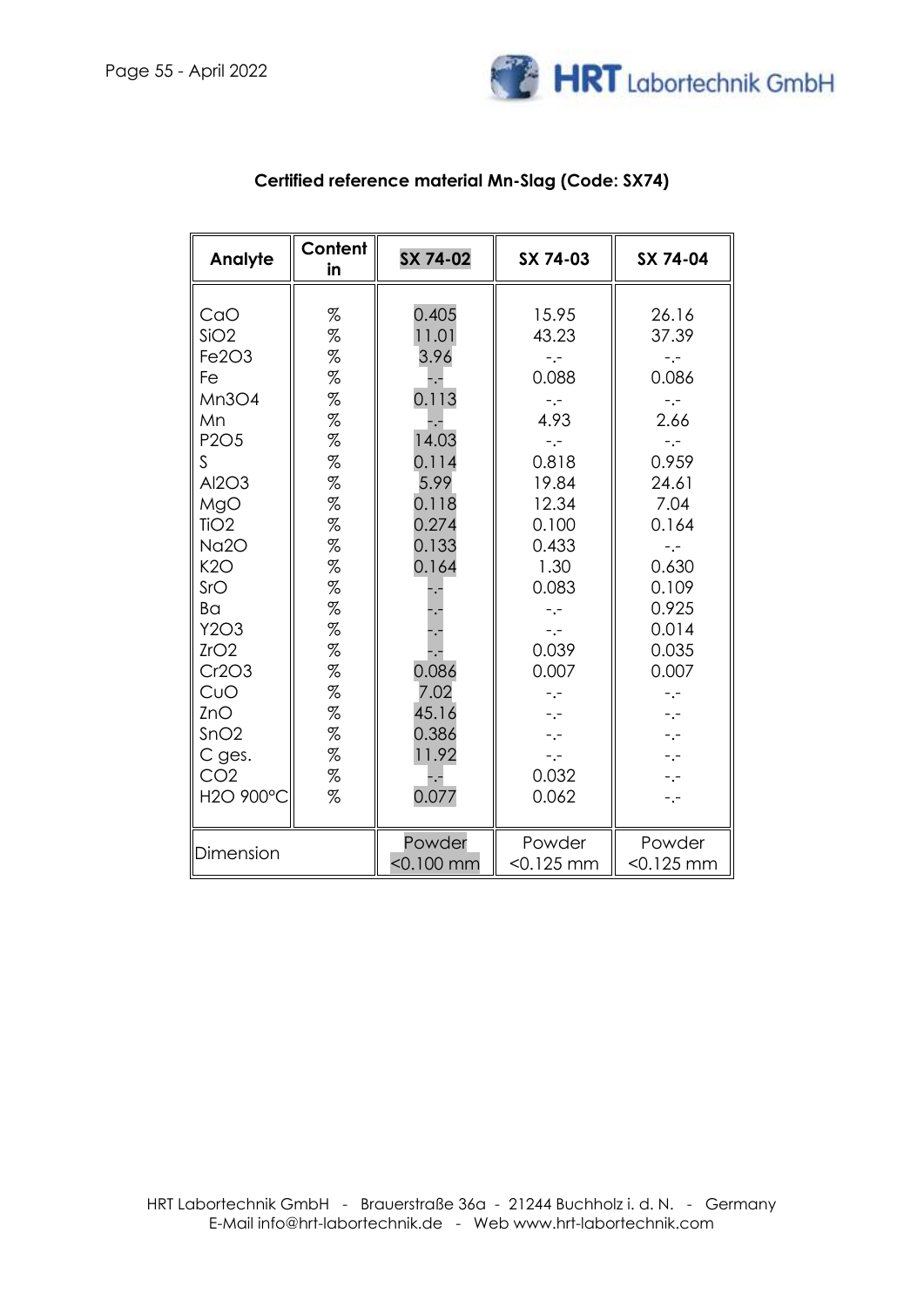

| Analyte                                                                                                                                                                                                                   | Content<br>in                                                                                                                                                                                                                                                                                                                                                                                                                                                       | SE 21-02                                                                                                                                                                                                                                                                                                       | SE 21-06                                                                                                                                                                                                                             | SE 21-10                                                                                                                                                                                                                                                                                            |
|---------------------------------------------------------------------------------------------------------------------------------------------------------------------------------------------------------------------------|---------------------------------------------------------------------------------------------------------------------------------------------------------------------------------------------------------------------------------------------------------------------------------------------------------------------------------------------------------------------------------------------------------------------------------------------------------------------|----------------------------------------------------------------------------------------------------------------------------------------------------------------------------------------------------------------------------------------------------------------------------------------------------------------|--------------------------------------------------------------------------------------------------------------------------------------------------------------------------------------------------------------------------------------|-----------------------------------------------------------------------------------------------------------------------------------------------------------------------------------------------------------------------------------------------------------------------------------------------------|
| С<br>Si<br>Mn<br>P<br>S<br>Cr<br>Mo<br>Ni<br>Al insol.<br>AI<br>Al sol.<br>Al insol.<br>As<br>B<br>B sol.<br>Co<br>Cu<br>N<br><b>N<sub>b</sub></b><br>Pb<br>Sn<br>Ti<br>V<br>Ag<br>Bi<br>Ca<br>Ce<br>In<br>Sb<br>Ta<br>Zn | %<br>%<br>%<br>$% \mathcal{L}_{\mathcal{A}}$<br>$% \mathcal{L}_{\mathcal{A}}$<br>$% \mathcal{L}_{\mathcal{A}}$<br>$% \mathcal{L}_{\mathcal{A}}$<br>$\%$<br>$% \mathcal{L}_{\mathcal{A}}$<br>%<br>$% \mathcal{L}_{\mathcal{A}}$<br>%<br>%<br>%<br>ppm<br>%<br>$\%$<br>%<br>%<br>%<br>%<br>%<br>$\%$<br>$\%$<br>$% \mathcal{L}_{\mathcal{A}}$<br>$% \mathcal{L}_{\mathcal{A}}$<br>$\%$<br>$% \mathcal{L}_{\mathcal{A}}$<br>$\%$<br>$% \mathcal{L}_{\mathcal{A}}$<br>% | 0.1470<br>0.2944<br>0.8221<br>0.0164<br>0.0012<br>0.2847<br>0.0192<br>0.2825<br>0.0009<br>0.0318<br>۰,-<br>$-1$<br>0.0043<br>< 0.0001<br>-.-<br>0.0034<br>0.3503<br>0.0127<br>0.0329<br>< 0.0001<br>0.0006<br>0.0010<br>0.0014<br>-.-<br>< 0.0000<br>0.0012<br>< 0.0000<br>-.-<br>0.0005<br>< 0.0001<br>0.0003 | 0.1406<br>-.-<br>-.-<br>$-,-$<br>0.0277<br>$-,-$<br>-.-<br>-.-<br>-.-<br>-.-<br>-.-<br>- .-<br>- 1-<br>$-1$<br>$-1$<br>$-1$<br>0.0063<br>$-,-$<br>-.-<br>-.-<br>-.-<br>-.-<br>-.-<br>-.-<br>-.-<br>-.-<br>-.-<br>$-,-$<br>-.-<br>-.- | 0.2035<br>0.500<br>1.483<br>0.0186<br>0.0169<br>0.023<br>0.00249<br>0.0179<br>-.-<br>-.-<br>0.0385<br>0.0020<br>0.0060<br>0.00006<br>$-,-$<br>0.0042<br>0.0560<br>$-,-$<br>$-,-$<br>0.00048<br>0.00178<br>0.0014<br>0.0019<br>$-,-$<br>$-,-$<br>0.0003<br>$-,-$<br>$-1$<br>0.0008<br>-.-<br>0.00053 |
| Dimension                                                                                                                                                                                                                 |                                                                                                                                                                                                                                                                                                                                                                                                                                                                     | Filings<br>$0.200 - 1.400$                                                                                                                                                                                                                                                                                     | Filings<br>$0.200 - 1.400$                                                                                                                                                                                                           | Filings<br>$0.200 - 1.400$                                                                                                                                                                                                                                                                          |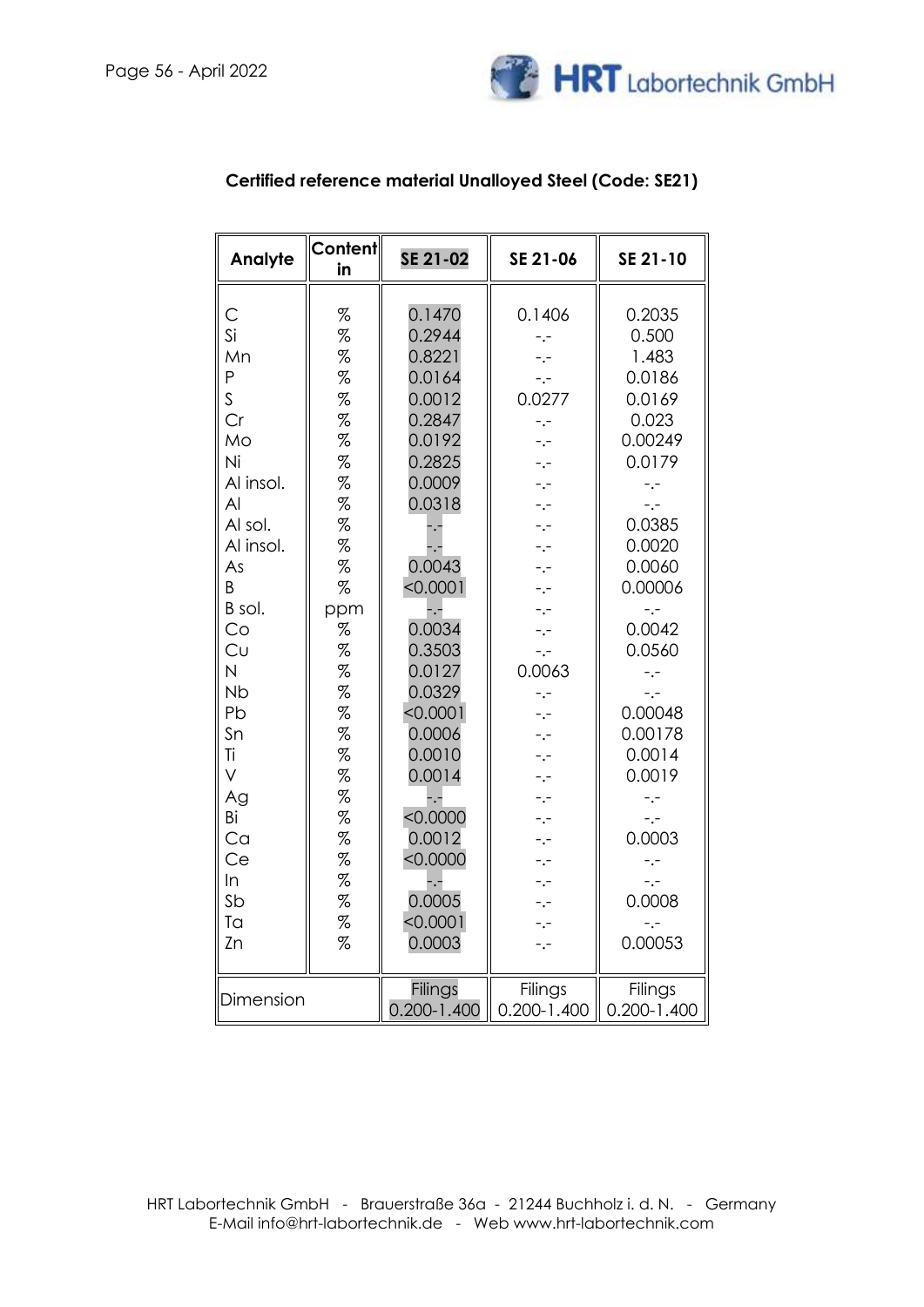

| Analyte                                                                                                                                                                                                                        | Content<br>in                                                                                                                                             | SE 21-14                                                                                                                                                                                                                                                                                                | SE 21-19                                                                                                                                                                                                                                                                                              | SE 21-22                                                                                                                                                                                                                                                                                     | SE 21-261                                                                                                                                                                                                                |
|--------------------------------------------------------------------------------------------------------------------------------------------------------------------------------------------------------------------------------|-----------------------------------------------------------------------------------------------------------------------------------------------------------|---------------------------------------------------------------------------------------------------------------------------------------------------------------------------------------------------------------------------------------------------------------------------------------------------------|-------------------------------------------------------------------------------------------------------------------------------------------------------------------------------------------------------------------------------------------------------------------------------------------------------|----------------------------------------------------------------------------------------------------------------------------------------------------------------------------------------------------------------------------------------------------------------------------------------------|--------------------------------------------------------------------------------------------------------------------------------------------------------------------------------------------------------------------------|
| C<br>Si<br>Mn<br>P<br>$\mathsf{S}$<br>Cr<br>Mo<br>Ni<br>Al insol.<br>AI<br>Al sol.<br>Al insol.<br>As<br>B<br>B sol.<br>Co<br>Cu<br>N<br><b>Nb</b><br>Pb<br>Sn<br>Ti<br>$\vee$<br>Ag<br>Вi<br>Ca<br>Ce<br>In<br>Sb<br>Ta<br>Zn | %<br>%<br>%<br>%<br>%<br>%<br>%<br>%<br>%<br>%<br>%<br>%<br>%<br>%<br>ppm<br>%<br>%<br>%<br>%<br>%<br>%<br>%<br>%<br>%<br>%<br>%<br>%<br>%<br>%<br>%<br>% | 0.0827<br>0.050<br>0.704<br>0.0121<br>0.0103<br>0.0209<br>0.00668<br>0.051<br>$-,-$<br>$-,-$<br>0.0465<br>0.0008<br>0.0056<br>< 0.00004<br>-.-<br>0.0035<br>0.0485<br>$-$ .-<br>$-,-$<br>0.00018<br>0.00522<br>0.213<br>0.0081<br>0.00001<br>$-,-$<br>< 0.0001<br>-.-<br>< 0.0001<br>0.00078<br>0.00067 | 0.1781<br>0.423<br>1.605<br>0.0133<br>0.0098<br>0.0127<br>0.00356<br>0.433<br>$-,-$<br>$-,-$<br>0.0486<br>0.0020<br>0.0034<br>0.00008<br>-.-<br>0.0049<br>0.0184<br>$-,-$<br>$-,-$<br>0.00013<br>0.00058<br>0.0009<br>0.144<br>< 0.00001<br>$-,-$<br>< 0.0002<br>$-,-$<br>$-,-$<br>0.00040<br>0.00036 | 0.1599<br>$-1$<br>$-,-$<br>$\mathbb{L}_\bullet\mathbb{L}$<br>0.0016<br>$-,-$<br>$-,-$<br>$ -$<br>$-,-$<br>$-,-$<br>$-,-$<br>$-1$<br>-.-<br>-.-<br>$-,-$<br>$-,-$<br>$-,-$<br>0.0078<br>$-,-$<br>$-,-$<br>$-,-$<br>$-,-$<br>$-,-$<br>$ -$<br>$-,-$<br>$-,-$<br>$-,-$<br>$-,-$<br>$-,-$<br>-.- | -.-<br>-.-<br>-.-<br>-.-<br>-.-<br>-.-<br>-.-<br>-.-<br>-.-<br>-.-<br>-.-<br>-.-<br>-.-<br>-.-<br>-.-<br>-.-<br>-.-<br>0.0152<br>-.-<br>-.-<br>-.-<br>-.-<br>-.-<br>-.-<br>-.-<br>-.-<br>-.-<br>-.-<br>-.-<br>-.-<br>-.- |
| Dimension                                                                                                                                                                                                                      |                                                                                                                                                           | Filings<br>0.200-1.400                                                                                                                                                                                                                                                                                  | Filings<br>$0.200 - 1.400$                                                                                                                                                                                                                                                                            | Filings<br>$0.200 -$<br>1.400                                                                                                                                                                                                                                                                | Filings<br>$0.200 -$<br>1.400                                                                                                                                                                                            |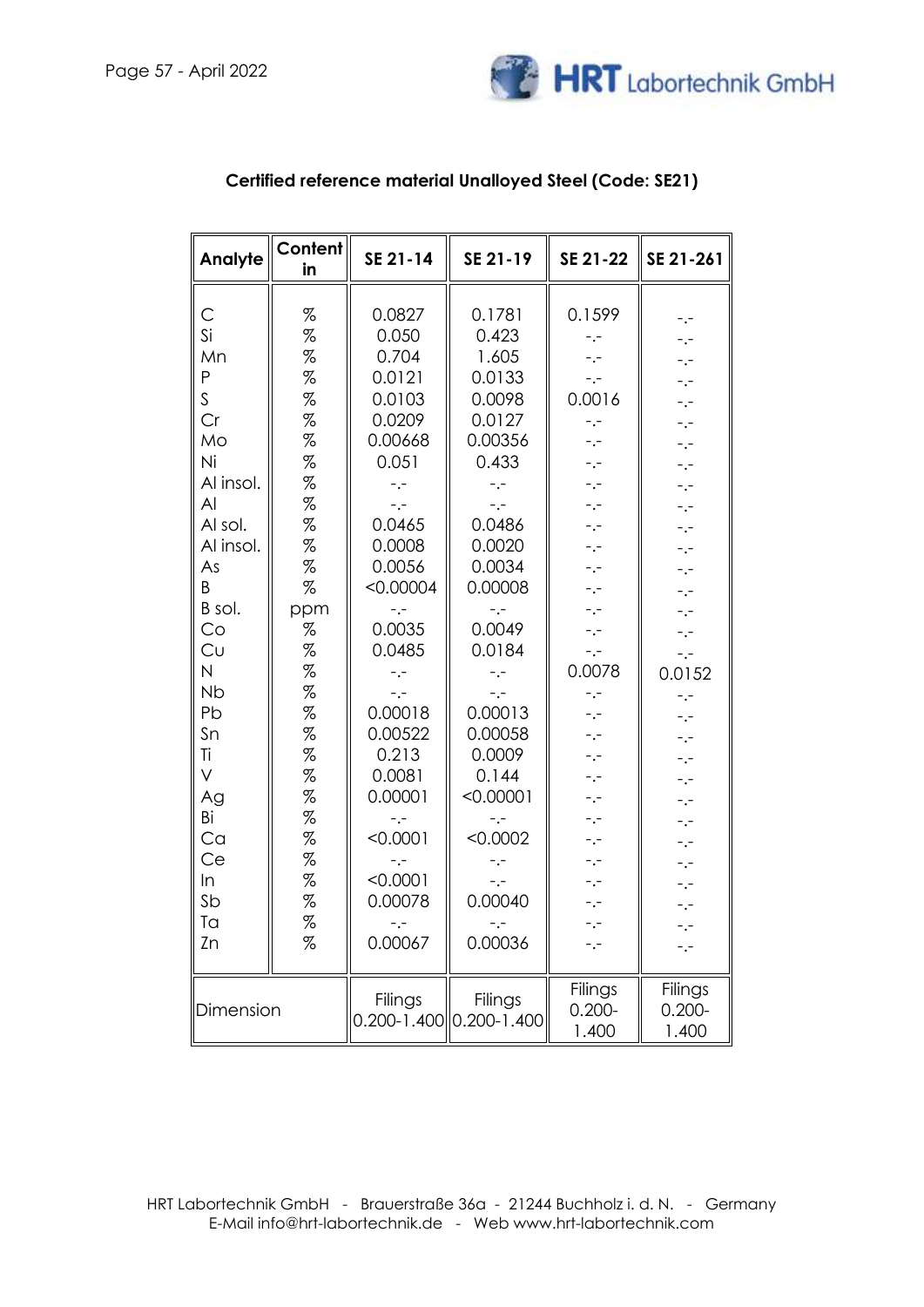

| Analyte                                                                                                                                                                                                                              | Content<br>in                                                                                                                                                                                   | SE 21-30                                                                                                                                                                                                                                                                                            | SE 21-31                                                                                                                                                                                                                                               | SE 21-32                                                                                                                                                                                                                                                                                                            |
|--------------------------------------------------------------------------------------------------------------------------------------------------------------------------------------------------------------------------------------|-------------------------------------------------------------------------------------------------------------------------------------------------------------------------------------------------|-----------------------------------------------------------------------------------------------------------------------------------------------------------------------------------------------------------------------------------------------------------------------------------------------------|--------------------------------------------------------------------------------------------------------------------------------------------------------------------------------------------------------------------------------------------------------|---------------------------------------------------------------------------------------------------------------------------------------------------------------------------------------------------------------------------------------------------------------------------------------------------------------------|
| С<br>Si<br>Mn<br>P<br>$\overline{\mathsf{S}}$<br>Cr<br>Mo<br>Ni<br>Al insol.<br>AI<br>Al sol.<br>Al insol.<br>As<br>B<br>B sol.<br>Co<br>Cυ<br>N<br><b>Nb</b><br>Pb<br>Sn<br>Τi<br>V<br>Ag<br>Вi<br>Ca<br>Ce<br>In<br>Sb<br>Ta<br>Zn | %<br>%<br>%<br>%<br>%<br>%<br>%<br>%<br>%<br>%<br>%<br>%<br>%<br>%<br>ppm<br>%<br>%<br>%<br>%<br>%<br>%<br>%<br>%<br>%<br>%<br>%<br>%<br>%<br>%<br>$% \mathcal{R} \rightarrow \mathcal{R}$<br>% | 0.0457<br>0.0304<br>0.3240<br>0.0101<br>0.0279<br>0.0152<br>0.0030<br>0.0215<br>$-,-$<br>$\ddotsc$<br>0.0624<br>-.-<br>0.0062<br>$\overline{\phantom{a}}$ .<br>$-,-$<br>0.0021<br>0.0191<br>-.-<br>-.-<br>-.-<br>< 0.001<br>$-1$<br>< 0.001<br>$\overline{\phantom{a}}$ .<br>$-,-$<br>0.0001<br>-.- | 0.1964<br>0.181<br>$-,-$<br>0.0068<br>0.0232<br>$-,-$<br>-.-<br>-.-<br>-.-<br>$\mathbb{R}^{\mathbb{Z}}$<br>0.0387<br>-.-<br>-.-<br>-.-<br>-.-<br>-.-<br>-.-<br>-.-<br>-.-<br>-.-<br>-.-<br>-.-<br>-.-<br>-.-<br>-.-<br>$\overline{\phantom{a}}$<br>-.- | 0.1660<br>0.411<br>1.609<br>0.0127<br>0.0094<br>0.0124<br>0.0035<br>0.430<br>$-,-$<br>$-,-$<br>0.0485<br>$\overline{\phantom{a}}$ .<br>0.0035<br>$-,-$<br>$-1$<br>0.0046<br>0.0178<br>-.-<br>$\cdot$ -<br>-.-<br>-.-<br>-.-<br>0.1465<br>$-$ , $-$<br>$\overline{\phantom{a}}$ , $\overline{\phantom{a}}$<br>0.0001 |
| Dimension                                                                                                                                                                                                                            |                                                                                                                                                                                                 | Filings<br>02.00-<br>1.400                                                                                                                                                                                                                                                                          | Filings<br>$0.200 -$<br>1.400                                                                                                                                                                                                                          | Filings<br>$0.200 -$<br>1.400                                                                                                                                                                                                                                                                                       |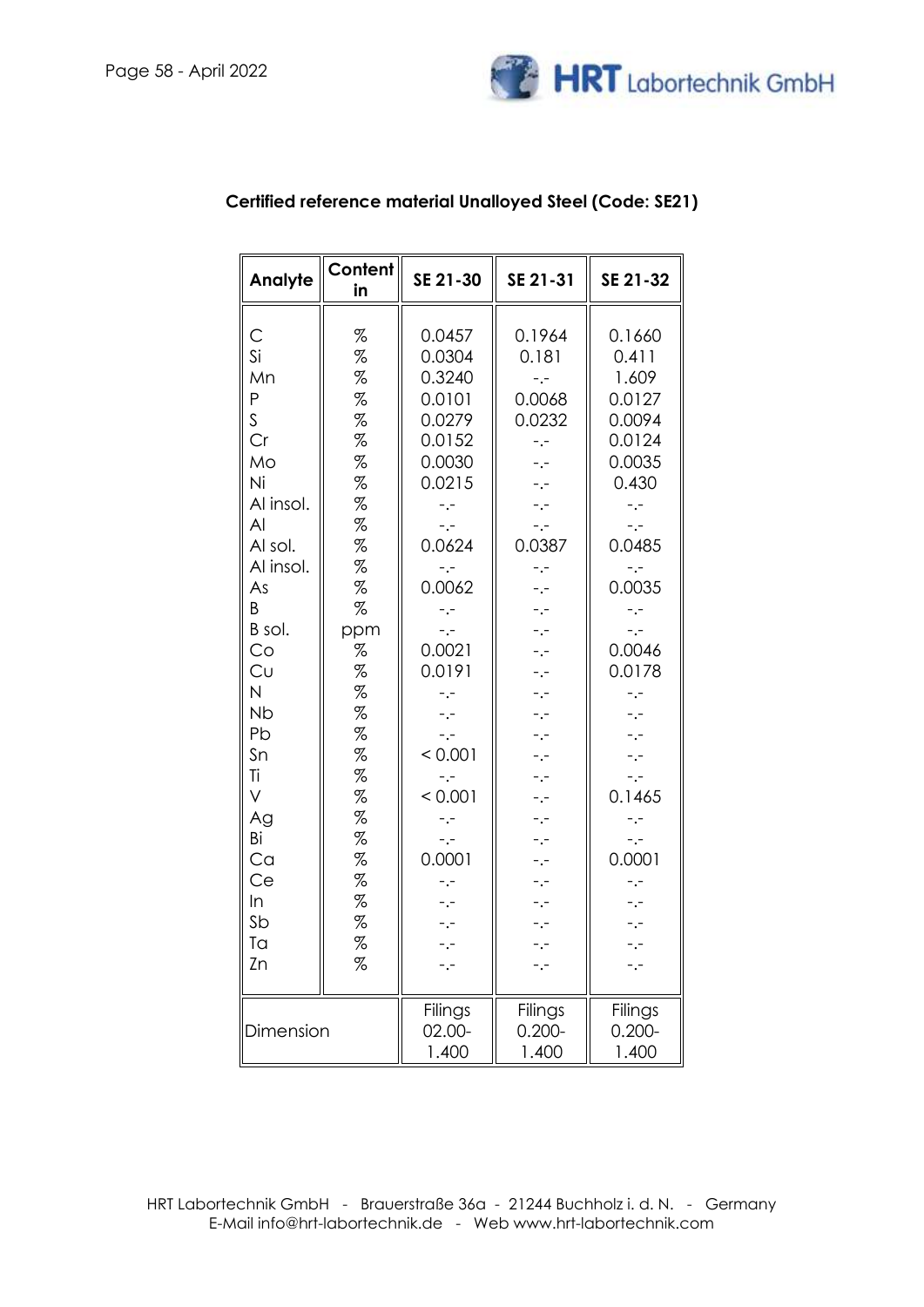

| Analyte                                                                                                                                                                                                                                           | Content<br>in                                                                                                                                                                                                                                                                              | SE 21-35                                                                                                                                               | SE 21-372                                                                                                                                                                                                                                                                                                                                          | SE 21-38                                                                                                                                                                                                                                                                                                    | SE 21-39                                                                                                                                                                                                                                                                                                                  | SE 21-40                                                                                                                                                                                                                                                                                                          |
|---------------------------------------------------------------------------------------------------------------------------------------------------------------------------------------------------------------------------------------------------|--------------------------------------------------------------------------------------------------------------------------------------------------------------------------------------------------------------------------------------------------------------------------------------------|--------------------------------------------------------------------------------------------------------------------------------------------------------|----------------------------------------------------------------------------------------------------------------------------------------------------------------------------------------------------------------------------------------------------------------------------------------------------------------------------------------------------|-------------------------------------------------------------------------------------------------------------------------------------------------------------------------------------------------------------------------------------------------------------------------------------------------------------|---------------------------------------------------------------------------------------------------------------------------------------------------------------------------------------------------------------------------------------------------------------------------------------------------------------------------|-------------------------------------------------------------------------------------------------------------------------------------------------------------------------------------------------------------------------------------------------------------------------------------------------------------------|
| $\mathsf{C}$<br>Si<br>Mn<br>P<br>$\mathsf S$<br>Cr<br>Mo<br>Ni<br>Al insol.<br>AI<br>Al sol.<br>Al insol.<br>As<br>B.<br>B sol.<br>Co<br>Cu<br>$\overline{N}$<br><b>Nb</b><br>Pb<br>Sn<br>Ti<br>V<br>Ag<br>Bi<br>Ca<br>Ce<br>ln<br>Sb<br>Ta<br>Zn | %<br>$\%$<br>%<br>%<br>%<br>%<br>%<br>%<br>$% \mathcal{R}$<br>$% \mathcal{R}$<br>$% \mathcal{R}$<br>$% \mathcal{R}$<br>$% \mathcal{R}$<br>%<br>ppm<br>%<br>%<br>$% \mathcal{R}$<br>%<br>%<br>%<br>%<br>%<br>$% \mathcal{R}$<br>%<br>%<br>%<br>$% \mathcal{R}$<br>$% \mathcal{R}$<br>%<br>% | 0.0502<br>0.0083<br>$\cdot$ -<br>$\ddotsc$<br>0.0019<br>$\cdot$<br>-.-<br>$\ddotsc$<br>$\ddot{\phantom{0}}$<br>$\ddot{\phantom{0}}$<br>$\frac{1}{1}$ . | 0.1720<br>$-1$<br>$-1$<br>$-,-$<br>0.0011<br>$ -$<br>$-,-$<br>$-,-$<br>$-,-$<br>$\overline{\phantom{a}}$<br>$-,-$<br>$-,-$<br>$-,-$<br>-.-<br>$-$ .-<br>$ -$<br>$-$ . $-$<br>0.0120<br>$\ddotsc$<br>$-1$<br>$-1$<br>$-,-$<br>$\overline{\phantom{a}}$ .<br>$-,-$<br>$-,-$<br>$-,-$<br>-.-<br>$-,-$<br>$-,-$<br>$\overline{\phantom{a}}$ .<br>$-,-$ | 0.1296<br>0.3966<br>1.040<br>0.0097<br>0.0009<br>0.1617<br>0.3431<br>1.176<br>$-,-$<br>0.0322<br>$-,-$<br>$-$ . $-$<br>0.0020<br>$-,-$<br>$-1$<br>0.0049<br>0.6446<br>$-1$<br>0.0191<br>0.0001<br>0.0007<br>0.0023<br>0.0021<br>$-,-$<br>< 0.0001<br>0.0017<br>$-,-$<br>$-,-$<br>0.0006<br>$-1 -$<br>0.0001 | 0.151<br>0.454<br>1.576<br>0.0117<br>0.0052<br>0.0155<br>0.0027<br>0.0232<br>$-,-$<br>$-,-$<br>0.0319<br>$-1 -$<br>0.0047<br>$ -$<br>$-,-$<br>0.0032<br>0.0299<br>$-1$<br>0.0326<br>0.0503<br>0.0014<br>0.0010<br>0.111<br>$\ddotsc$<br>$-,-$<br>0.0014<br>$\overline{\phantom{a}}$ .<br>$-,-$<br>0.0006<br>-.-<br>0.0006 | 0.0362<br>0.0091<br>0.2912<br>0.0069<br>0.0127<br>0.0075<br>0.0018<br>0.0240<br>$ -$<br>$-,-$<br>0.0300<br>$-1 -$<br>0.0035<br>$-,-$<br>$-,-$<br>0.0048<br>0.0098<br>$ -$<br>$\ddotsc$<br>0.0001<br>0.0005<br>$-,-$<br>< 0.002<br>$\ddotsc$<br>$-,-$<br>0.0001<br>$-,-$<br>$\ddotsc$<br>0.0007<br>$-,-$<br>0.0012 |
| Dimension                                                                                                                                                                                                                                         |                                                                                                                                                                                                                                                                                            | <b>Filings</b>                                                                                                                                         | Filings<br>$0.200 - 1.400$ 0.200-1.400                                                                                                                                                                                                                                                                                                             | Filings<br>$0.200 - 1.400$                                                                                                                                                                                                                                                                                  | Filings<br>$0.200 - 1.400$                                                                                                                                                                                                                                                                                                | Filings<br>$0.200 - 1.400$                                                                                                                                                                                                                                                                                        |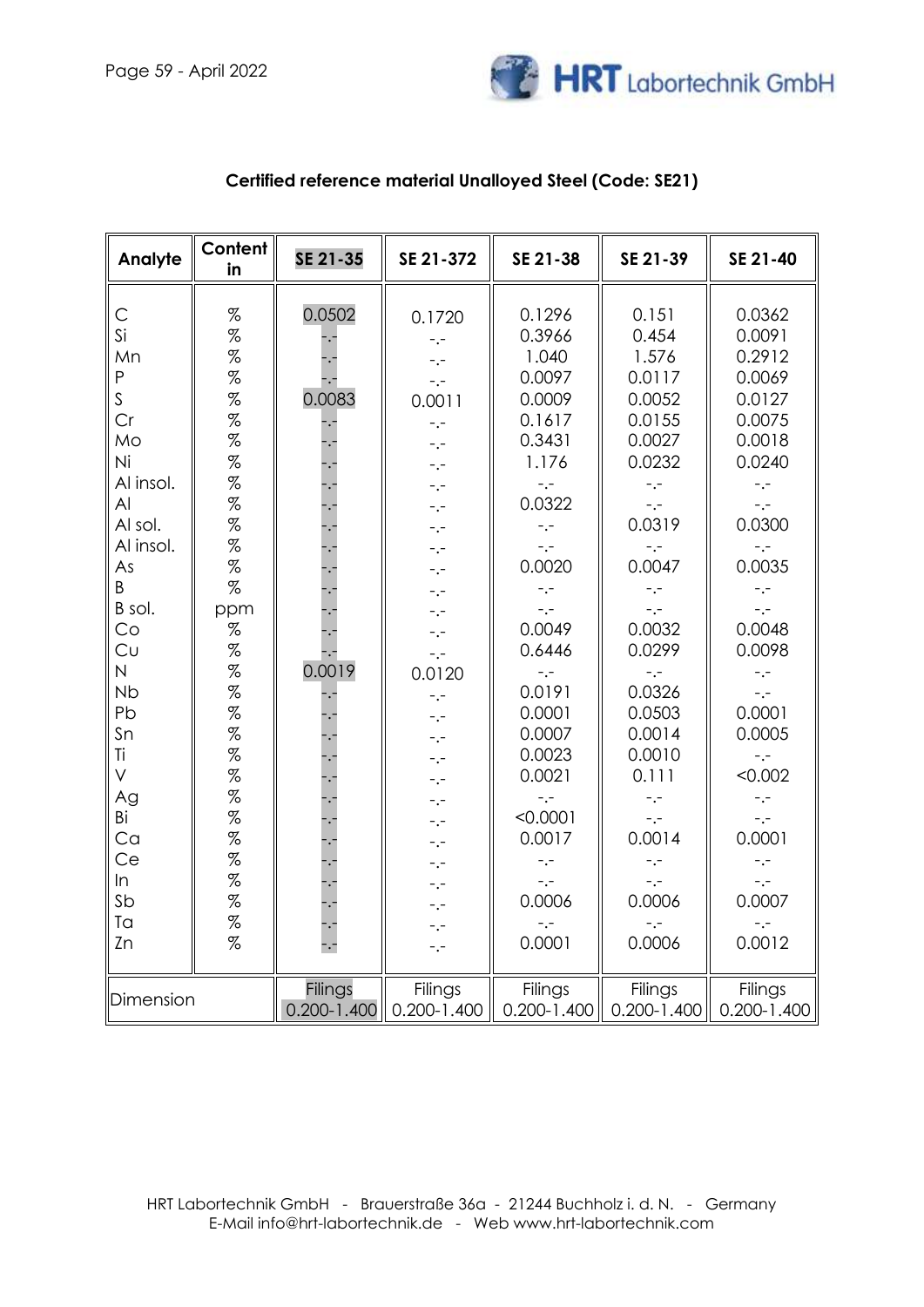

| Analyte                                                                                                                                                                                                                       | Content<br>in                                                                                                                       | SE 21-41                                                                                                                                                                                                            | SE 21-44                                                                                                                                                                                                                                                  | SE 21-54                                                                                                                                                                                  | SE 21-56                                                                                                                                                                                                                        |
|-------------------------------------------------------------------------------------------------------------------------------------------------------------------------------------------------------------------------------|-------------------------------------------------------------------------------------------------------------------------------------|---------------------------------------------------------------------------------------------------------------------------------------------------------------------------------------------------------------------|-----------------------------------------------------------------------------------------------------------------------------------------------------------------------------------------------------------------------------------------------------------|-------------------------------------------------------------------------------------------------------------------------------------------------------------------------------------------|---------------------------------------------------------------------------------------------------------------------------------------------------------------------------------------------------------------------------------|
| $\mathsf{C}$<br>Si<br>Mn<br>$\mathsf{P}$<br>$\mathsf S$<br>Cr<br>Mo<br>Ni<br>Al insol.<br>AI<br>Al sol.<br>Al insol.<br>As<br>B<br>B sol.<br>Co<br>Cu<br>$\overline{N}$<br><b>Nb</b><br>Pb<br>Sn<br>Ti<br>V<br>Ag<br>Bi<br>Ca | %<br>%<br>%<br>%<br>%<br>%<br>%<br>%<br>%<br>%<br>%<br>%<br>$\%$<br>%<br>ppm<br>%<br>%<br>%<br>%<br>%<br>%<br>%<br>%<br>%<br>%<br>% | -.-<br>0.4575<br>1.468<br>$-$ . $-$<br>-.-<br>-.-<br>-.-<br>-.-<br>$-,-$<br>-.-<br>-.-<br>$-,-$<br>$-,-$<br>-.-<br>$-,-$<br>-.-<br>$-,-$<br>$-,-$<br>0.0312<br>$-,-$<br>$-,-$<br>-.-<br>-.-<br>$-1$<br>-.-<br>$-,-$ | 0.080<br>0.050<br>0.708<br>0.0120<br>0.0103<br>0.0209<br>0.0061<br>0.0506<br>$-,-$<br>$-1 -$<br>0.0459<br>$-$ . $-$<br>0.0060<br>$-$ .-<br>$-$ . $-$<br>0.0035<br>0.0488<br>$-1 -$<br>$-1$<br>0.0002<br>0.0052<br>0.213<br>0.008<br>$-1$<br>$-1 -$<br>-.- | -.-<br>-.-<br>-.-<br>$-,-$<br>0.0472<br>$-,-$<br>-.-<br>-.-<br>-.-<br>-.-<br>-.-<br>-.-<br>-.-<br>-.-<br>-.-<br>-.-<br>-.-<br>-.-<br>-.-<br>-.-<br>-.-<br>-.-<br>-.-<br>-.-<br>-.-<br>-.- | 0.00483<br>$-,-$<br>$ -$<br>$-,-$<br>0.01515<br>-.-<br>$-1 -$<br>-.-<br>-.-<br>-.-<br>-.-<br>-.-<br>$-,-$<br>$-1$<br>-.-<br>$-,-$<br>-.-<br>-.-<br>$\overline{\phantom{a}}$ .<br>-.-<br>-.-<br>-.-<br>-.-<br>$-1$<br>-.-<br>-.- |
| Ce                                                                                                                                                                                                                            | $\%$                                                                                                                                | 0.0265                                                                                                                                                                                                              | -.-                                                                                                                                                                                                                                                       | -.-                                                                                                                                                                                       | -.-                                                                                                                                                                                                                             |
| In<br>Sb<br>Ta<br>Zn                                                                                                                                                                                                          | $% \mathcal{R}$<br>%<br>%<br>%                                                                                                      | -.-<br>-.-<br>$-,-$<br>$-,-$                                                                                                                                                                                        | $-,-$<br>0.0007<br>-.-<br>0.0005                                                                                                                                                                                                                          | -.-<br>-.-<br>-.-<br>-.-                                                                                                                                                                  | -.-<br>-.-<br>-.-<br>-.-                                                                                                                                                                                                        |
| Dimension                                                                                                                                                                                                                     |                                                                                                                                     | Filings<br>$0.200 - 1.400$                                                                                                                                                                                          | Filings<br>$0.200 - 1.400$                                                                                                                                                                                                                                | Filings<br>$0.200 - 1.400$                                                                                                                                                                | Filings<br>$0.200 - 1.400$                                                                                                                                                                                                      |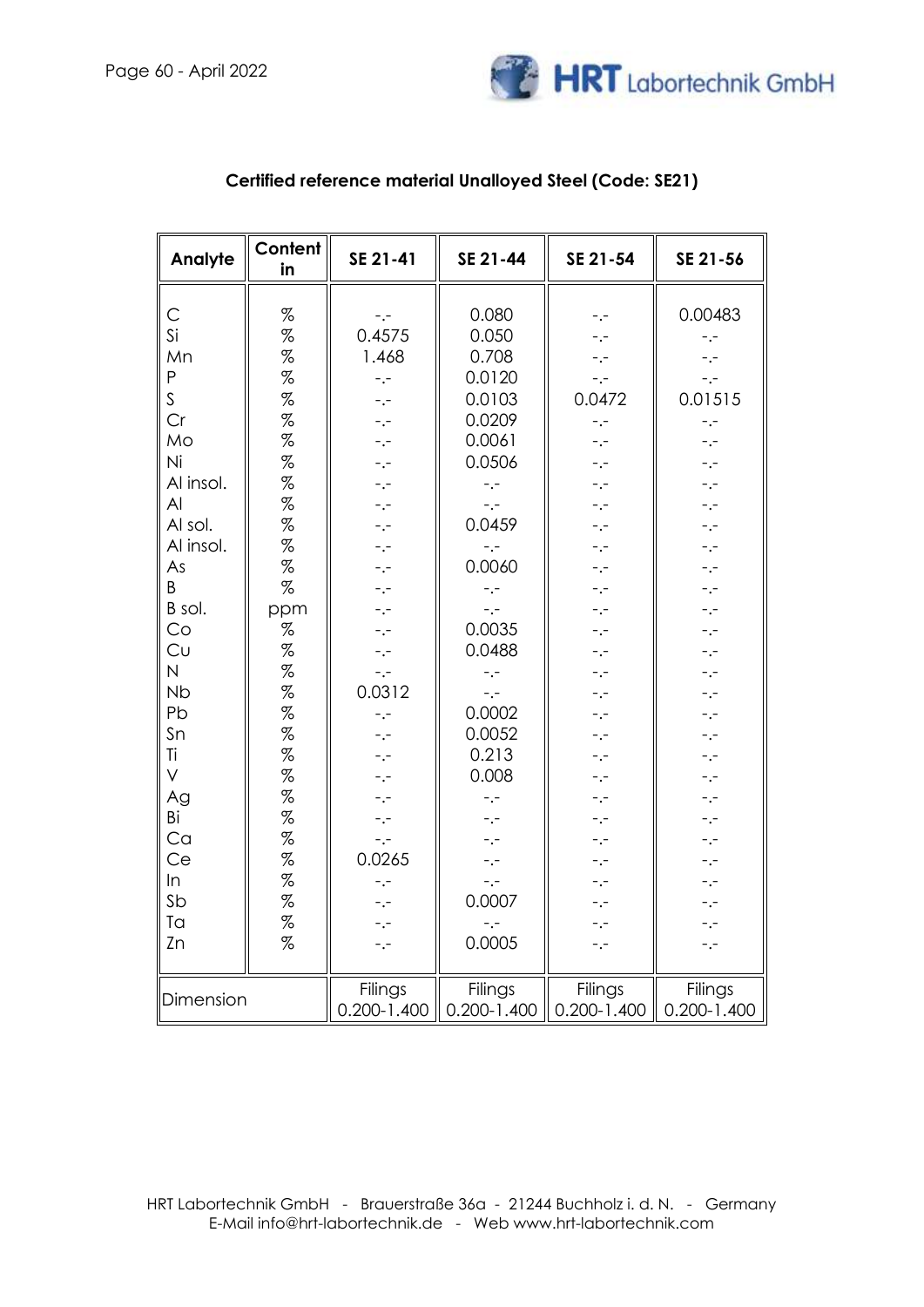

| Analyte                                                                                                                                                                                                        | Content<br>in                                                                                                                                                                                                                                                                                                     | SE 21-61                                                                                                                                                                                                                | SE 21-63                                                                                                                                                                                                                                               |
|----------------------------------------------------------------------------------------------------------------------------------------------------------------------------------------------------------------|-------------------------------------------------------------------------------------------------------------------------------------------------------------------------------------------------------------------------------------------------------------------------------------------------------------------|-------------------------------------------------------------------------------------------------------------------------------------------------------------------------------------------------------------------------|--------------------------------------------------------------------------------------------------------------------------------------------------------------------------------------------------------------------------------------------------------|
| С<br>Si<br>Mn<br>P<br>S<br>Cr<br>Mo<br>Ni<br>Al insol.<br>AI<br>Al sol.<br>Al insol.<br>As<br>Β<br>B sol.<br>Co<br>Cυ<br>N<br><b>Nb</b><br>Pb<br>Sn<br>Τi<br>V<br>Ag<br>Bi<br>Ca<br>Ce<br>In<br>Sb<br>Ta<br>Zn | %<br>%<br>%<br>%<br>%<br>%<br>%<br>$% \mathcal{L}_{\mathcal{A}}$<br>%<br>%<br>$% \mathcal{L}_{\mathcal{A}}$<br>%<br>$% \mathcal{L}_{\mathcal{A}}$<br>$\%$<br>ppm<br>%<br>%<br>$\%$<br>$\%$<br>%<br>$% \mathcal{L}_{\mathcal{A}}$<br>$\%$<br>%<br>$% \mathcal{L}_{\mathcal{A}}$<br>%<br>%<br>%<br>%<br>%<br>%<br>% | 0.1843<br>$-,-$<br>$\cdot$ -<br>-.-<br>0.0043<br>$-1$<br>$\cdot$ -<br>$\cdot$ -<br>$-$ . $-$<br>0.0186<br>$-1$<br>$\cdot$ -<br>$\cdot$ -<br>$\cdot$ -<br>$\cdot$ .<br>$-1$<br>-.-<br>-.-<br>$-1 -$<br>-.-<br>$\cdot$ .- | 0.0036<br>$-$ .-<br>$-$ . $-$<br>-.-<br>0.0026<br>$-1$<br>$-1$<br>$-1$<br>$-1$<br>-.-<br>$\overline{\phantom{a}}$ .<br>Ļ.<br>Ų.<br>$\cdot$ .<br>$\cdot$ .<br>$\cdot$ -<br>$\ddotsc$<br>$-1$<br>$-$ . $-$<br>-.-<br>$-1$<br>$-$ .-<br>$-$ . $-$<br>$-1$ |
| Dimension                                                                                                                                                                                                      |                                                                                                                                                                                                                                                                                                                   | -.-<br>Filings<br>$0.200 - 1.400$                                                                                                                                                                                       | $-$ .-<br>Filings<br>$0.200 - 1.400$                                                                                                                                                                                                                   |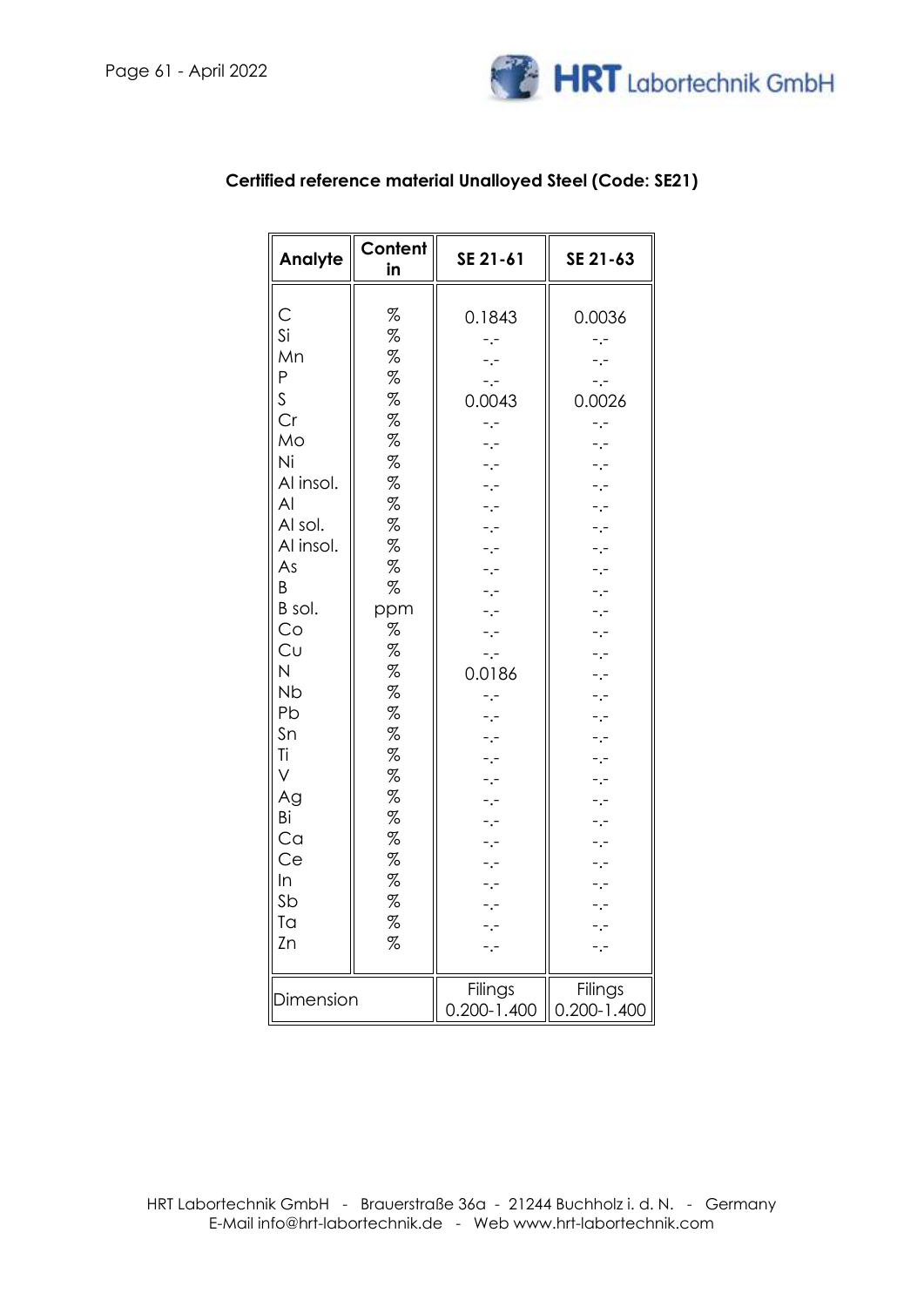

| Analyte                                                                                                                                                                                                                              | Content<br>in                                                                                                                                                                                     | SE 21-72                                                                                                                                                                                                                                                                            | SE 21-75                                                                                                                                                                                      | SE 21-79                                                 |
|--------------------------------------------------------------------------------------------------------------------------------------------------------------------------------------------------------------------------------------|---------------------------------------------------------------------------------------------------------------------------------------------------------------------------------------------------|-------------------------------------------------------------------------------------------------------------------------------------------------------------------------------------------------------------------------------------------------------------------------------------|-----------------------------------------------------------------------------------------------------------------------------------------------------------------------------------------------|----------------------------------------------------------|
| С<br>Si<br>Mn<br>P<br>S<br>Cr<br>Mo<br>Ni<br>Al insol.<br>AI<br>Al sol.<br>Al insol.<br>As<br>B<br>B sol.<br>Co<br>Cu<br>$\overline{\mathsf{N}}$<br><b>Nb</b><br>Pb<br>Sn<br>Ti<br>V<br>Ag<br>Bi<br>Ca<br>Ce<br>ln<br>Sb<br>Ta<br>Zn | $% \mathcal{R}$<br>%<br>%<br>%<br>%<br>%<br>%<br>$% \mathcal{R}$<br>%<br>%<br>%<br>%<br>%<br>%<br>ppm<br>$\%$<br>$\%$<br>$\%$<br>%<br>%<br>%<br>%<br>%<br>%<br>%<br>%<br>$\%$<br>%<br>%<br>%<br>% | 0.1611<br>-.-<br>$\ddotsc$<br>0.0147<br>$-,-$<br>- .-<br>-.-<br>-.-<br>$\cdot$ .<br>$\cdot$ $\cdot$<br>$\cdot$ .<br>-.-<br>$\cdot$ . –<br>$\cdot$ . –<br>$\cdot$ .-<br>-.-<br>-.-<br>$\ddotsc$<br>$-1$<br>$-1 -$<br>$-1 -$<br>-.-<br>$-,-$<br>$-1 -$<br>$-1 -$<br>-.-<br>-.-<br>-.- | 0.1290<br>$-,-$<br>$-1$<br>$-1$<br>0.0181<br>$-1$<br>-.-<br>-.-<br>-.-<br>۰.-<br>-.-<br>-.-<br>-.-<br>-.-<br>-.-<br>-.-<br>-.-<br>-.-<br>-.-<br>-.-<br>-.-<br>-.-<br>-.-<br>-.-<br>-.-<br>-.- | 0.0232<br>$\ddotsc$<br>计计算计计算计算计 计可分子 计可分子 计可分子 计分子 计计算机 |
| Dimension                                                                                                                                                                                                                            |                                                                                                                                                                                                   | Filings<br>$0.200 - 1.400$                                                                                                                                                                                                                                                          | Filings<br>$0.200 - 1.400$                                                                                                                                                                    | <b>Filings</b><br>$0.200 - 1.400$                        |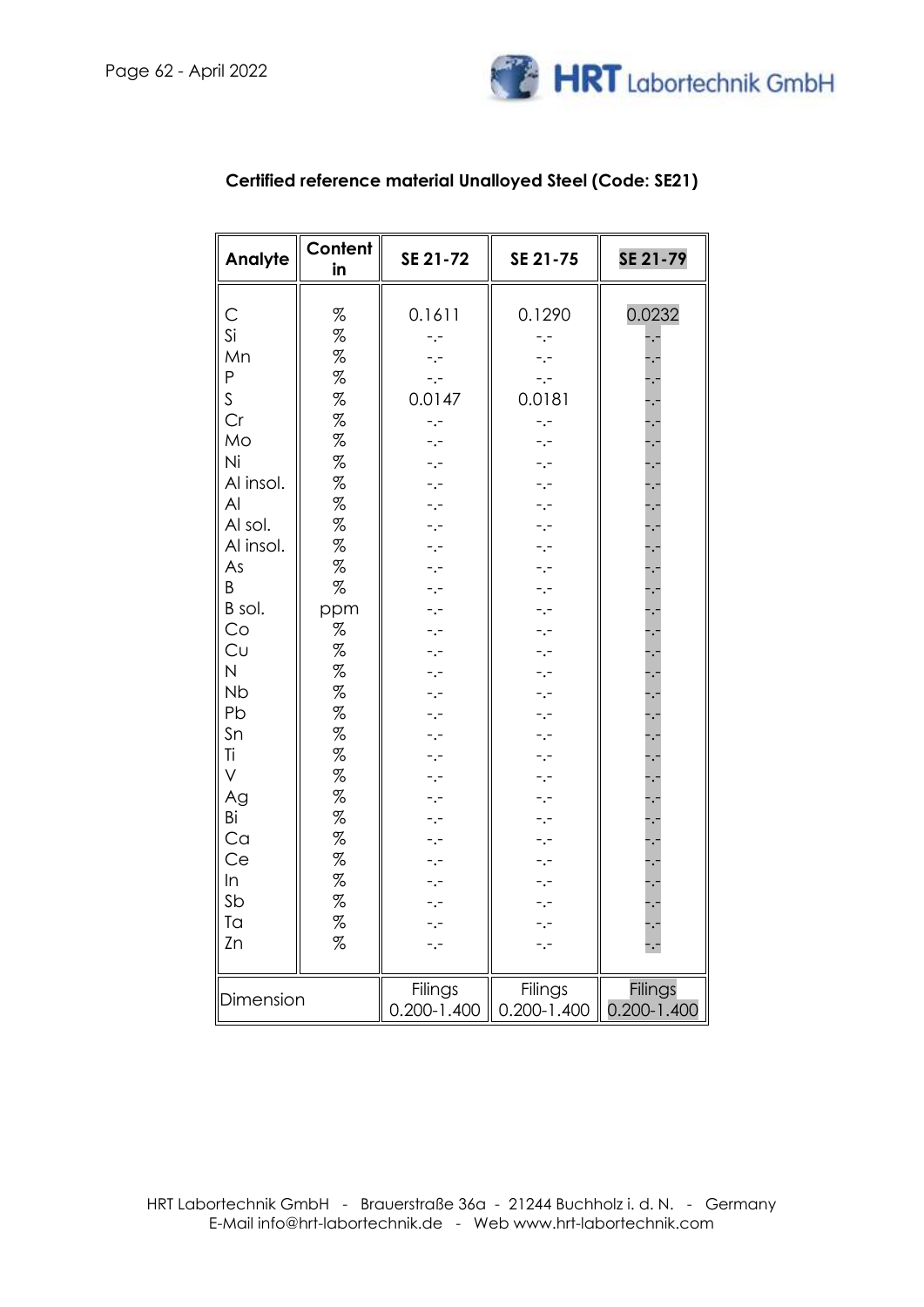

| Analyte      | Content<br>in                 | SE 21-84                   | SE 21-93                   | SE 21-94                   | SE 21-961                  |
|--------------|-------------------------------|----------------------------|----------------------------|----------------------------|----------------------------|
| $\mathsf{C}$ | $% \mathcal{L}_{\mathcal{A}}$ | 0.4433                     | 0.074                      | 0.0396                     | 0,0609                     |
| Si           | $\%$                          | $-,-$                      | 0.314                      | 0.2733                     | -.-                        |
| Mn           | %                             | $-,-$                      | 1.471                      | 1.3431                     | $-,-$                      |
| P            | %                             | $-,-$                      | 0.00273                    | 0.0091                     | $-,-$                      |
| S            | %                             | 0.0152                     | 0.0008                     | < 0.0006                   | 0,0006                     |
| Cr           | %                             | $ -$                       | 0.0144                     | 0.0333                     | $-1$                       |
| Mo           | %                             | $-,-$                      | 0.0668                     | 0.0055                     | $-,-$                      |
| Ni           | %                             | $-,-$                      | 0.0743                     | 0.0350                     | $-,-$                      |
| Al insol.    | %                             | $-,-$                      | $-,-$                      | $\ddotsc$                  | $-,-$                      |
| AI           | %                             | $- -$                      | $-1$                       | 0.0436                     | -.-                        |
| Al sol.      | %                             | -.-                        | 0.0396                     | $-,-$                      | $-,-$                      |
| Al insol.    | %                             | $-,-$                      | $-1$                       | $\ddotsc$                  | $-,-$                      |
| As           | $\%$                          | $-,-$                      | 0.0022                     | 0.0023                     | $-,-$                      |
| B            | %                             | -.-                        | $-,-$                      | $-,-$                      | -.-                        |
| B sol.       | ppm                           | -.-                        | $-$ . $-$                  | $-,-$                      | -.-                        |
| Co           | $% \mathcal{R}$               | -.-                        | 0.0033                     | 0.0035                     | -.-                        |
| Cu           | %                             | -.-                        | 0.0463                     | 0.0174                     | -.-                        |
| N            | %                             | -.-                        | $-,-$                      | $-,-$                      | -.-                        |
| <b>Nb</b>    | %                             | -.-                        | 0.0002                     | 0.0329                     | -.-                        |
| Pb           | %                             | -.-                        | < 0.0001                   | 0.0001                     | -.-                        |
| Sn           | %                             | -.-                        | 0.0056                     | 0.0005                     | $-1$                       |
| Ti           | %                             |                            | 0.0011                     | 0.0017                     | -.-                        |
| $\vee$       | %                             | -.-                        | 0.0329                     | 0.0351                     | -.-                        |
| Ag           | %                             | -.-                        | $-,-$                      | $-,-$                      | -.-                        |
| Bi           | %                             | -.-                        | $-,-$                      | $-,-$                      | -.-                        |
| Ca           | %                             | -.-                        | 0.0023                     | 0.0010                     | -.-                        |
| Ce           | %                             | -.-                        | $-$ .-                     | $-,-$                      | $-,-$                      |
| Ga           | %                             | -.-                        | $-,-$                      | -.-                        | 0,0034                     |
| In           | %                             | -.-                        | $\ddotsc$                  | $-,-$                      | -.-                        |
| Sb           | %                             | -.-                        | 0.0006                     | 0.0004                     | -.-                        |
| Ta           | %                             | -.-                        | $-,-$                      | -.-                        | -.-                        |
| Zn           | %                             | $-,-$                      | $ -$                       | 0.0004                     | $-,-$                      |
| Dimension    |                               | Filings<br>$0.200 - 1.400$ | Filings<br>$0.200 - 1.400$ | Filings<br>$0.200 - 1.400$ | Filings<br>$0.200 - 1.400$ |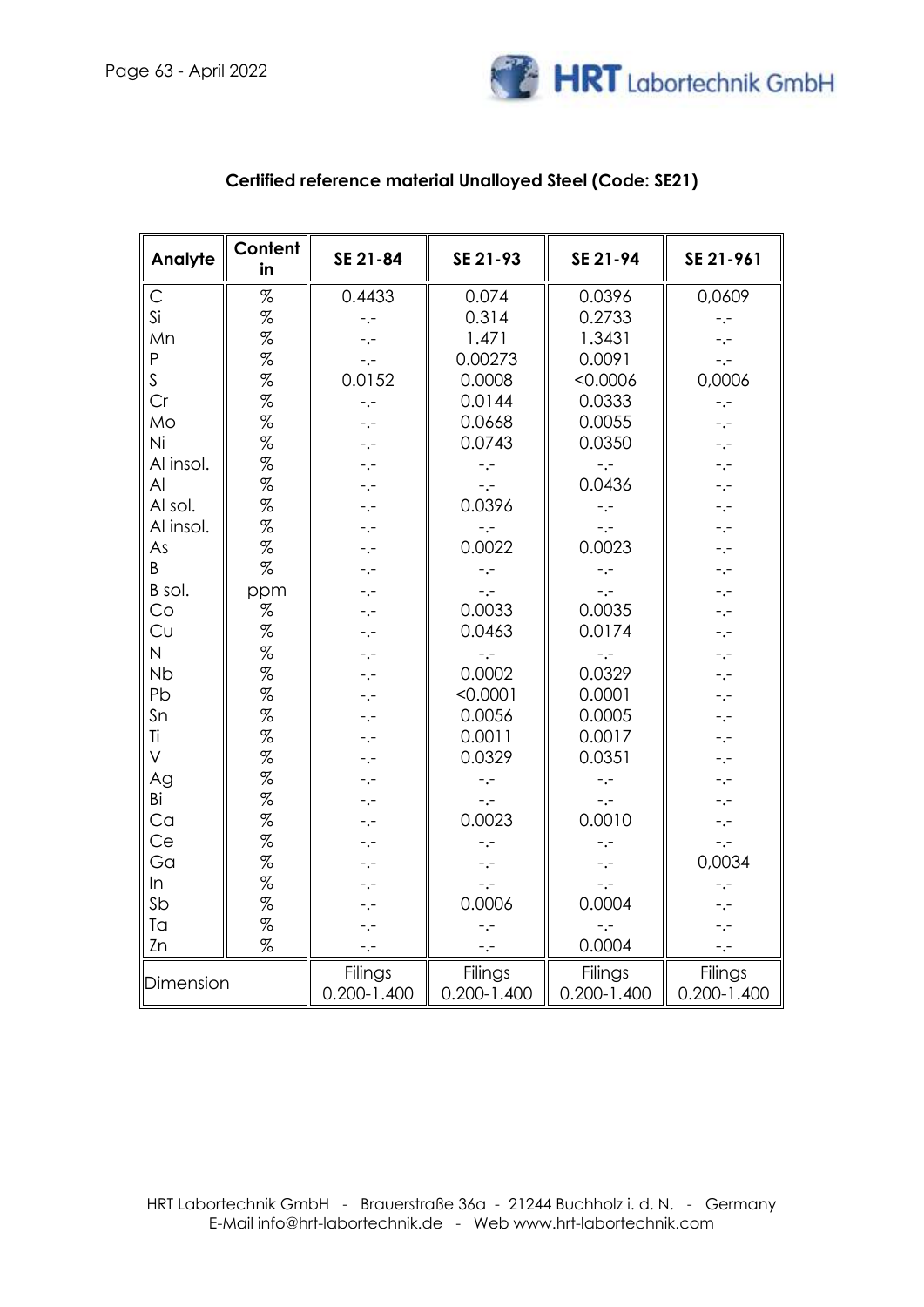

| Analyte      | Content<br>in                                                                                                                                                                                                                                                                                                                                                                                                                                                                                                                | SE 22-01        | SE 22-03        | SE 22-041       | SE 22-08        |
|--------------|------------------------------------------------------------------------------------------------------------------------------------------------------------------------------------------------------------------------------------------------------------------------------------------------------------------------------------------------------------------------------------------------------------------------------------------------------------------------------------------------------------------------------|-----------------|-----------------|-----------------|-----------------|
|              |                                                                                                                                                                                                                                                                                                                                                                                                                                                                                                                              |                 |                 |                 |                 |
| C            | $% \mathcal{L}_{\mathrm{C}}\times\mathcal{L}_{\mathrm{C}}\times\mathcal{L}_{\mathrm{C}}\times\mathcal{L}_{\mathrm{C}}\times\mathcal{L}_{\mathrm{C}}\times\mathcal{L}_{\mathrm{C}}\times\mathcal{L}_{\mathrm{C}}\times\mathcal{L}_{\mathrm{C}}\times\mathcal{L}_{\mathrm{C}}\times\mathcal{L}_{\mathrm{C}}\times\mathcal{L}_{\mathrm{C}}\times\mathcal{L}_{\mathrm{C}}\times\mathcal{L}_{\mathrm{C}}\times\mathcal{L}_{\mathrm{C}}\times\mathcal{L}_{\mathrm{C}}\times\mathcal{L}_{\mathrm{C}}\times\mathcal{L}_{\mathrm{C}}$ | 0.1492          | 0.1658          | 0.0469          | 0.4843          |
| Si           | $\%$                                                                                                                                                                                                                                                                                                                                                                                                                                                                                                                         | -.-             | 0.4190          | -.-             | 0.2616          |
| Mn           | %                                                                                                                                                                                                                                                                                                                                                                                                                                                                                                                            | -.-             | 1.6015          | -.-             | 0.8406          |
| P            | %                                                                                                                                                                                                                                                                                                                                                                                                                                                                                                                            | $-,-$           | 0.0126          | $-,-$           | 0.0144          |
| S            | %                                                                                                                                                                                                                                                                                                                                                                                                                                                                                                                            | 0.0048          | 0.0089          | 0.0277          | 0.0013          |
| Cr           | %                                                                                                                                                                                                                                                                                                                                                                                                                                                                                                                            | -.-             | 0.0128          | -.-             | 0.9596          |
| Mo           | %                                                                                                                                                                                                                                                                                                                                                                                                                                                                                                                            | $-,-$           | 0.0036          | $-1 -$          | 0.0105          |
| Ni           | $\%$                                                                                                                                                                                                                                                                                                                                                                                                                                                                                                                         | $-,-$           | 0.4342          | -.-             | 0.0416          |
| Al insol.    | %                                                                                                                                                                                                                                                                                                                                                                                                                                                                                                                            | -.-             | 0.0500          | -.-             | 0.0386          |
| As           | %                                                                                                                                                                                                                                                                                                                                                                                                                                                                                                                            | $-,-$           | 0.0030          | $-1 -$          | 0.0019          |
| Co           | %                                                                                                                                                                                                                                                                                                                                                                                                                                                                                                                            | $-,-$           | 0.0046          | -.-             | 0.0037          |
| Cυ           | %                                                                                                                                                                                                                                                                                                                                                                                                                                                                                                                            | -.-             | 0.0180          | -.-             | 0.0202          |
| $\mathsf{N}$ | %                                                                                                                                                                                                                                                                                                                                                                                                                                                                                                                            | $-,-$           | $-$ . $-$       | 0.0035          | -.-             |
| <b>Nb</b>    | %                                                                                                                                                                                                                                                                                                                                                                                                                                                                                                                            | $-,-$           | 0.0001          | $-1 -$          | 0.0005          |
| Pb           | $% \mathcal{L}_{\mathrm{C}}\times\mathcal{L}_{\mathrm{C}}\times\mathcal{L}_{\mathrm{C}}\times\mathcal{L}_{\mathrm{C}}\times\mathcal{L}_{\mathrm{C}}\times\mathcal{L}_{\mathrm{C}}\times\mathcal{L}_{\mathrm{C}}\times\mathcal{L}_{\mathrm{C}}\times\mathcal{L}_{\mathrm{C}}\times\mathcal{L}_{\mathrm{C}}\times\mathcal{L}_{\mathrm{C}}\times\mathcal{L}_{\mathrm{C}}\times\mathcal{L}_{\mathrm{C}}\times\mathcal{L}_{\mathrm{C}}\times\mathcal{L}_{\mathrm{C}}\times\mathcal{L}_{\mathrm{C}}\times\mathcal{L}_{\mathrm{C}}$ | -.-             | 0.0004          | -.-             |                 |
| Sn           | %                                                                                                                                                                                                                                                                                                                                                                                                                                                                                                                            | $-,-$           | 0.0008          | $-1 -$          | 0.0004          |
| Ti           | $\%$                                                                                                                                                                                                                                                                                                                                                                                                                                                                                                                         | $-,-$           | 0.0008          | $-1 -$          | 0.0018          |
| V            | %                                                                                                                                                                                                                                                                                                                                                                                                                                                                                                                            | $-,-$           | 0.1414          | -.-             | 0.1325          |
| Zr           | %                                                                                                                                                                                                                                                                                                                                                                                                                                                                                                                            | $-,-$           | $-1$            | $-,-$           | $-1 -$          |
| Ca           | $% \mathcal{L}_{\mathcal{A}}$                                                                                                                                                                                                                                                                                                                                                                                                                                                                                                | $-,-$           | < 0.0001        | -.-             | 0.0026          |
| Sb           | %                                                                                                                                                                                                                                                                                                                                                                                                                                                                                                                            | -.-             | 0.0004          | -.-             | 0.0005          |
|              |                                                                                                                                                                                                                                                                                                                                                                                                                                                                                                                              |                 |                 |                 |                 |
|              |                                                                                                                                                                                                                                                                                                                                                                                                                                                                                                                              | Filings         | Filings         | Filings         | <b>Filings</b>  |
| Dimension    |                                                                                                                                                                                                                                                                                                                                                                                                                                                                                                                              | $0.200 - 1.400$ | $0.200 - 1.400$ | $0.200 - 1.400$ | $0.200 - 1.400$ |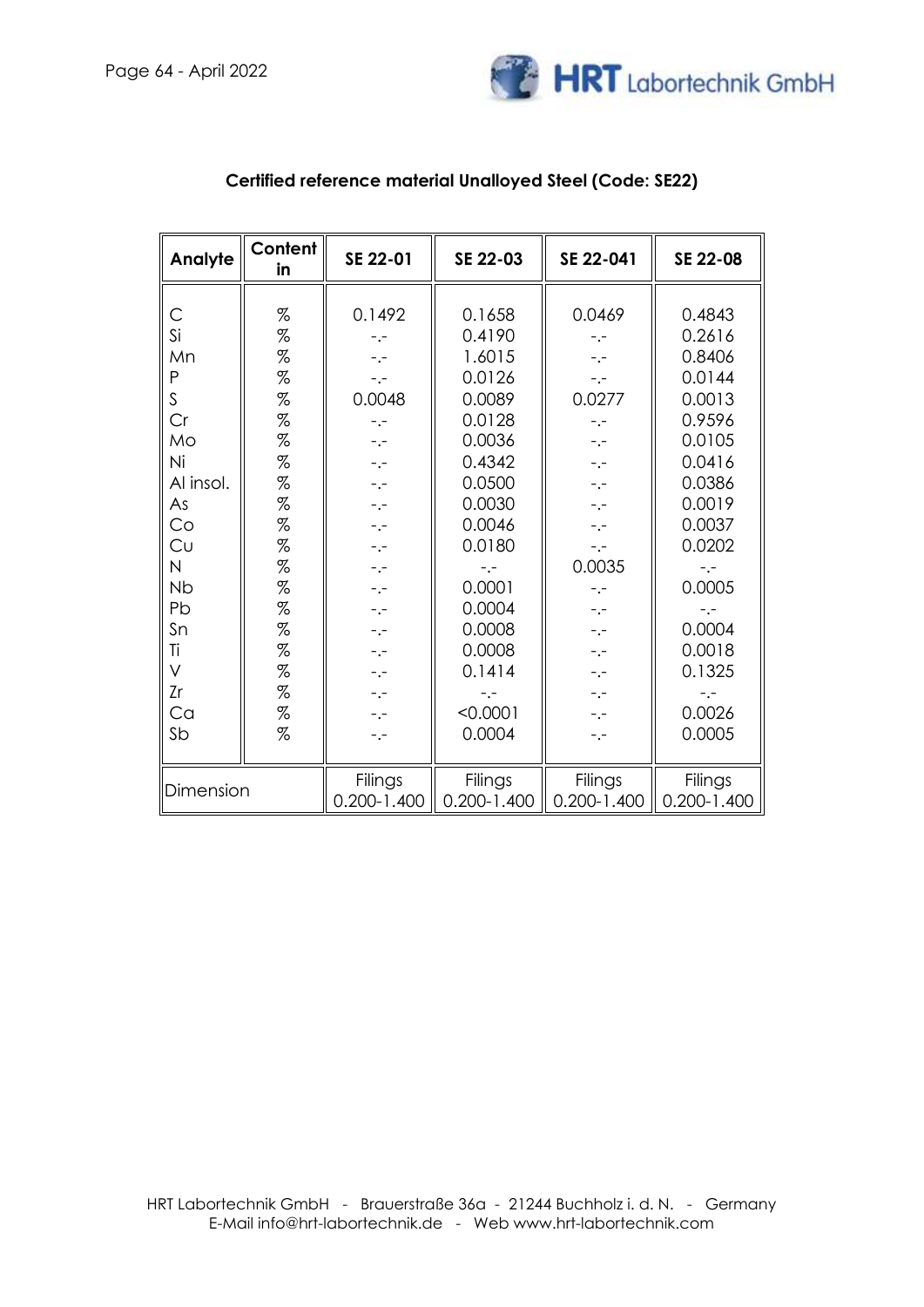

| Analyte                                                                                                                           | Content<br>in                                                                                                                          | SE 22-10                                                                                                                                                                                                 | SE 22-18                                                                                                                 |
|-----------------------------------------------------------------------------------------------------------------------------------|----------------------------------------------------------------------------------------------------------------------------------------|----------------------------------------------------------------------------------------------------------------------------------------------------------------------------------------------------------|--------------------------------------------------------------------------------------------------------------------------|
| С<br>Si<br>Mn<br>P<br>S<br>Cr<br>Mo<br>Ni<br>Al sol.<br>As<br>Co<br>Cυ<br>N<br><b>Nb</b><br>Pb<br>Sn<br>Ti<br>V<br>Zr<br>Ca<br>Sb | %<br>$\%$<br>%<br>$\%$<br>$\%$<br>%<br>$\%$<br>$\%$<br>%<br>$\%$<br>$\%$<br>%<br>%<br>$\%$<br>$\%$<br>%<br>$\%$<br>$\%$<br>%<br>%<br>% | 0.0648<br>0.0872<br>1.4783<br>0.0130<br>0.0034<br>0.0344<br>0.0162<br>0.2443<br>0.0021<br>0.0019<br>0.0031<br>0.1035<br>-.-<br>0.0212<br>-.-<br>0.0005<br>0.0164<br>0.0014<br>0.0071<br>0.0003<br>0.0005 | 0.1989<br>-.-<br>$-1$<br>0.0014<br>-.-<br>-.-<br>$-1$<br>-.-<br>$-1$<br>0.0155<br>-.-<br>-.-<br>$-1$<br>-.-<br>$\cdot$ . |
| Dimension                                                                                                                         |                                                                                                                                        | Filings<br>$0.200 - 1.400$                                                                                                                                                                               | Filings<br>0.200-1.400                                                                                                   |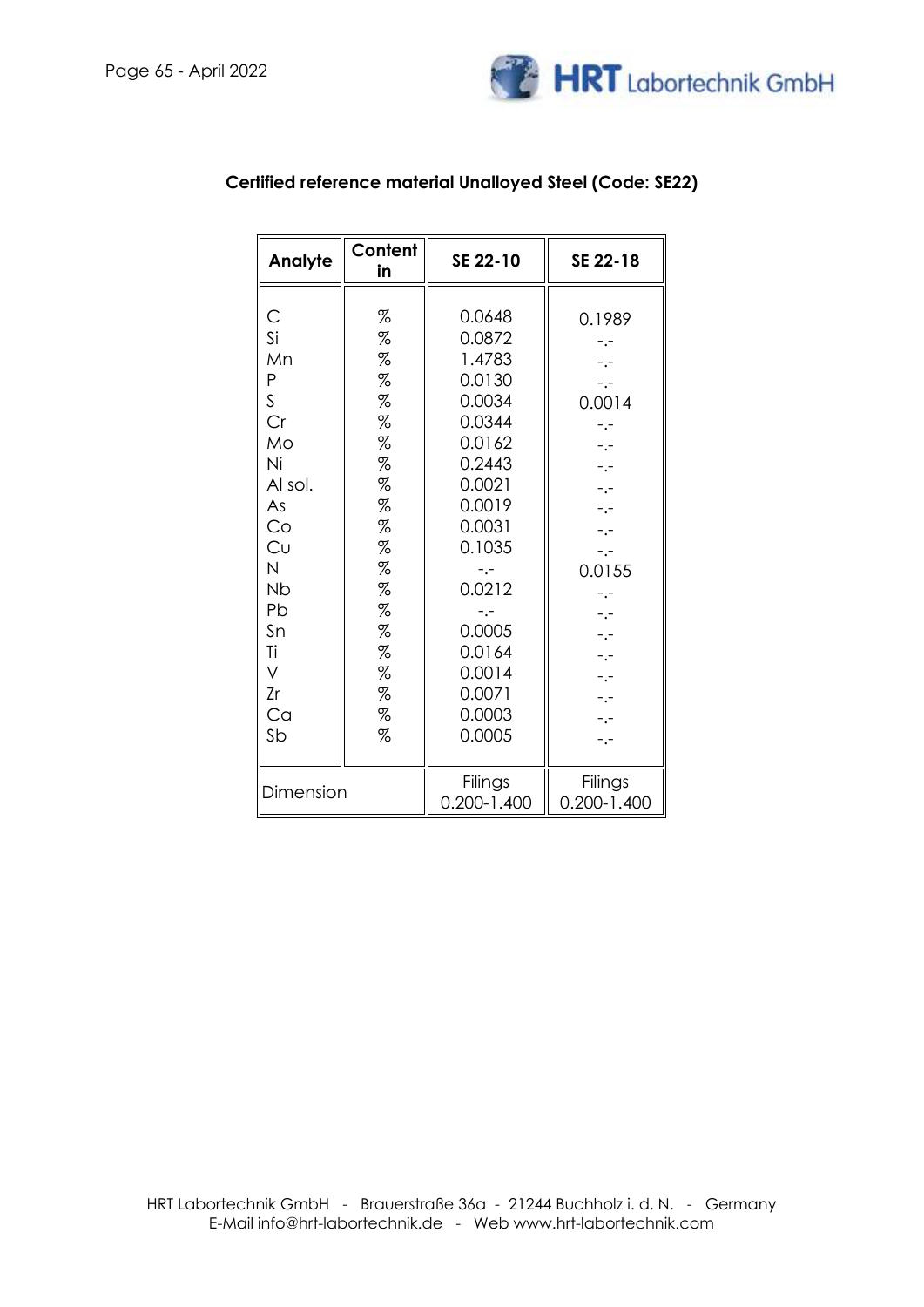

| Analyte        | Content<br>in   | SE 23-03                | SE 23-09        | SE 23-12        | SE 23-14        |
|----------------|-----------------|-------------------------|-----------------|-----------------|-----------------|
| С              | $\%$            | 0.1671                  | 0.0438          | 0.090           | 0.061           |
| Si             | %               | 0.577                   | 0.2006          | 0.458           | 0.164           |
| Mn             | %               | 1.744                   | 2.031           | 1.593           | 0.392           |
| $\mathsf{P}$   | %               | 0.0151                  | 0.0168          | 0.0159          | 0.0058          |
| S              | %               | 0.0112                  | 0.00078         | 0.0023          | 0.0011          |
| Cr             | %               | $-,-$                   | 0.0290          | 1.938           | 0.010           |
| Mo             | $\%$            | -.-                     | 0.3203          | 0.203           | 0.054           |
| Ni             | %               | $^{\circ}$ . $^{\circ}$ | 0.0260          | 1.170           | 5.39            |
| Al sol.        | %               | 0.0255                  | 0.0299          | $-,-$           | 0.043           |
| Al insol.      | $% \mathcal{R}$ | $-,-$                   | 0.0005          | $-$ . $-$       | $-1$            |
| $\overline{A}$ | $\%$            | -.-                     | -.-             | 0.0430          | $-,-$           |
| As             | %               | $-1$                    | 0.0029          | 0.0036          | 0.0021          |
| B              | %               | -.-                     | 0.0026          | -.-             | $-$ . $-$       |
| B tot.         | %               | -.-                     | -.-             | 0.00005         | -.-             |
| Co             | $% \mathcal{R}$ | -.-                     | 0.0044          | 0.0057          | 0.0047          |
| Cυ             | %               | $-1$                    | 0.0083          | 0.0110          | 0.005           |
| N              | %               | -.-                     | -.-             | $-$ .-          | $-,-$           |
| <b>Nb</b>      | %               | -.-                     | 0.0558          | $-,-$           | $-,-$           |
| Pb             | %               | $-,-$                   | 0.00004         | 0.0002          | 0.0001          |
| Sn             | $% \mathcal{R}$ | -.-                     | 0.0009          | 0.0003          | 0.0002          |
| Τi             | %               | -.-                     | 0.0163          | $-,-$           | -.-             |
| V              | %               | -.-                     | 0.0075          | 0.121           | < 0.001         |
| Bi             | %               | $-,-$                   | < 0.00005       | $-,-$           | -.-             |
| Ca             | %               | $-,-$                   | 0.0016          | 0.0013          | 0.0034          |
| Sb             | %               | $-,-$                   | 0.0005          | 0.0005          | 0.0008          |
| Zn             | $\%$            | -.-                     | < 0.0002        | 0.0007          | 0.0005          |
| Dimension      |                 | Filings                 | Filings         | Filings         | Filings         |
|                |                 | $0.200 - 1.400$         | $0.200 - 1.400$ | $0.200 - 1.400$ | $0.200 - 1.400$ |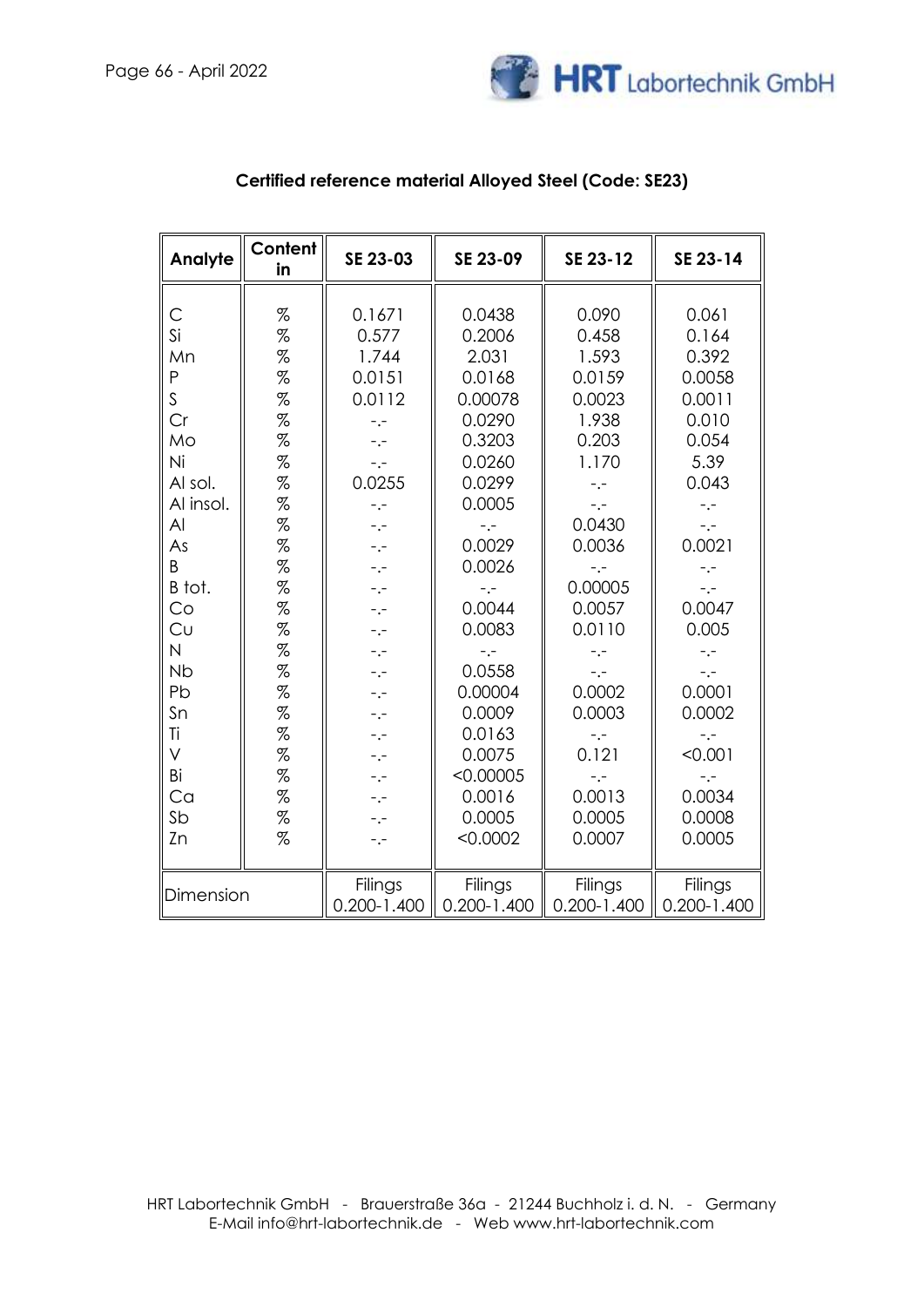

| Analyte                 | Content<br>in   | SE 23-15        | SE 23-17                | SE 23-18        | SE 23-19        |
|-------------------------|-----------------|-----------------|-------------------------|-----------------|-----------------|
|                         |                 |                 |                         |                 |                 |
| С                       | %               | 0.1103          | 0.0795                  | 0.0793          | 0.0539          |
| Si                      | %               | 0.514           | $-,-$                   | $-,-$           | 0.2347          |
| Mn                      | $\%$            | 0.435           | -.-                     | -.-             | 0.5907          |
| P                       | $\%$            | 0.0887          | $^{\circ}$ . $^{\circ}$ | -.-             | 0.0079          |
| S                       | %               | 0.0117          | 0.0014                  | -.-             | 0.0006          |
| Cr                      | %               | 1.049           | $-,-$                   |                 | 0.0200          |
| Mo                      | $% \mathcal{R}$ | 0.0082          | $-1 -$                  |                 | 0.0730          |
| Ni                      | %               | 0.498           | -.-                     |                 | 9.314           |
| Al sol.                 | %               | $-1$            | -.-                     |                 | $-1$            |
| Al insol.               | $\%$            | $\ddotsc$       | $-,-$                   | -.-             | $-,-$           |
| Al                      | $\%$            | 0.0217          | $-,-$                   | -.-             | 0.0436          |
| As                      | $% \mathcal{R}$ | 0.0025          | $-,-$                   | -.-             | 0.0020          |
| B                       | $% \mathcal{R}$ | $-,-$           | $-,-$                   | -.-             | $-,-$           |
| B tot.                  | %               | $-1$            | $-,-$                   |                 | $-,-$           |
| Co                      | $\%$            | 0.0049          | $-1$                    |                 | 0.0066          |
| Cu                      | %               | 0.479           | -.-                     | -.-             | 0.0170          |
| $\overline{\mathsf{N}}$ | %               | $-1$            | $-,-$                   | -.-             | $-,-$           |
| <b>Nb</b>               | $\%$            | $-,-$           | -.-                     | -.-             | 0.0003          |
| Pb                      | $\%$            | 0.0002          | -.-                     | -.-             | 0.0003          |
| Sn                      | %               | 0.0005          | -.-                     | -.-             | 0.0005          |
| Τi                      | $% \mathcal{R}$ | -.-             | -.-                     |                 | 0.0018          |
| V                       | $\%$            | 0.0040          | -.-                     |                 | 0.0017          |
| Bi                      | $\%$            | -.-             |                         |                 | -.-             |
| Ca                      | %               | 0.0001          | -.-                     | -.-             | 0.0016          |
| Sb                      | $% \mathcal{R}$ | 0.0004          | -.-                     | -.-             | 0.0005          |
| Zn                      | %               | 0.0007          | -.-                     |                 | 0.0004          |
|                         |                 |                 |                         |                 |                 |
|                         | Dimension       | Filings         | Filings                 | Filings         | Filings         |
|                         |                 | $0.200 - 1.400$ | $0.200 - 1.400$         | $0.200 - 1.400$ | $0.200 - 1.400$ |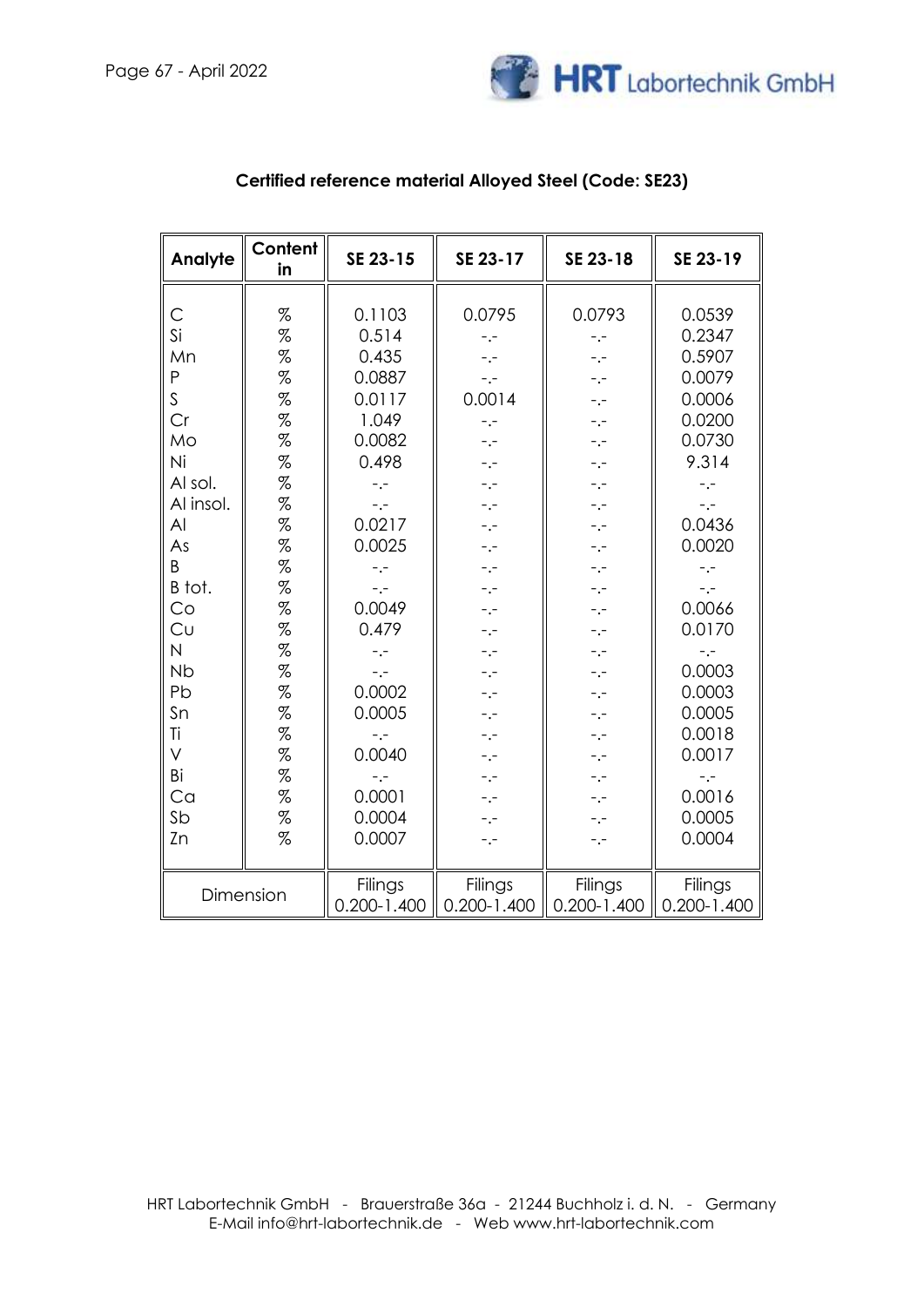

| Analyte                                                                                                                                                                   | <b>Content</b><br>in                                                                                                                                                                                                                  | SE 23-201                                                                                                                                                                                                                                                                                                                  | SE 23-211                                                                          | SE 23-221                                                                                                                                                                                                                                                                                              | SE 23-26                                                                                                                                                                                                                                | SE 23-27                                                                                                                                                                                                                                                       |
|---------------------------------------------------------------------------------------------------------------------------------------------------------------------------|---------------------------------------------------------------------------------------------------------------------------------------------------------------------------------------------------------------------------------------|----------------------------------------------------------------------------------------------------------------------------------------------------------------------------------------------------------------------------------------------------------------------------------------------------------------------------|------------------------------------------------------------------------------------|--------------------------------------------------------------------------------------------------------------------------------------------------------------------------------------------------------------------------------------------------------------------------------------------------------|-----------------------------------------------------------------------------------------------------------------------------------------------------------------------------------------------------------------------------------------|----------------------------------------------------------------------------------------------------------------------------------------------------------------------------------------------------------------------------------------------------------------|
| C<br>Si<br>Mn<br>P<br>S<br>Cr<br>Mo<br>Ni<br>Al sol.<br>Al insol.<br>AI<br>As<br>B<br>B tot.<br>Co<br>Cυ<br>N<br><b>Nb</b><br>Pb<br>Sn<br>Τi<br>V<br>Bi<br>Ca<br>Sb<br>Zn | $% \mathcal{L}_{\mathcal{A}}$<br>$\%$<br>$\%$<br>$\%$<br>%<br>%<br>%<br>%<br>%<br>$\%$<br>$\%$<br>$\%$<br>$\%$<br>%<br>$% \mathcal{R}$<br>%<br>$\%$<br>%<br>%<br>$\%$<br>$\%$<br>%<br>%<br>$\%$<br>$% \mathcal{L}_{\mathcal{A}}$<br>% | 0.0800<br>$-,-$<br>$-,-$<br>$\ddotsc$<br>0.0027<br>$-,-$<br>$\ddotsc$<br>$\overline{\phantom{a}}$<br>$ -$<br>$-,-$<br>$-1$<br>$-,-$<br>$ -$<br>$-,-$<br>÷,÷<br>$\mathord{\text{--}}\nolimits, \mathord{\text{--}}$<br>0.0120<br>$-$ . $-$<br>$-,-$<br>$-,-$<br>$-,-$<br>$-,-$<br>$\ddotsc$<br>$-$ , $-$<br>$-,-$<br>$-1 -$ | 0.1540<br>0.0009<br>Ŵ<br>$\cdot$<br>♦<br>$\frac{1}{1}$<br>0.0040<br>$\ddot{\cdot}$ | 0.0622<br>$-1$<br>$-$ . $-$<br>$-,-$<br>0.0007<br>$\ddotsc$<br>$\ddotsc$<br>$\ddotsc$<br>$\ddotsc$<br>$\ddotsc$<br>$\ddotsc$<br>$-,-$<br>$\ddotsc$<br>$-$ .-<br>$\ddotsc$<br>$-,-$<br>0.0031<br>$-$ .-<br>$-$ . $-$<br>$\ddotsc$<br>$\ddotsc$<br>$\ddotsc$<br>$\ddotsc$<br>$-,-$<br>$\ddotsc$<br>$-,-$ | 0.0637<br>$-,-$<br>$\ddotsc$<br>$-1$<br>0.0013<br>$ -$<br>$\ddotsc$<br>$-,-$<br>-.-<br>-.-<br>$\ddotsc$<br>$-,-$<br>$-,-$<br>$-,-$<br>$\ddotsc$<br>$-,-$<br>-.-<br>-.-<br>-.-<br>$-,-$<br>$-,-$<br>$-,-$<br>$-1$<br>$ -$<br>$ -$<br>-.- | 0.0801<br>0.3886<br>1.7182<br>0.0180<br>0.0015<br>0.0328<br>0.2785<br>0.8964<br>-.-<br>$-,-$<br>0.0271<br>0.0040<br>< 0.00014<br>-.-<br>0.0052<br>1.3256<br>0.0143<br>0.0906<br>0.00070<br>0.0028<br>0.0010<br>0.0037<br>< 0.00007<br>0.0051<br>0.00049<br>-.- |
|                                                                                                                                                                           | Dimension                                                                                                                                                                                                                             | Filings<br>$0.200 -$<br>1.400                                                                                                                                                                                                                                                                                              |                                                                                    |                                                                                                                                                                                                                                                                                                        | Filings<br>$0.200 -$<br>1.400                                                                                                                                                                                                           | Filings<br>$0.200 -$<br>1.400                                                                                                                                                                                                                                  |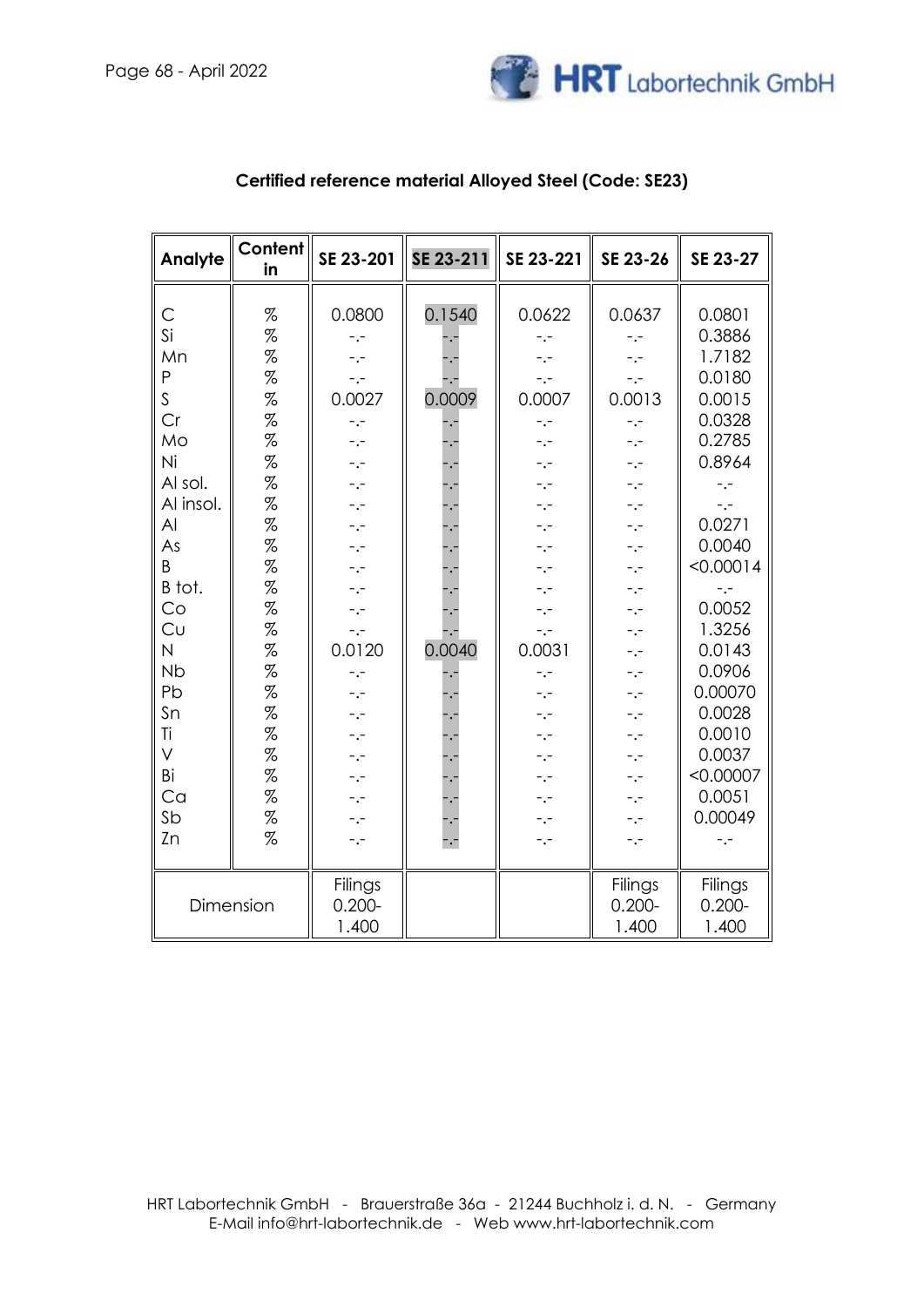

| Analyte                                                                                                                                                                                        | Content<br>in                                                                                                                                          | SE 23-29                                                                                                                                                                                                                                                                | SE 23-291                                                | SE 23-33                   |
|------------------------------------------------------------------------------------------------------------------------------------------------------------------------------------------------|--------------------------------------------------------------------------------------------------------------------------------------------------------|-------------------------------------------------------------------------------------------------------------------------------------------------------------------------------------------------------------------------------------------------------------------------|----------------------------------------------------------|----------------------------|
| С<br>Si<br>Mn<br>$\mathsf{P}$<br>$\mathsf S$<br>Cr<br>Mo<br>Ni<br>Al sol.<br>Al insol.<br>AI<br>As<br>B<br>B tot.<br>Co<br>Cu<br>N<br><b>Nb</b><br>Pb<br>Sn<br>Ti<br>V<br>Bi<br>Ca<br>Sb<br>Zn | %<br>%<br>%<br>$\%$<br>%<br>$\%$<br>%<br>%<br>%<br>$\%$<br>%<br>%<br>%<br>$\%$<br>%<br>$\%$<br>$\%$<br>%<br>%<br>%<br>%<br>%<br>$\%$<br>$\%$<br>%<br>% | 0.1680<br>0.2570<br>0.3219<br>0.0065<br>0.00067<br>1.7057<br>0.4126<br>2.3865<br>$-,-$<br>-.-<br>0.0439<br>0.0019<br>< 0.00009<br>$-,-$<br>0.0050<br>0.0216<br>0.0045<br>0.00097<br>< 0.00007<br>0.00052<br>0.0027<br>0.0025<br>< 0.00002<br>0.0027<br>0.00053<br>$-,-$ | 0.1668<br>0.0007<br>0.0050<br>$\overline{\phantom{a}}$ . | 0.3876<br>0.0585           |
| Dimension                                                                                                                                                                                      |                                                                                                                                                        | Filings<br>$0.200 - 1.400$                                                                                                                                                                                                                                              |                                                          | Filings<br>$0.200 - 1.400$ |